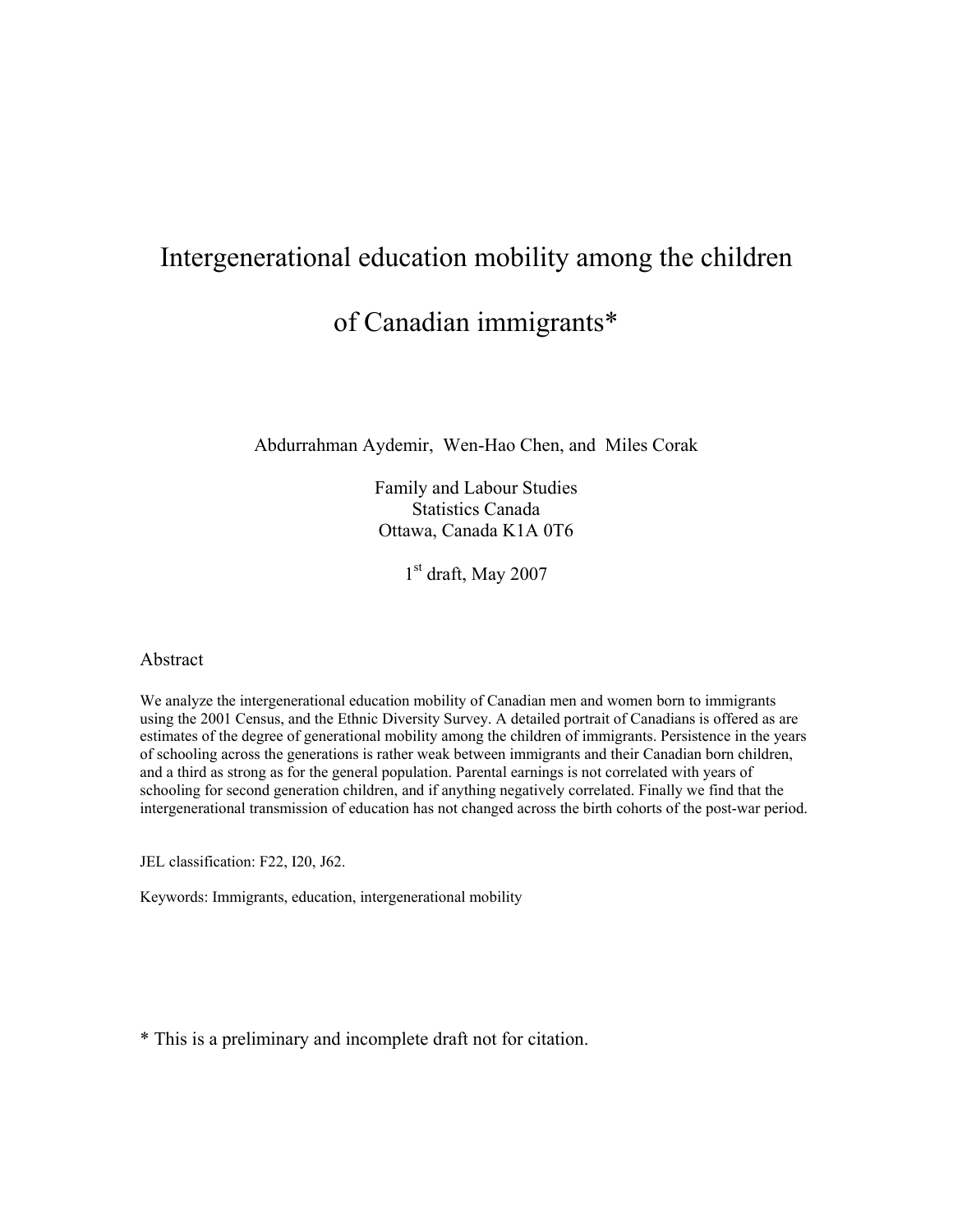# Intergenerational education mobility among the children of Canadian immigrants

### 1. Introduction

Terms such as "inclusion," "exclusion," "assimilation," "integration," and "social cohesion" have become important touchstones for the discussion of public policy in Europe, North America and other countries of the OECD. Much of this discussion, of course, focuses upon the place of immigrants in the economies and societies of these mature democracies, and is particularly moot in the wake of events during the first years of the new century. Race related riots in the streets of Paris but also on the beaches of Australia, controversial publications in newspapers most notably in Denmark but also in other European countries, heated controversy and protests over immigration legislation in the United States, all represent particular flashpoints of the much deeper and persistent challenges associated with adapting to and accepting increasingly diverse immigrant and visible minority populations into host countries that are themselves characterized by more inequality and less solidarity than in past decades.

At the same time many commentators have come to appreciate that an important test of a society's ability both to adapt and to integrate also concerns the children of immigrants. The individuals throwing the Molotov cocktails in the streets of Paris in the autumn of 2005 were not immigrants to France, but the French born children of immigrants; the discussions of the place of Muslim immigrants in German society became much more salient with the realization that the adult children, particularly the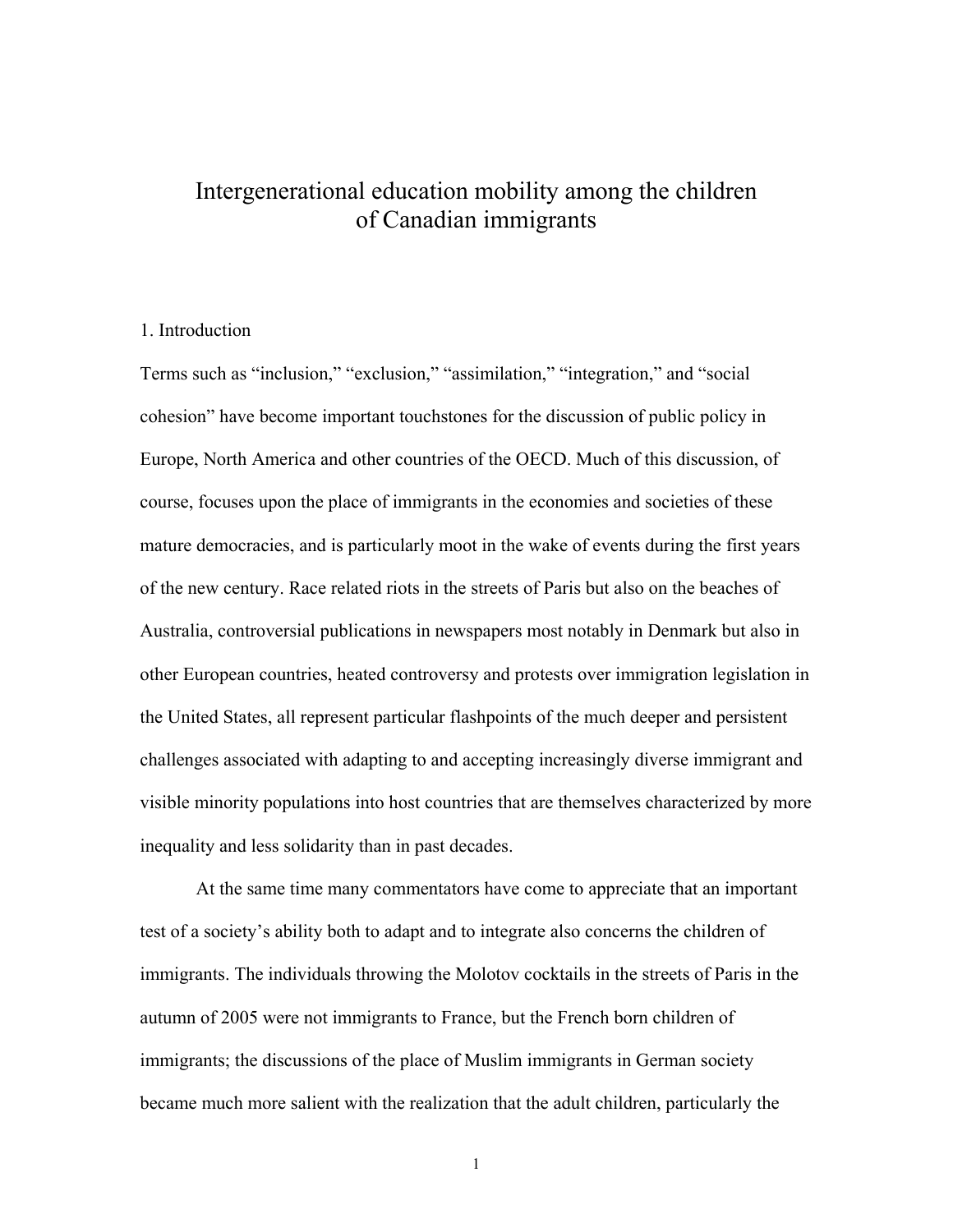women, retained traditional values and were not integrating into the mainstream of society.

In this context the schooling of immigrant children is often cited as an important outcome related to their capacities to succeed in the labour market and to adapt to the values of the mainstream. For example, in a lead editorial during the aftermath of the French riots one of Canada's more influential newspapers asked the question that was on the minds of policy makers throughout the OECD, "Could it happen here?" and concluded by suggesting that even the citizens of this country, which is often held up as a model for successful accommodation of immigrants, "can only hope that their public education system and their public institutions can somehow impart a sense of shared values … That dream must be matched with the promise of equal opportunity." (Globe and Mail, 2005)

In this regard, the Canadian experience is an interesting case to examine because it is held up as an international success story. Accordingly, the assessment of the values held by immigrants and second generation immigrants has been the subject of recent study, but with differing interpretations. Soroka, Johnston, and Banting (2007), for example, conclude their analysis of data on national identity and belonging, social values and trust, and social and political participation by stating that "the largest challenges to social cohesion in Canada remain rooted not in the attitudes, beliefs and attachments of relative newcomers but in the historic fault lines between the oldest nations that make up the country." Reitz and Banerjee (2007) also look at similar indicators, but are less sanguine in their conclusions, suggesting that "experiences of discrimination and vulnerability remain, slowing the social integration of minorities. Furthermore, these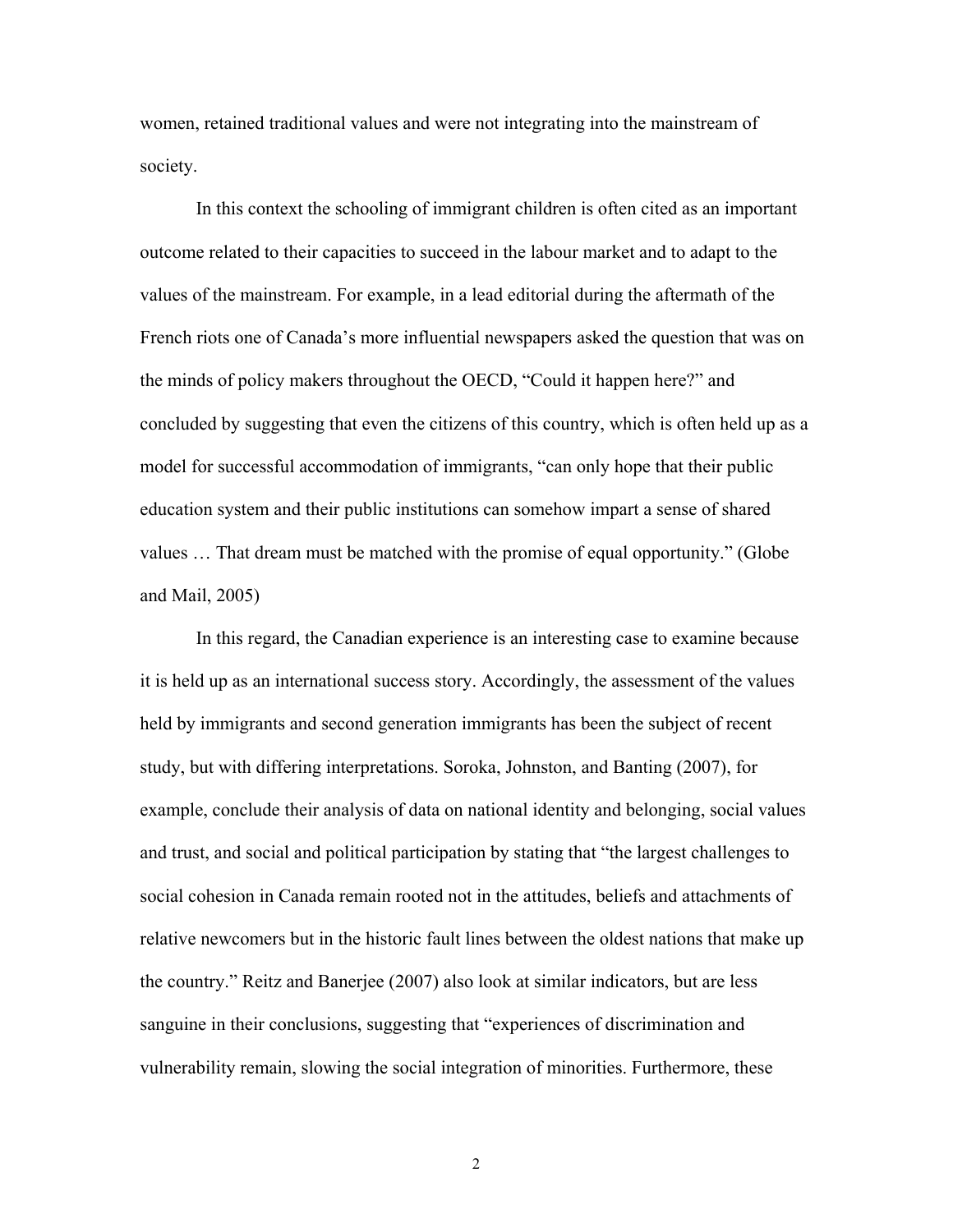effects may be intensified for the children of immigrants, whose expectation of equality may be greater than was the case for their parents."

The objective of our research is to inform this discussion by focusing on the education outcomes of the children of immigrants. Our frame of reference is a growing literature on generational mobility of earnings and education that has come to complement the large number of studies on the social and economic position of immigrants. This literature examines the strength of the tie between the situation of immigrants and the adult outcomes of their children, the so-called "second generation." For example, Borjas (1992, 1993), Card, DiNardo and Estes (2000), and Card (2005) examine both the education and earnings outcomes of the children of immigrants born in the United States, and in particular on how well they do relative both to their parents and to children whose parents were also born in the US. Similar issues framed in roughly similar ways have also been studied in Europe, including among others: Van Ours and Veenman (2003) for the Netherlands; Hammarstedt and Palme (2005), Osterberg (2000), Rooth and Ekberg (2003), for Sweden; Nielson *et al.* (2003) for Denmark; Bauer and Riphahn (2007) for Switzerland; Dustmann and Theodoropoulos (2005) for Britain; and Gang and Zimmerman (2000), Riphan (2002 2003), and Fertig and Schmidt (2002) for Germany. Aydemir, Chen and Corak (2006) examine the intergenerational earnings mobility of immigrants to Canada.

 In this context we ask three questions we feel are relevant in appreciating both the accomplishments of the past and the challenges of the future. First, what is the degree of generational education mobility in Canada, and is it different among immigrants and their children? Second, what factors are most tightly related to the schooling outcomes of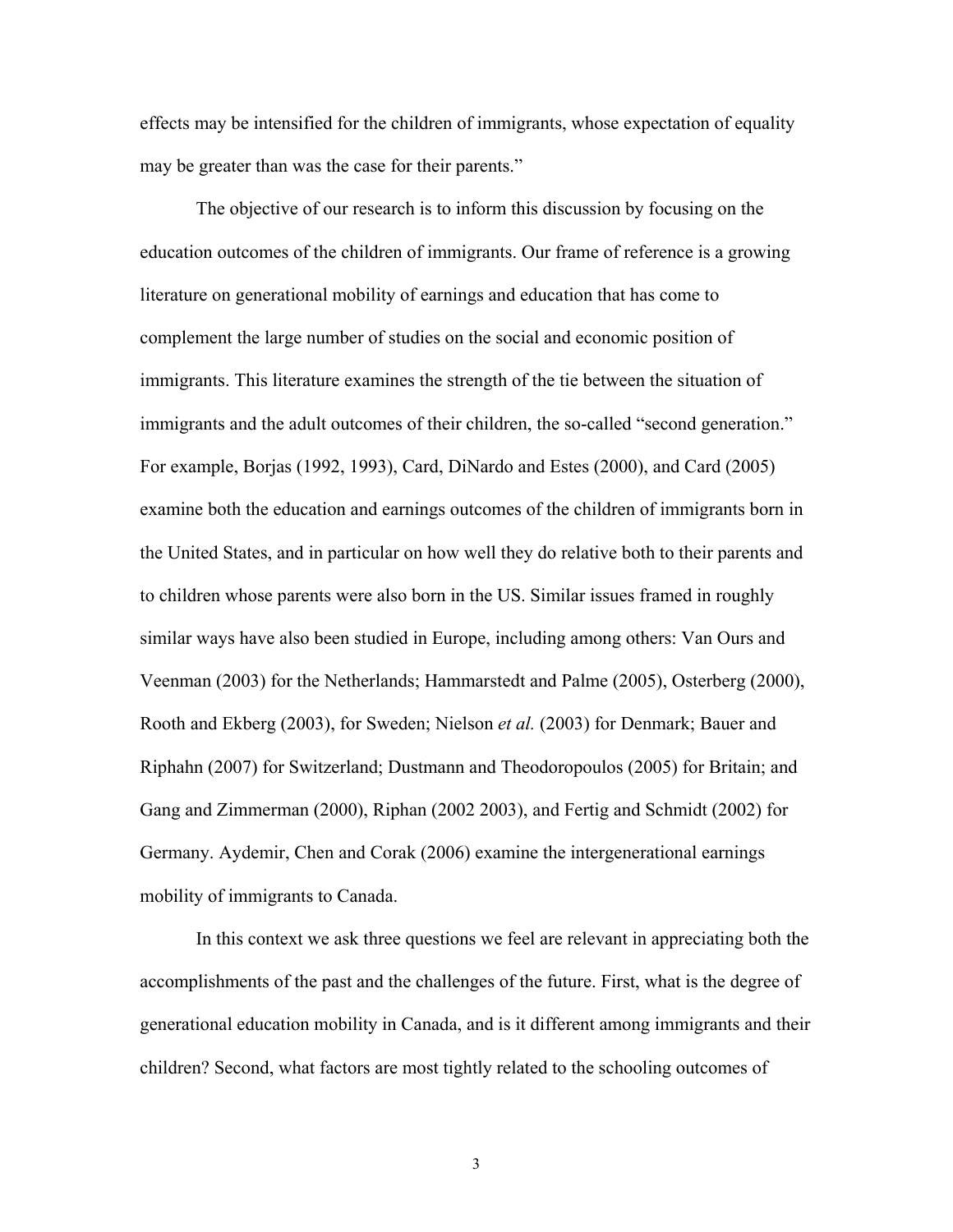second generation Canadians, parental earnings or parental education? And third, has the strength of the tie between parent and child education outcomes changed over time?

The answers to these questions, in our view, help inform policy discussion around issues of "social cohesion" and "integration." The answer to the first question highlights whether the education system functions differently for immigrants. If the education outcomes of Canadian born children of immigrants are closely tied to parental circumstances—and indeed more closely tied than for the children of Canadian born parents—then there is a greater presumption that values and opportunities are based in and transmitted from the home rather than the broader community. In this context a reliance upon the education system to promote rather lofty integrative goals may be an overly optimistic strategy, that to be successful would require institutional reform or behavioural change. The answer to the second question would help to shed light on the worry that the current economic situation of immigrants has strong implications for the next generation. The relative decline in the economic status of immigrants and particularly recent immigrants has been well documented in Canada, as documented for example in Aydemir and Skuterud (2005), Baker and Benjamin (1994), Bloom, Grenier and Gunderson (1995), Frenette and Morissette (2003), Grant (1999), and Hou and Picot (2003). If money matters a good deal in determining the ultimate educational attainment of their children then there may be long-run challenges to their social and economic integration. Finally, the answer to the third question would help to put current challenges into context. If the patterns in the degree of intergenerational transmission of education are no different now than they were a generation or two ago then the suggestion would be to recognize a continuity in the capacity of Canadian society to deal with the challenges it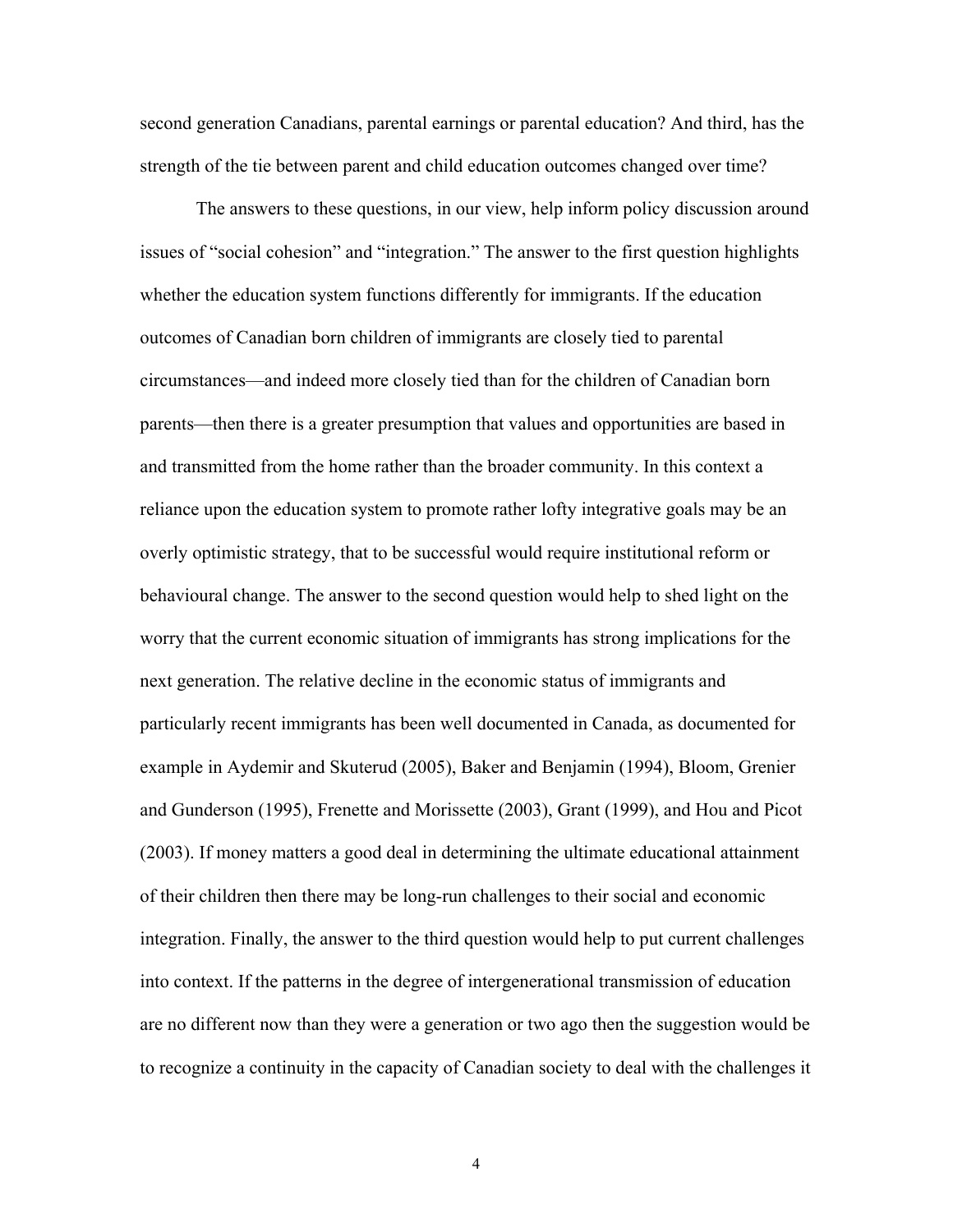currently faces, rather than an indication that the current situation is something different and untested.

On all three of these issues our conclusions lead us to adopt a rather confident stance: the correlation between parent and child years of schooling is rather loose among immigrants and their children, and indeed much looser than it is for the Canadian born children of Canadian born parents; money has little to do with this intergenerational tie, indeed if anything lower earning immigrant parents have more educated children; and finally the strength of the tie between parent and child years of schooling has not changed across the birth cohorts of the post-war era. All of this also plays out in a context in which immigrants and their children have on average more years of schooling than Canadians who have been in the country for more than two generations. This said, we also underscore the fact that these results are global, referring to societal averages, and offer an overall view of how Canadian society functions with respect to the schooling of children and children of immigrants. This is not to say that there are not particular challenges that have to be faced, and we offer, in the final substantive section of the paper, some details on the nature of these. In line with previous research from a number of different perspectives we find that the potential hotspots concern the sons of immigrants from a small number of countries, particularly the Caribbean and West Africa. This perspective helps to reconcile the contrasting interpretations sometimes given by studies focused only on values: overall a sanguine perspective is appropriate, but specific yet important concerns remain to be addressed.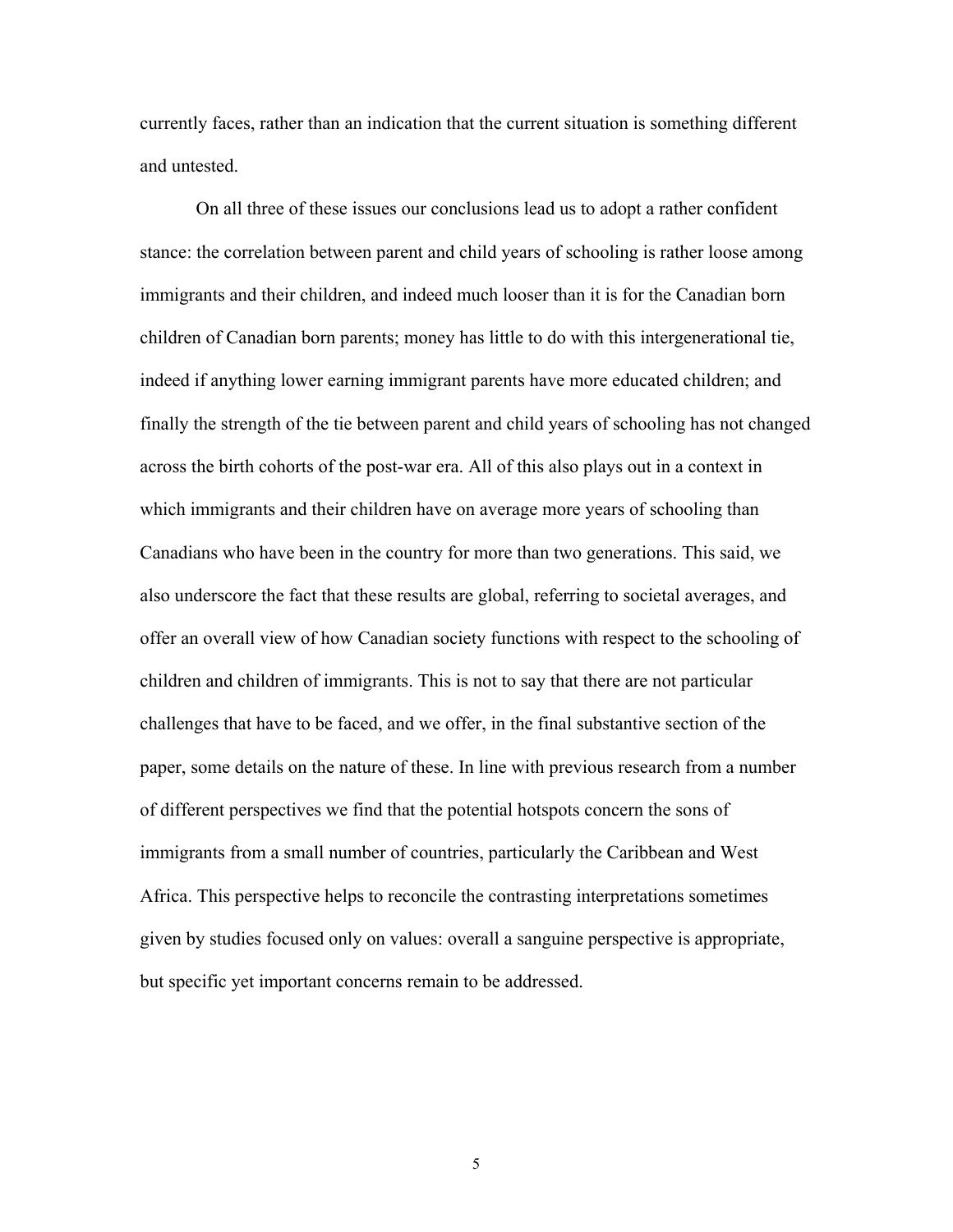#### <span id="page-6-0"></span>2. A descriptive overview

Our analysis is based upon the 2001 Canadian Census, and on an associated post-censual survey conducted in 2002, the Ethnic Diversity Survey (EDS). The Census analysis relies upon a new question referring to the birthplace of the respondent's parents. The so-called "Long Form" of the Census questionnaire, administered to 20% of the population, asks all persons age [1](#page-6-0)5 and over in which country their father and mother were born.<sup>1</sup> On this basis the 2001 Census allows the precise identification of immigrants, second generation immigrants, and others born in Canada (which we refer to as third generation or higher). The Ethnic Diversity Survey uses the Long-Form respondents as a sampling frame, oversampling those with an ethnic origin that is non Anglo-Saxon, permitting a more detailed analysis of Canadians by their ethnic and cultural background (Statistics Canada 2003). It also contains the same information on parental place of birth as the Census, permitting an analysis of immigrants and second generation immigrants in addition to the general population.

- **32** Where was **each of** this person's parents born? *Mark " ×" or specify country according to present boundaries.* 
	- (a) Father  $\Box$  Born in Canada Born outside Canada *Specify country*
	- (b) Mother  $\Box$  Born in Canada Born outside Canada *Specify country*

<sup>&</sup>lt;sup>1</sup> This is question 32 and the exact wording is as follows.

**Remember, these questions are only for persons aged 15 and over.**  PLACE OF BIRTH OF PARENTS.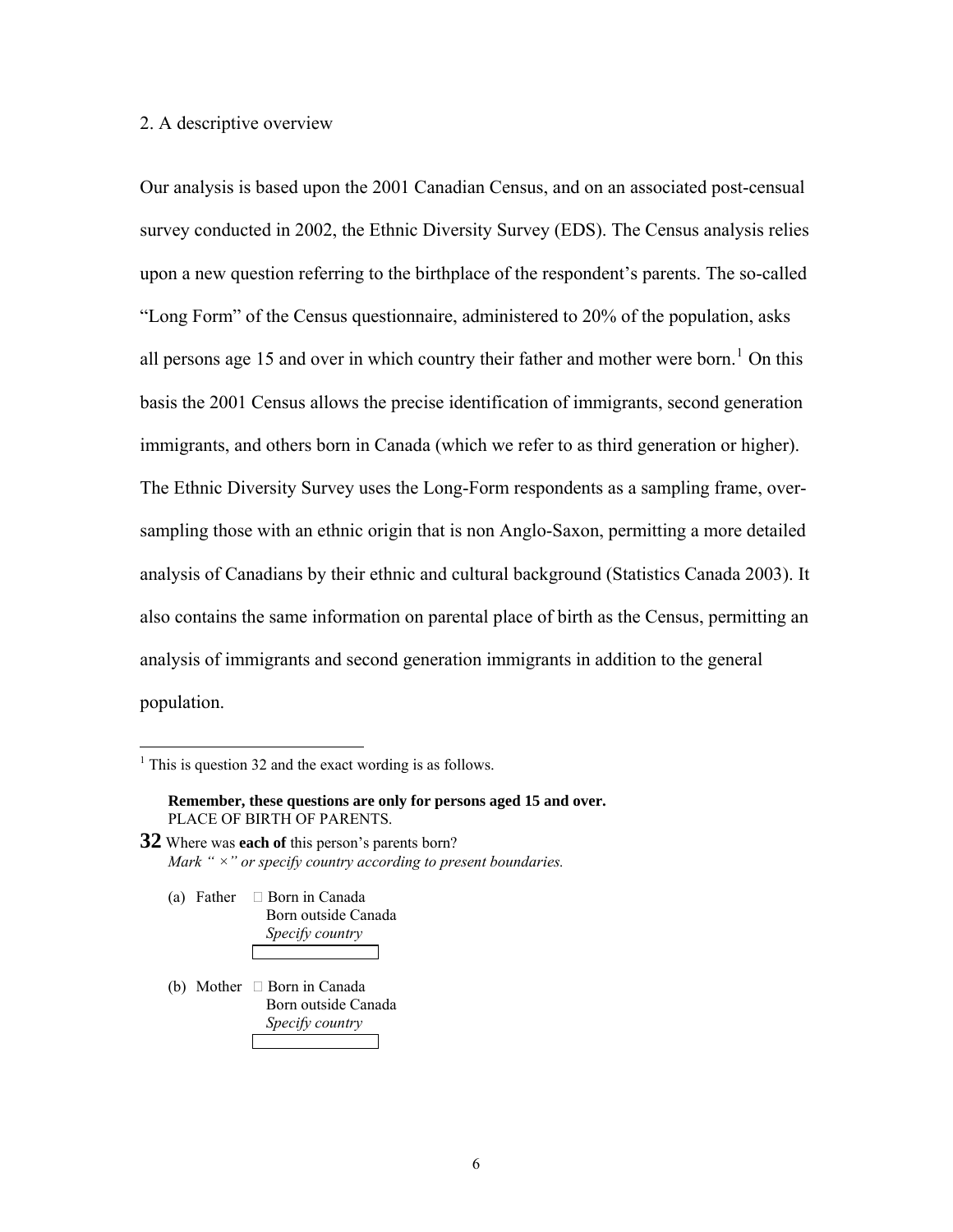<span id="page-7-0"></span>As the 2001 Census marks the first time since 1971 that information on parental place of birth is available we begin by offering a descriptive overview of the Canadian population that places second generation immigrants and their educational attainment in a broader context. Tables 1 and 2 present information representative of the Canadian population using the full 20% file for both men and women categorized by parental origin. The population is classified into three broad groups: (1) Canadian born, by which we mean either those of aboriginal ancestry or those who are third generation or higher Canadians; (2) immigrants, those born in a country other than Canada; and (3) second generation Canadian, those born in Canada whose parents were born elsewhere. Since there is some suggestion in the literature that long-run integration is related to language acquisition and age at migration we divide the immigrant population into two groups, those arriving before the age of 12 and those who were 12 or older when they arrived. The former group is likely to have spent some part of their schooling in the Canadian elementary system and are more likely to have developed better language skills. Research has suggested that these are important considerations in understanding the integration of immigrant children (Worswick 2004). This could also mean they may not differ in their adult outcomes from children who were actually born in Canada to immigrant parents, the second generation group. For the descriptive purposes of these two tables we categorize second generation Canadians into three sub-groupings according to whether only the father is an immigrant, only the mother, or both parents. $<sup>2</sup>$  $<sup>2</sup>$  $<sup>2</sup>$ </sup>

Information of this kind last appeared in the Canadian Censuses in 1971 when a much more restrictive question was posed, asking only if the respondent's parents were born in Canada without identifying their country of birth.

 $2$  We restrict the Census data to non-institutional residents aged 16 to 65 years. Individuals who resided outside the ten provinces and non-permanent residents are also excluded. Non-permanent residents refer to persons in Canada on student or employment visas, Minister's permits, or refugee claimants.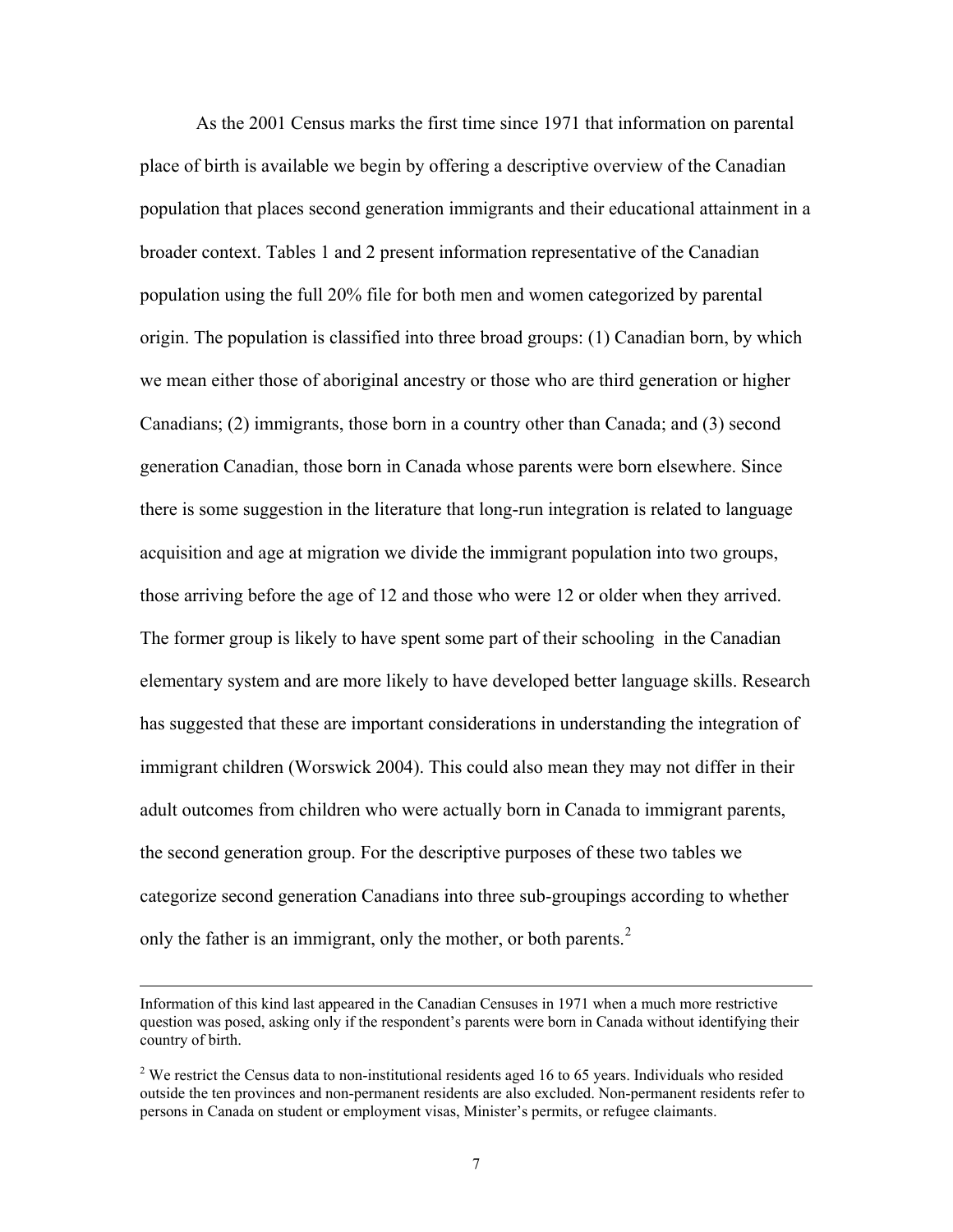The weighted population shares suggest that in 2001 almost 65% of the Canadian population aged 16 to 65 are of aboriginal origin or third generation, and in the neighbourhood of 20% are immigrants. The group we are focusing on—those with both parents born outside of the country—represent 7<sup>3</sup>/<sub>4</sub>% of the male population and about 7¼% of the female population. A broader definition of a second generation immigrant based on having only one parent born outside of Canada would encompass just over 15% of the population, and close to 20% if those who immigrated to the country before the age of 12 were included. Immigrants and second generation immigrants form, in other words, a sizable proportion of the Canadian population.

A focus on those with both parents born abroad places the attention upon a subcategory that is likely harder to integrate than those having one Canadian-born parent. Conditional on being between 16 and 65, this group is on average 35 years of age, and tends to be slightly younger than their Canadian born counterparts with both parents born in the country, who are about 39 years of age on average. Just over 50% are less than 35 years of age, compared with under 40% for third generation or higher Canadians.

At the same time these second generation Canadians also tend to have more education: those with both parents born elsewhere having on average about 14 years of schooling, one year more than third generation Canadians. Around a third have at least 16 years of education, with over 20% of men and almost one-quarter of women having at least an undergraduate university degree. About 22% of third generation Canadians have this many years of education, while less than 15% have at least an undergraduate university degree. In fact almost 30% of third generation men and about a quarter of third generation women have less than 12 years of schooling, this proportion being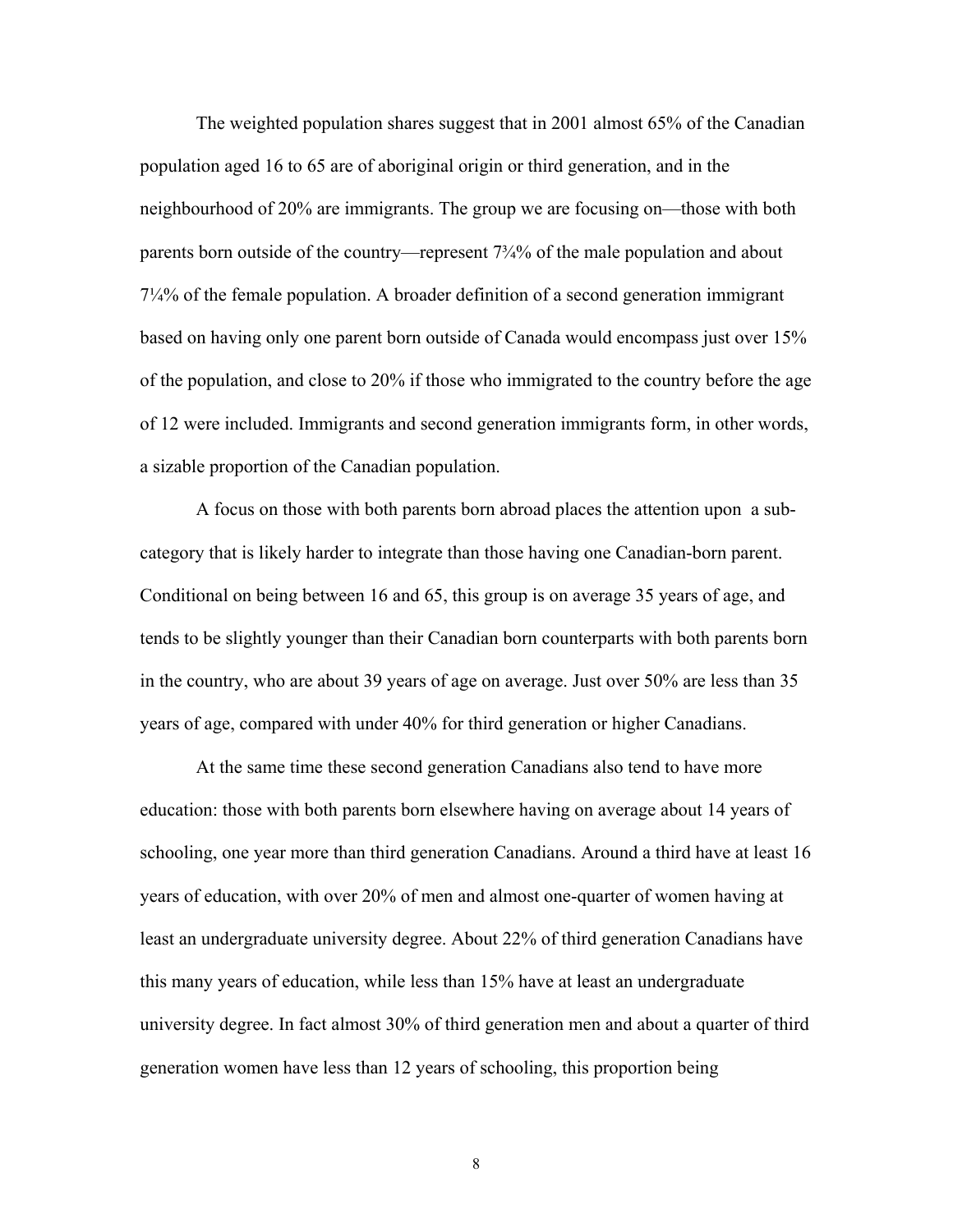significantly lower at 16% and 14% for second generation Canadian men and women respectively.

These comparisons continue to favour second generation Canadians even when they are done within birth cohorts, as in Tables 3 and 4. Every ten year age cohort of second generation Canadians with both parents born elsewhere has a higher proportion with 16 or more years of education than third or more generation Canadians. This is particularly so for the younger cohorts. Over 44% of 25 to 34 year old men with both parents born abroad have at least 16 years of education, compared to 30% of those with parents born in the country. Slightly over one-half of second generation women in this age group have at least this many years of schooling, versus 35% of their third generation counterparts and higher than any other birth cohort across both genders. While this group of women has considerably more education than their male counterparts of the same age, for older cohorts—particularly the oldest—men tend to be more educated.

Our analysis is based essentially, but not entirely, upon this younger cohort. They are at once an old enough group for which we can reasonably begin to assume that the schooling process has been completed, yet young enough to permit an analysis across generations by using information on their parents in the 1981 Census.

#### 3. Data and a framework for the analysis

The empirical approach is motivated by the regression to the mean model used in economic analysis to measure mobility in earnings, income, and other indicators of socioeconomic status across the generations as described, for example, in Corak (2004) and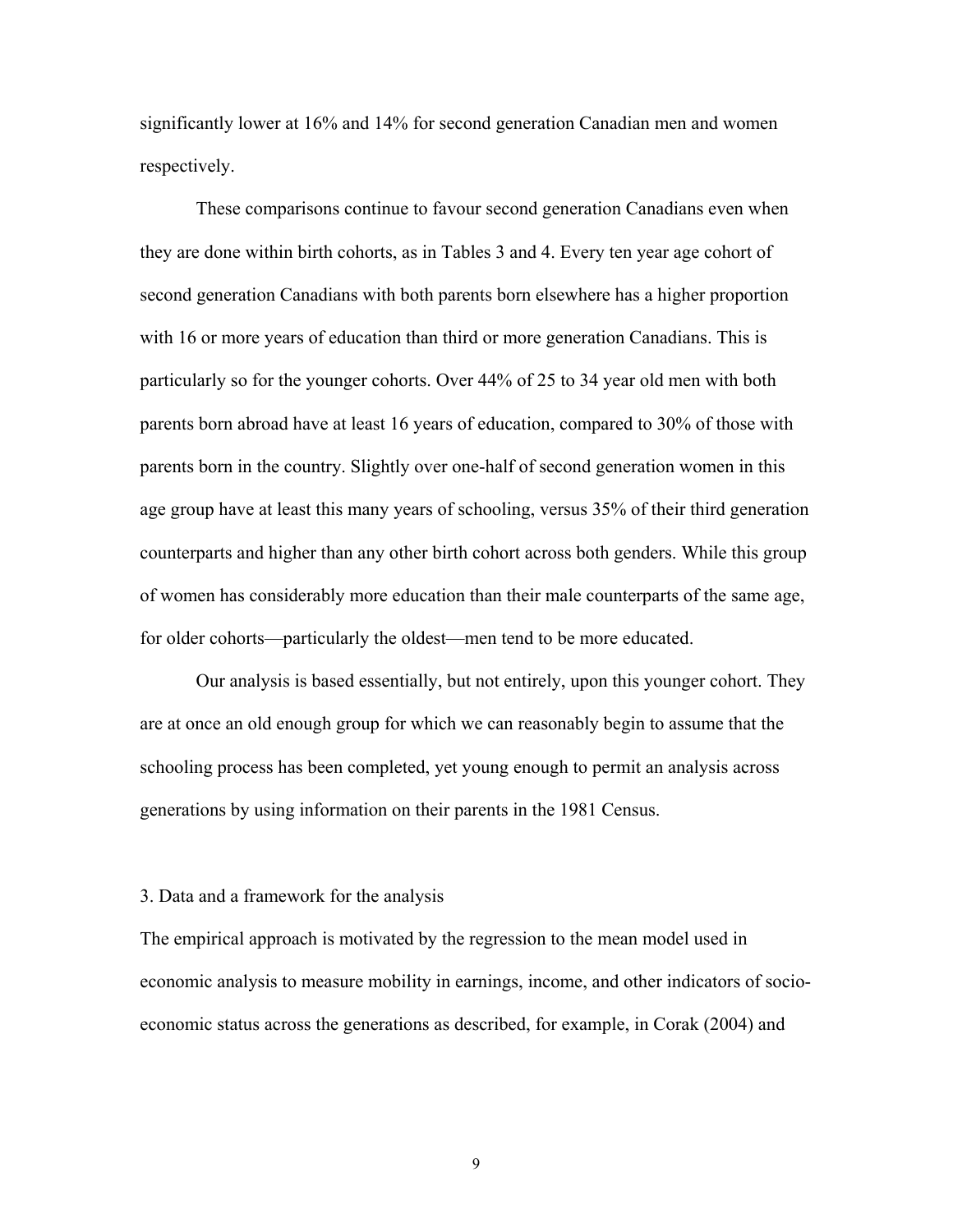<span id="page-10-0"></span>Mulligan (1997). This is depicted in equation (1), where *Y* represents an outcome of interest, in our case years of education attained, and *t* is an index of generations.

$$
Y_{i,t} = \alpha + \beta Y_{i,t-1} + \varepsilon_{i,t} \tag{1}
$$

To use the example of education, in this equation the educational attainment of family *i*'s child would be  $Y_{it}$ , which is equal to the average years of education of generation  $t$ children, as represented by  $\alpha$ , plus two factors determining the deviation from this average: a fraction of parental education ( $\beta Y_{i,t-1}$ ) and other influences not associated with parental education  $(\varepsilon_{i,t})$ .

Average educational attainment will evolve through time, and it is very likely that many or all members of a generation will have more education than their parents. This is captured in equation (1) by the value of  $\alpha$ . However, and just as importantly, the equation reflects the idea that an individual's education is nonetheless related to his or her parents' education. This is captured by the value of *β*, which represents the fraction of education advantage that is on average transmitted across the generations. In other words, *β* summarizes in a single number the degree of generational education mobility in a society. It could conceivably be any real number. A positive value would indicate generational persistence of education in which higher parental education is associated with higher child education; a negative number would indicate generational reversal in which higher parental education is associated with lower child education. In fact, the published research shows that this coefficient has always been found to be positive, though varying significantly across countries and with the level of development as, for example, in the analysis of over 30 countries by Hertz *et al.* 2007.[3](#page-10-0)

<sup>&</sup>lt;sup>3</sup> Intergenerational mobility in education has of course been a longstanding concern in both economics and sociology. Some of the most related Canadian work in this area includes de Broucker and Lavallée (1998)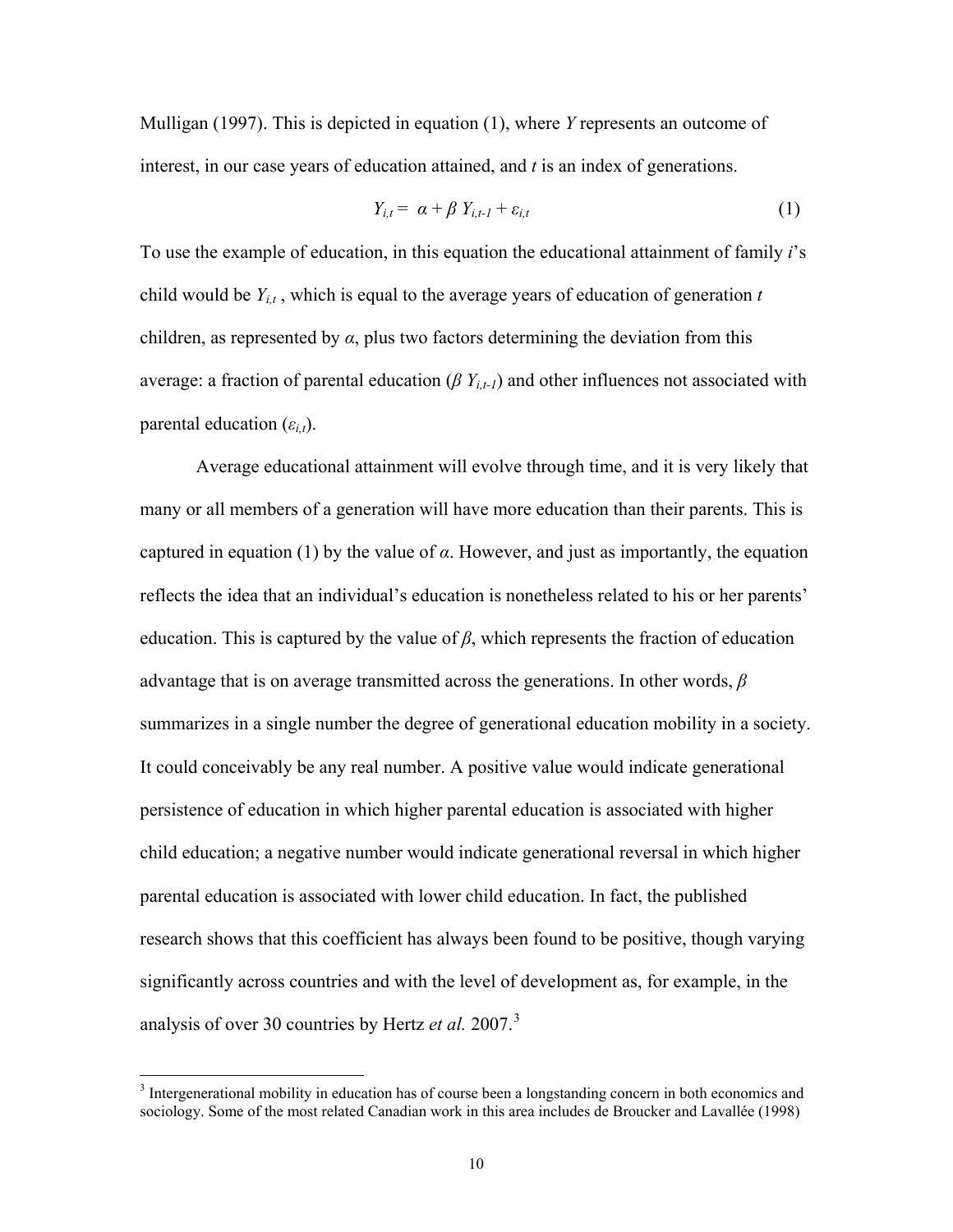We implement this framework in two separate ways: indirectly using a grouped estimator from the Census, and directly using reported individual information on parental education from the Ethnic Diversity Survey. We follow the US analysis of Card, DiNardo and Estes (2000) and define second generation immigrants to be those Canadian born individuals whose mother and father were both born outside of Canada. First generation immigrants are defined as those who immigrated to Canada regardless of the age of arrival. In beginning it should be underscored that the 2001 Census does not permit a direct link between the adult outcomes of children and the status of their parents when they were raising their families. But it does permit the construction of a "grouped" estimator relating the average outcomes of second generation adults in 2001 with the average background characteristics of immigrant adults from the 1981 Census who were potentially their parents. An analysis of the generational mobility of immigrants using detailed country of origin along these lines is also offered in Borjas (1993) and Card, DiNardo and Estes (2000), and particularly in the research on the generational earnings mobility of the children of immigrants in Aydemir, Chen, Corak (2006).

The analytical files from the Census are constructed as follows. Immigrant fathers are drawn from the 1981 Census and restricted to those individuals whose spouse is also an immigrant, and who have Canadian-born children between the ages of 5 and 17 years. Using regression analysis average values of  $Y_{i,t-1}$  are calculated for each country of origin for individuals matching these criteria. Correspondingly, the second generation sample

using the *International Adult Literacy Survey*, Fournier, Butlin and Giles (1995) using the *Survey of Labour and Income Dynamics*, and Sen and Clemente (2006) using the *General Social Survey*. The latter is closest in spirit to the methodology we employ, but all of these studies find a strong positive association between parent and child education, though none focuses on immigrants. More recently attention has also shifted to the relationship between family background and actual literacy and numeracy outcomes for children, as opposed to formal schooling. See for example OECD and UNESCO (2003) based upon the *Programme for International Student Assessment*.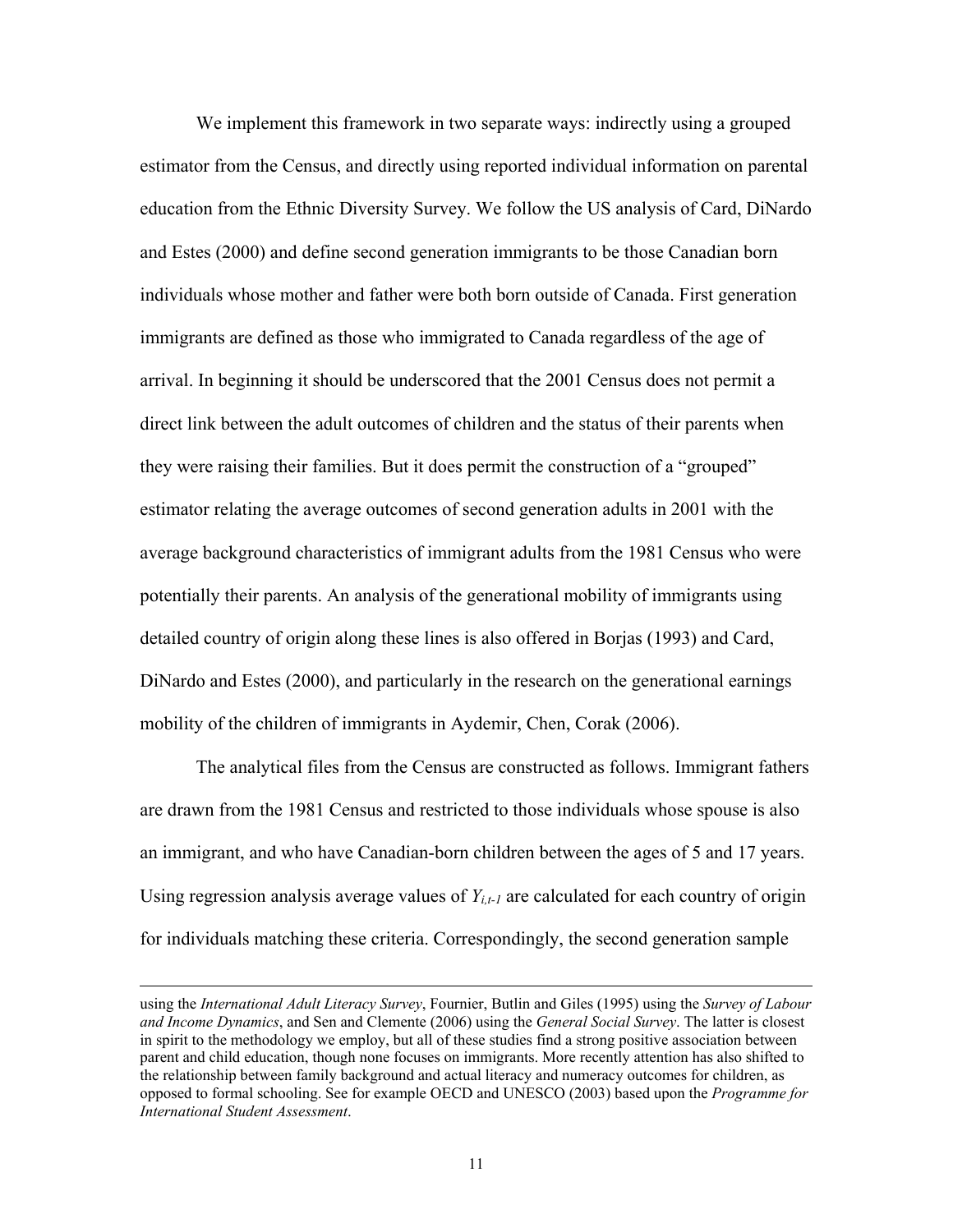<span id="page-12-0"></span>consists of individuals between 25 and 37 years of age in 2001, whose parents are both immigrants. Average values of  $Y_{i,t}$  are calculated for each country that respondents report their fathers came from.

Since the variation in the outcome variables may arise from the differences in demographic characteristics between country groups, we construct age- and regionadjusted years of schooling and earnings outcomes for each country of origin. For the immigrant parents, we regress the variable of interest (years of education and also the logarithm of weekly earnings) on age, age-squared, country of origin dummies, dummies for the Canadian province of residence, and country of origin dummies interacted with age and age-squared. The inclusion of these interaction terms controls for differences in age-earnings profiles across countries. We then calculate predicted schooling or earnings for each source country at age  $40<sup>4</sup>$  $40<sup>4</sup>$  For the second generation sons and daughters we construct age- and region-adjusted outcomes by regressing schooling on age, agesquared, dummies for father's country of origin, and region dummies, and then predict outcomes for each country group for a 31-year-old living in Ontario. These points in the life cycle correspond roughly to that used in Aydemir, Chen, Corak (2006) and in much of the Canadian generational earnings mobility literature, as well as roughly to the suggestion of Haider and Solon (2006) who examine life cycle biases in the derivation of permanent income.

To avoid small sample size problems, we aggregate some countries in which observations are less than 30 into groups and arrive at a total of 70 countries. This is done

 $\overline{a}$ 

<sup>&</sup>lt;sup>4</sup> The exclusion restrictions imposed on the underlying data differ slightly across the two variables of interest. For education we use all available observations; for weekly earnings we use only those observations in which respondents report positive earnings.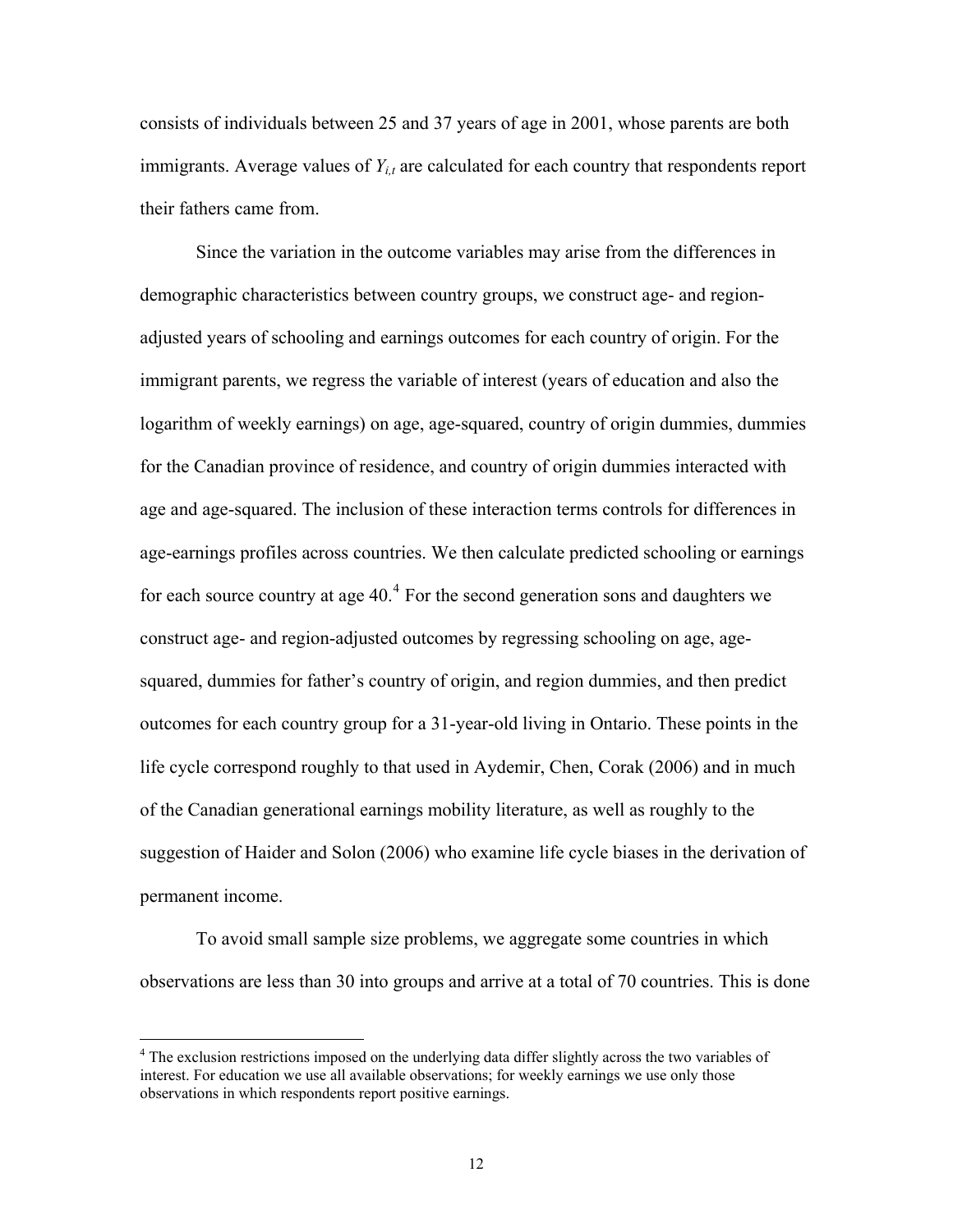separately for sons and daughters. These 70 data points are used to estimate equation (1) for sons and daughters using years of education as the outcome, and weighted by population shares. As mentioned, we also calculate parental earnings in the same way, opening up the possibility of relating both parental education and earnings to the educational attainment of the children.

This grouped data estimator of equation (1) has both advantages and disadvantages. These are discussed in Card, DiNardo and Estes (2000). The most obvious disadvantage includes the potential slippage between the generations. The "parents" are the potential parents of the children, and there could be a slippage in how representative they are of the actual parents due to death or emigration. At the same time, however, it should be noted that the large sample size available to us through the use of the full 20% Census file reduces this problem to the largest extent possible in the literature with which we are familiar. In particular this is a tighter fit than possible with US data. For example, Card, DiNardo and Estes (2000) are able to develop a similar structure for only 30 source countries, and the data requires them to relate the earnings and education of all immigrants in 1980 to all second generation individuals aged 16 to 65 in 2000. Furthermore, as discussed in Aydemir and Borjas (2006), since the within cell means are based upon calculations that are samples their accuracy will vary with the number of observations available. The implication is that the sampling variation associated with the independent variable will cause an attenuation bias. Aydemir and Borjas (2006) examine the nature and extent of this bias, and also show that the use of the 20% Census file, as opposed to smaller sampling rates available in public use versions, affords a sufficiently large sample size to minimize its impact.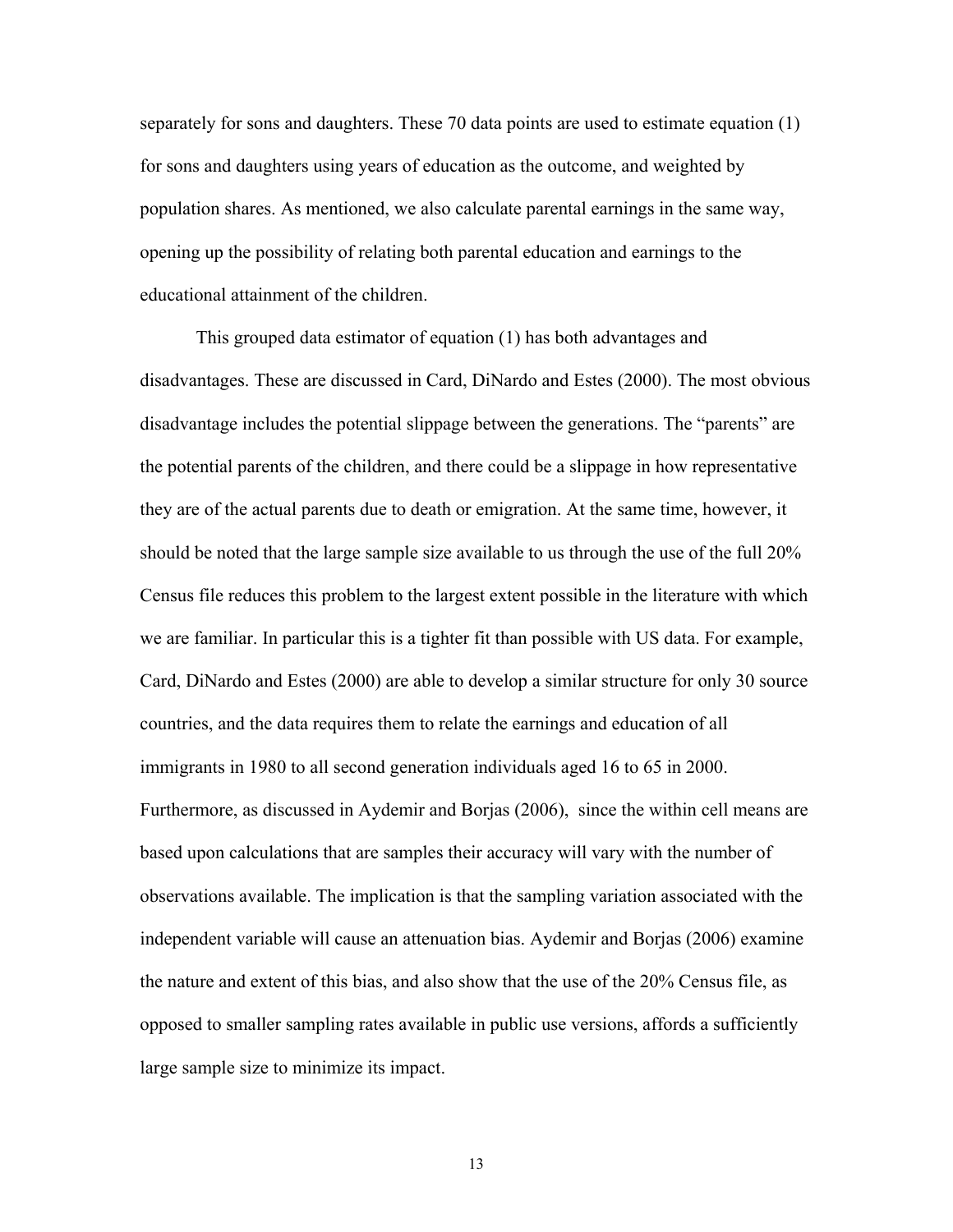On the other hand, the advantage of this estimator is that it is more robust to measurement error. This is a particularly important concern in the analysis of the intergenerational transmission of earnings inequality as discussed, for example, in Solon (1999, 1992). In this literature researchers are faced with the difficulty of having to infer information on permanent income from annual earnings, and trying to minimize a classical errors in variables problem through instrumental variables or through multi-year averages from panel data on individual annual earnings. At first glance it might be reasonable to suppose that the measurement error problems in an outcome like education are not as severe as with earnings. Much of the literature implicitly and even explicitly assumes that in fact it is absent, but Ermisch and Francesconi (2004) using UK data on a commonly employed measure of socio-economic status point out that this need not be the case.

All of this said, we use the Census jointly with and as a complement to the Ethnic Diversity Survey, which has the advantage of offering individual level information on educational attainment across two generations. This is a post-censual survey representative of the entire population, but with the objective of providing information on the ethnic and cultural background of Canadians. A sample of just under 42,500 people 15 years of age and over were interviewed in 2002 using the one-in-five 2001 Census data as the sampling frame, and basing the sample selection on the ethnic origin, place of birth, and parental place of birth. Those who were not Canadian, British, French, American, Australian, or New Zealanders in their response to ethnic origin questions were over-sampled (Statistics Canada 2003). The limitations of the Ethnic Diversity Survey are that there is no information on earnings and income, and the smaller sample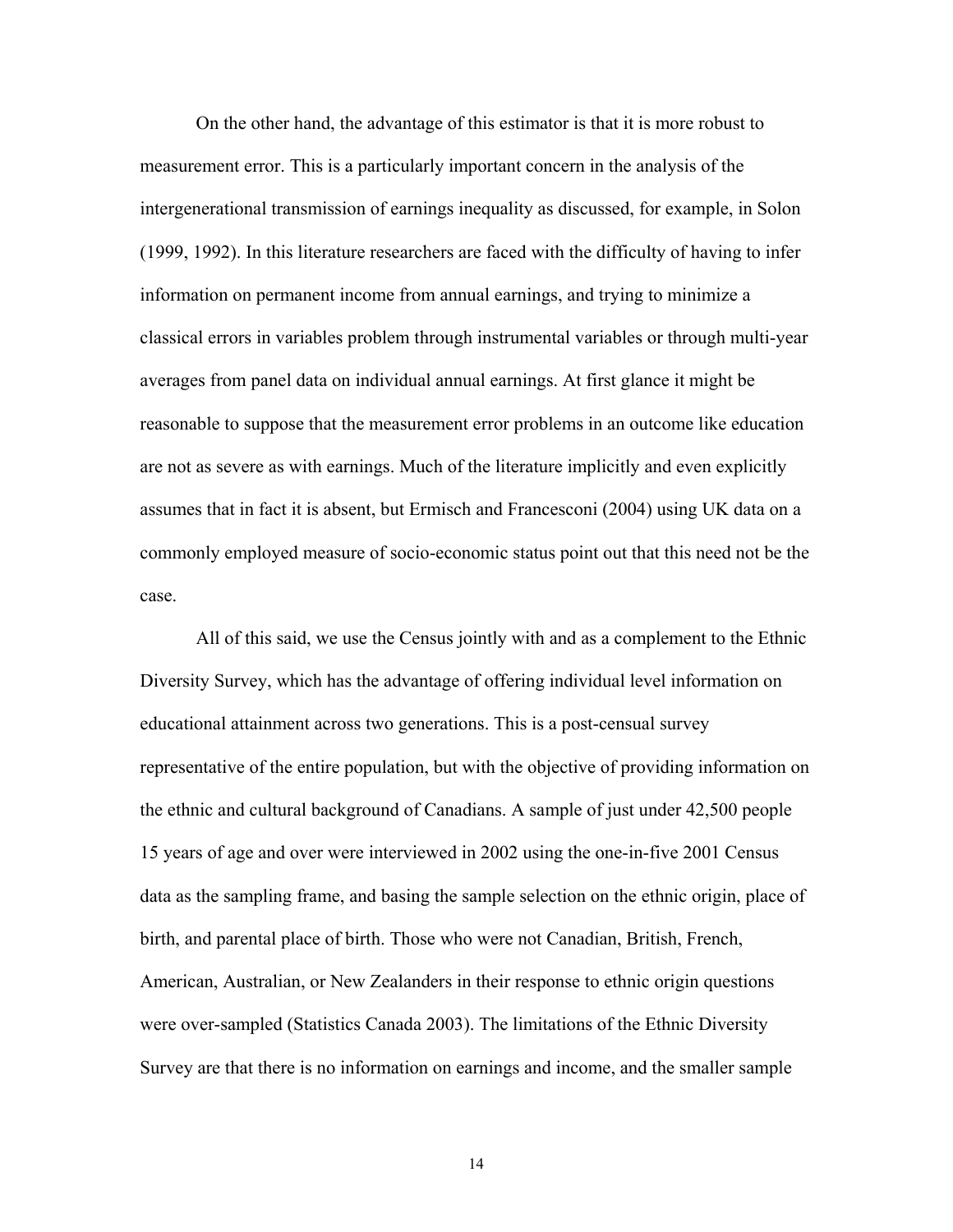<span id="page-15-0"></span>size limits somewhat the degree to which specific countries of origin can be examined. It is in these ways that the Census can be a useful complement. The advantages over the Census are the retrospective information on parental education collected from survey respondents, and the capacity to estimate equation (1) for both the children of immigrants, for the entire population of Canadians, and for different birth cohorts.

The EDS contains all the information from the 2001 Census for each survey respondent including, most importantly for our purposes, the years of education attained. The information on parental education attainment, however, is recorded as one of nine categories. In converting this information into years of schooling we rely on the fact that in addition to actual years of education the Census also reports information categorically, and actually in more detail with 16 categories being used. We recode both the EDS categories and those in the 1981 Census into seven common categories.<sup>[5](#page-15-0)</sup> We then match years of schooling from the Census to the EDS by cells defined according to: gender, country of origin, education category, and age (25 to 44 years, 45 to 54 years, and 55 and older). Within each of these cells we calculate from the 1981 Census the mode of the years of schooling and match this statistic to the individuals in the EDS in similarly defined cells according to the information they provided on their mothers and fathers.<sup>[6](#page-15-0)</sup>

A summary of this information by broad region of origin is offered in Table 5 along with information from the Census. The average years of education for second generation men and women in panels 3 and 4 of the table are essentially the same across

 $\overline{a}$ 

<sup>&</sup>lt;sup>5</sup> These are: (1) less than high school, including no schooling; (2) high school diploma; (3) some college without a diploma or certificate; (4) some university without a diploma or certificate; (5) college graduation with a diploma or certificate; (6) undergraduate university degree; and (7) graduate university degree.

<sup>&</sup>lt;sup>6</sup> We also calculated the cell medians and cell means. These all led to similar results, but the mode came closest to the Census results in a comparison across broad regions of origin.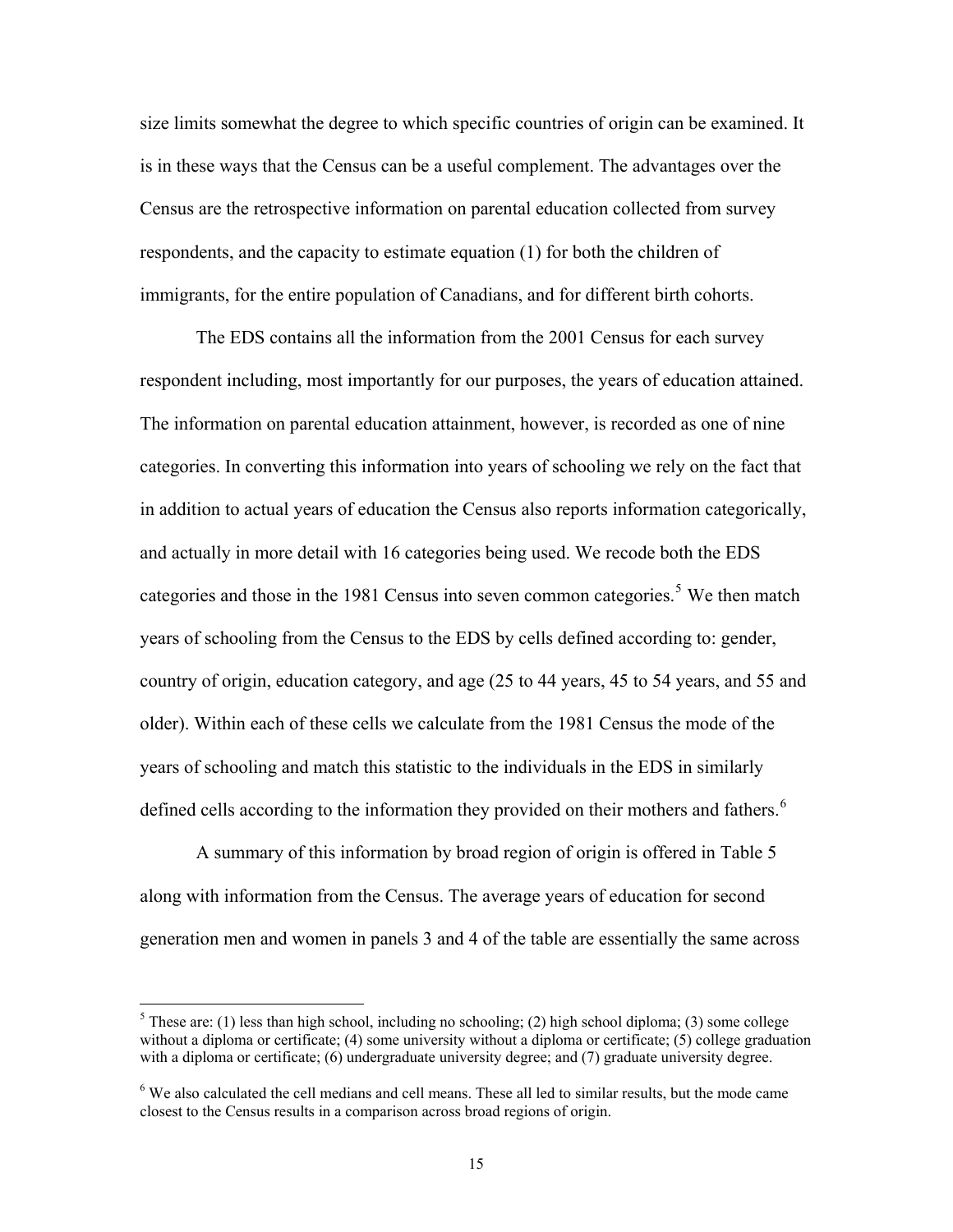the two data sources, never differing by more than 0.3 to 0.4 of a year. This is not surprising since the EDS information is extracted from the Census, the differences likely reflecting sampling error. Second generation Canadians regardless of the region of the world in which their parents were born all have more years of education than Canadians with parents also born in Canada. The advantage is greatest for those with African and Asian origins.

The information in panels 1 and 2 compares the direct measures of the years of schooling from the Census to the data calculated from the categories reported in the EDS. The averages across these two sources are similar, with the possible exception of those from Africa, the Census reporting an average of 14.9 years and our derivations from the EDS implying 16.1 years. But the EDS information is based upon a rather small sample of just 68 observations, so it is likely that this differences is due to sampling variation. The next largest difference is 0.7 years for those from Asia.

Further, the information as a whole suggests that all groups made gains over their parents. Canadians 25 to 37 years of age with Canadian born parents have roughly two to three more years of education on average than their parents. Gains are also made by second generation Canadians, though in some cases not as great in absolute levels because of the higher starting point of their parents. However, the gains are particularly high for those whose parents were born in Southern and Eastern Europe. On average fathers had just under nine years of schooling, but the children obtained 15 years. Those with parents born in Asia also obtained significantly more education than their parents, about two to three years more on average. A more refined examination of this type of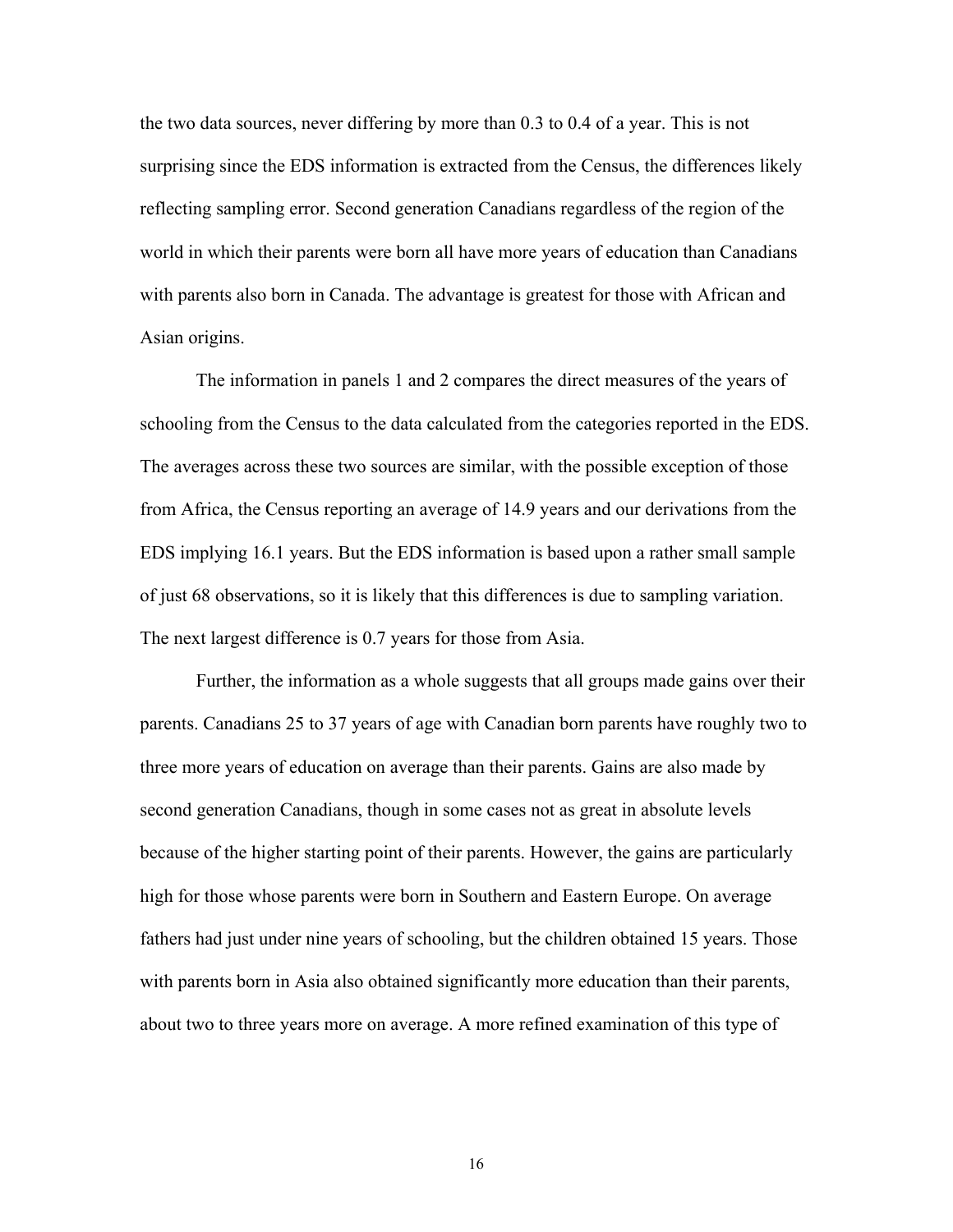mobility, in the context of equation (1), using both grouped data and individual data is discussed in the remainder of the paper.

#### 4. Results

a. The degree and nature of intergenerational education mobility

Tables 6 and 7 offer results from the estimation of equation (1) using both the grouped data estimator from the Census, and individual level information from the EDS for men and women 25 to 37 years of age. This is done using father's years of education as the regressor in the first panel, mother's education in the second, and both at the same time as reported in the third and final panel of each of the tables. For men 25 to 37 years of age every additional year of education their fathers have is associated with 0.13 years of more education. This estimate is virtually the same regardless of whether the Census estimate or the EDS estimate is relied upon. This suggests that the grouping estimator does not suffer from undo problems associated with the use of potential as opposed to actual fathers, and that there is likely little measurement error in this information. For women the point estimates are different at 0.10 and 0.16, but the standard error is 0.03 suggesting that the confidence intervals overlap. Further, all of these estimates appear to be about the same—within one standard error—if mother's education rather than father's is used as the right hand side variable.

 The second result from these tables is that at 0.13 and 0.16 the estimates are lower than those for third generation Canadians of the same age cohort. The educational attainment of men and women whose parents were born in Canada is much more strongly tied to that of their fathers and their mothers than it is for second generation Canadians.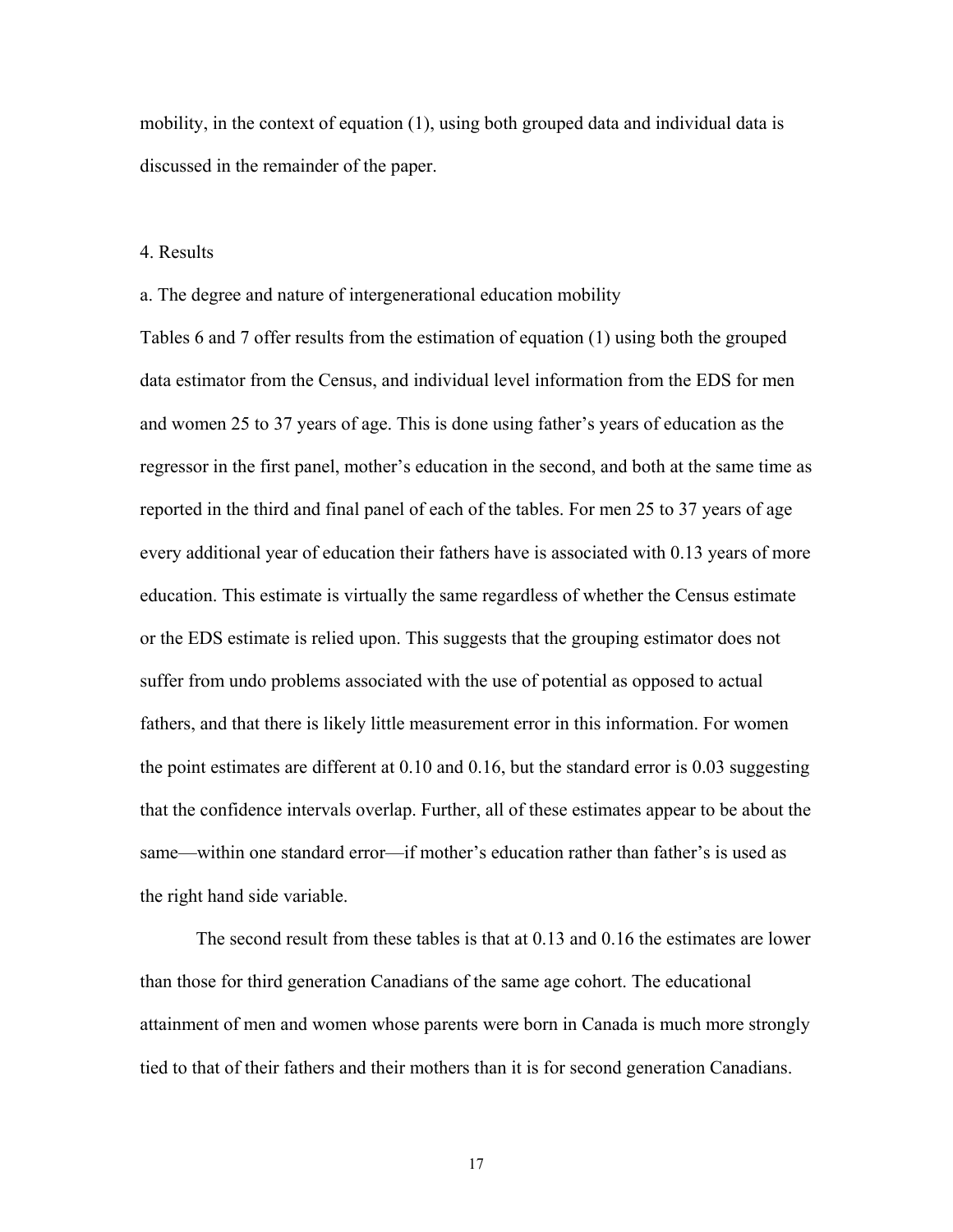For every additional year of parental education the child's education is in the neighbourhood of 0.37 to 0.4 years higher, triple the estimate for Canadian born children whose parents were immigrants. These results are also robust to using mother's education as the regressor. This contrasts with the finding in Aydemir, Chen and Corak (2006) showing that the intergenerational elasticity of annual earnings, estimated to be about 0.2, is the same among second generation Canadians as it is among the population as a whole.

 Finally, the last panel of the table, by including both paternal and maternal years of education in the equation, makes explicit that for the second generation sample mother's and father's education have roughly the same association with the son's education. For every additional year of paternal education the education of second generation Canadian men is 0.8 years higher, and for every additional year of maternal education it is 0.1 years higher. The standard error of these estimates being 0.05. Paternal education seems to be more important in the case of women, as there is no statistically significant association with maternal education. The education of third generation men is more tightly associated with paternal years of schooling, but there is no difference between parental effects for women.

 Traditionally in the child development literature maternal education is seen as the prime influence on child attainments, as for example in the discussion by Haveman and Wolfe (1994, pp. 99-101). But recent research has brought this into some question because of the lack of controls for paternal education in many of these studies. If there is assortative mating so that the education levels of parents are similar the use of only maternal education could be misleading (Behrman and Rosenzweig 2002). Indeed, Sen and Clemente (2006) offer an analysis of intergenerational educational attainments using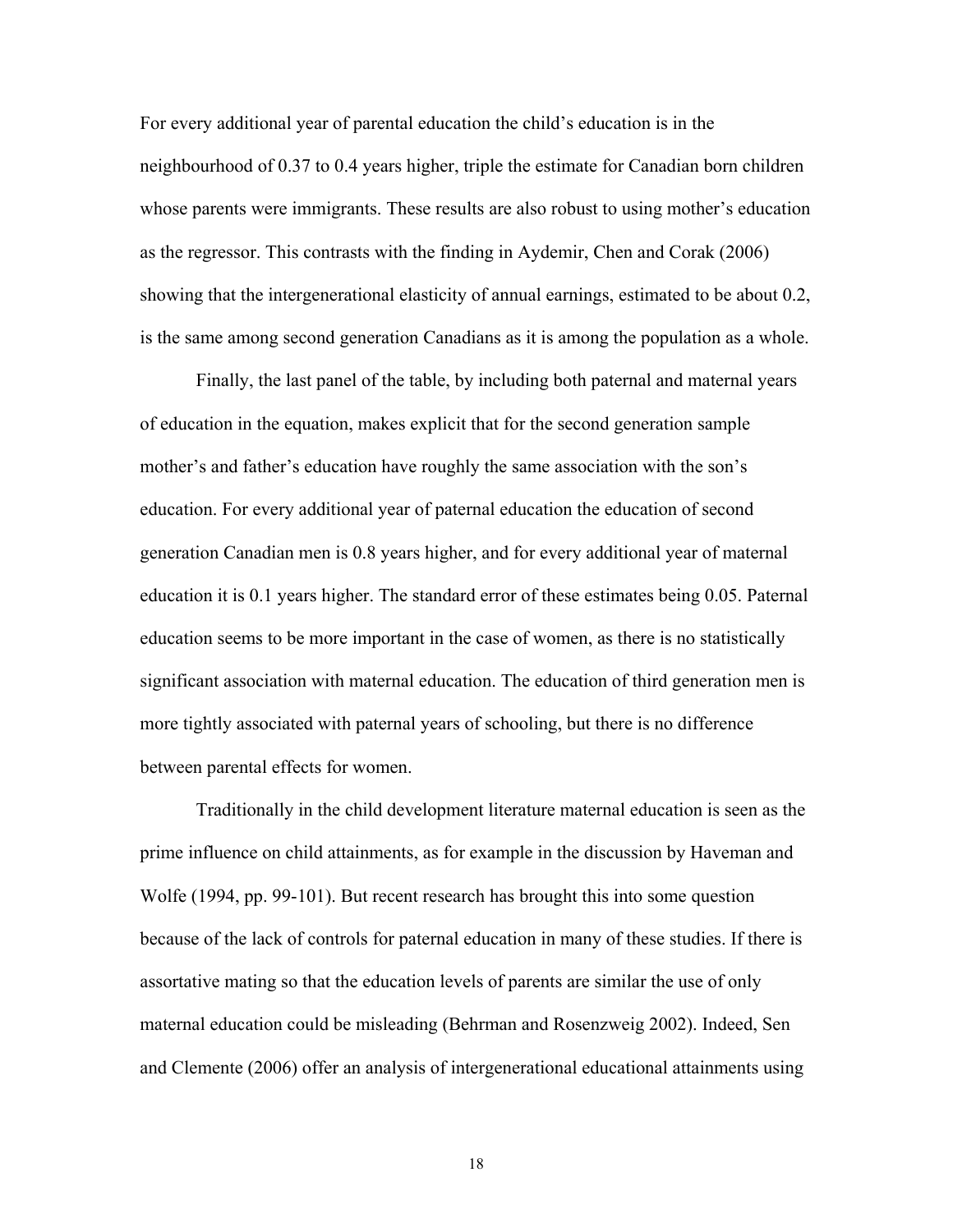<span id="page-19-0"></span>the Canadian General Social Survey and obtain results similar to ours. Their results are for the entire population and are best compared to those reported in Tables 6 and 7 under the heading "entire population." They also find that the probability of post-secondary education is positively related to that of both parents, but somewhat more strongly to fathers.<sup>[7](#page-19-0)</sup> Much of our focus in the remainder of the paper is therefore on the relationship between child outcomes and paternal education.

Tables 8 and 9 amplify slightly the findings in Tables 6 and 7 by using quantile regressions to examine the underlying heteroscedasticity in the data, and highlighting which part of the distribution is contributing to the difference in the intergenerational covariance of years of education. The results are not strong and unambiguous. The first panels of Table 8 suggests, for example, that the least squares estimate of 0.134 for second generation men is driven more by those sons at and below the median than those above, but that the estimate of 0.4 for third generation men is driven by the those in the top half of the distribution. That is, the link between parent and child education is stronger for high achieving sons among the native population, but stronger for low achieving sons for the second generation population. But overall there are no really strong differences. The second generation estimates are always much lower than those for the third generation throughout the entire distribution of child attainments. This general conclusion also holds for women, as reported in Table 9.

 $\overline{a}$ 

 $<sup>7</sup>$  The results they report in the second columns of their Tables 2 and 3 are not, however, directly</sup> comparable in magnitude to our findings because they deal with the probability of any post-secondary education or any university education rather than years of education. They are also not restricted to the age cohort upon which we focus. Their linear probability model of any post-secondary education leads to coefficients of 0.28 and 0.24 for indicators of whether the father attended post-secondary and whether the mother attended post-secondary. They also control for age, gender, marital status, and province. The coefficients are estimated to be 0.27 and 0.18 when the probability of any university education is being examined.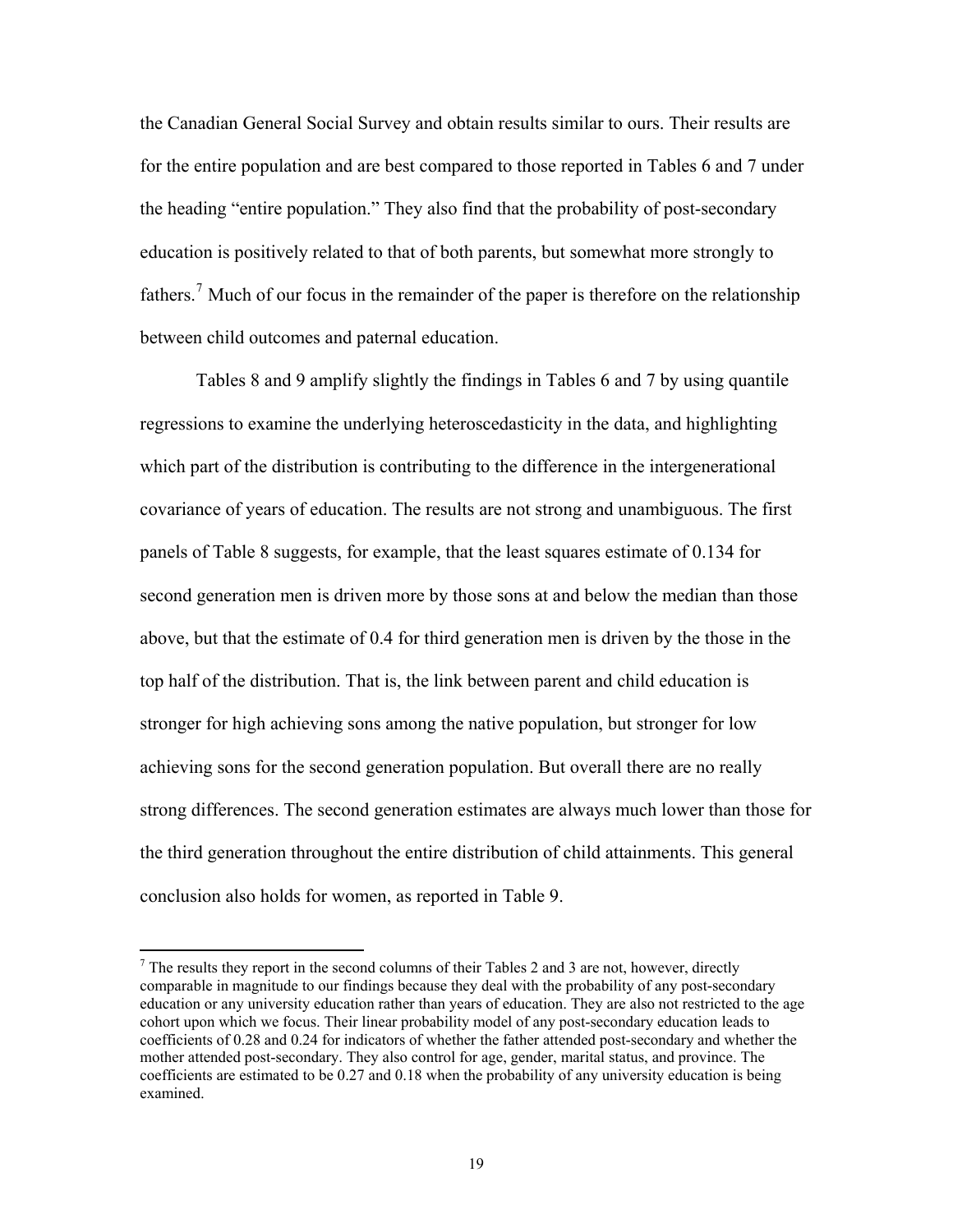# b. Parental education and earnings

Table 10 offers Census based least squares results examining the association of both paternal education and income with child education attainment. The results reported in the first column repeat, for the sake of reference, the results from the first columns of Tables 6 and 7, indicating the small positive association between father-child years of schooling. These coefficients are statistically significant at any marginal significance level, being three times as great as the standard error, and explaining about a fifth to a third of the total variance depending upon whether the focus is on men or women. This is in sharp contrast with the findings in column 2, which are based on only the log of paternal weekly earnings as the regressor. The coefficient is not statistically different from zero for men nor for women, explaining none of the variation in the data. Finally, and not surprisingly, when both paternal years of education and earnings are used in the model education dominates. It actually turns out that earnings are negatively associated with the child's years of schooling—being on the margin of statistical significance at the 95% level—and the coefficient on education becomes larger in magnitude.

 The suggestion in all of this is that on average paternal earnings on its own has no strong association with the education outcomes of children, sons or daughters. The education outcomes of second generation children is much more closely tied with the education of their parents, and relatedly to the institutional structure of an education system that does not appear to limit access according to income.

c. Changes in the intergenerational association of education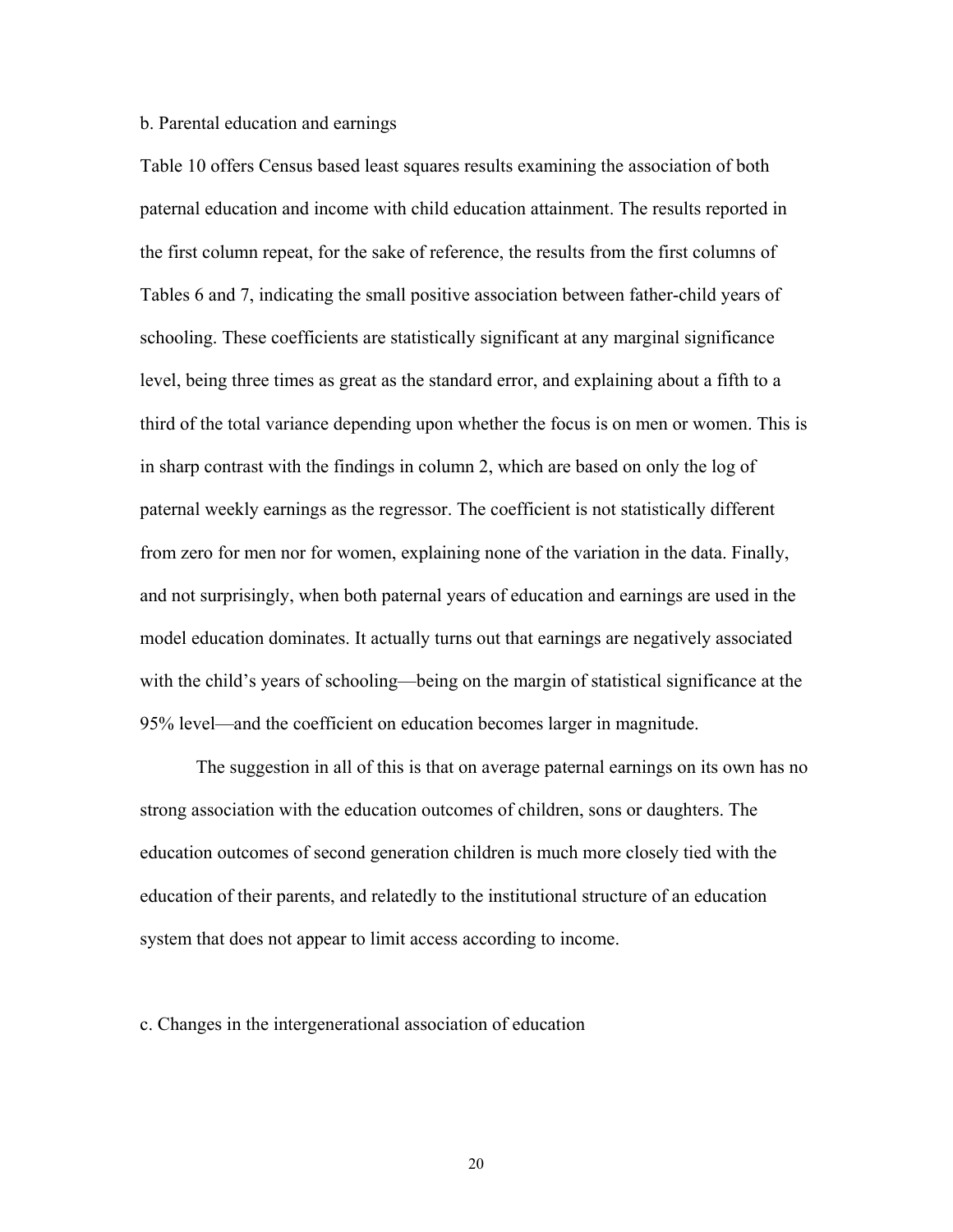<span id="page-21-0"></span>Tables 11 and 12 offer an expanded version of the Ethnic Diversity Survey results presented in Tables 6 and 7 by fully interacting equation (1) with birth cohort effects. The base case is the cohort 25 to 34 years of age, and separate intercepts and slopes are added for those 35 to 44 years, 45 to 64 years, and finally those 65 and older. $8$  Three results follow from this exercise for both men and women.

 First, for both the second generation and the third generation populations the slope coefficients seem to be the same across all birth cohorts. Rarely are the estimated coefficients for the interaction terms with paternal education greater than one standard error, and they are never greater than two standard errors. Individually these coefficients are not statistically significant from zero, but also F-tests do not reject the null hypothesis that collectively they equal zero.

 Second, the estimates of the constant term make clear that second generation Canadians obtain more years of schooling than those born in the country with Canadian born parents. To be precise, for those 25 to 34 years of age the difference in years of schooling for men is four years in favour of second generation Canadians; for women it is almost  $2 \frac{1}{2}$  years.

 Third, the separate intercepts for each birth cohort suggest that only in the case of the very oldest cohort, those older than 65 years in 2001, are the years of schooling different. This cohort obtained from  $2 \frac{3}{4}$  to  $4 \frac{2}{3}$  years fewer schooling than all younger cohorts. This could reasonably be attributed to changes in school leaving legislation as these individuals would have been 15 years of age at some point before 1950

 $\overline{a}$ 

 $8$  Our original inclination was to use 10 year age cohorts, but the group 55 to 64 represented about 7% of the samples, and we decided to aggregate it with 45 to 54 year olds after preliminary regressions revealed no statistically significant results.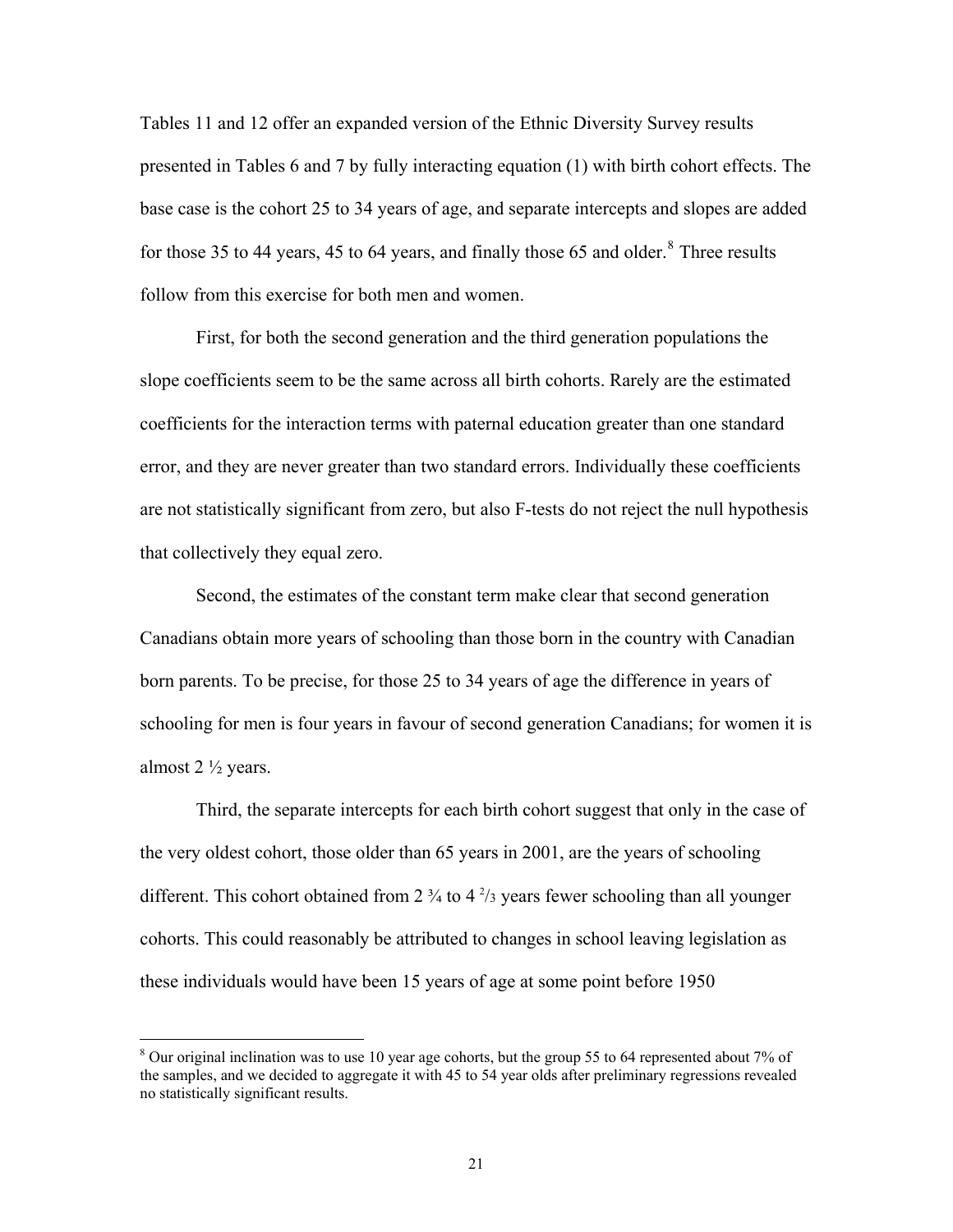(Oreopoulos 2005). It is the statistically significant result for this single cohort drives the results of F-tests to a point that we cannot reasonably reject the null that all intercepts are collectively equal to zero.

 With the possibility of this last exception, the results from this model show that for both men and women the intergenerational association in educational attainment, including overall average attainment, has been stable across all birth cohorts. None of the findings associated with Tables 5 and 6 need be modified: the Canadian born sons of immigrants obtain about 0.13 years more schooling for every additional year their fathers have, and daughters about 0.16; this is significantly lower than the tie between the Canadian born children of Canadian born parents who obtain an additional 0.3 to 0.4 years of schooling for each additional year. In particular, the degree of intergenerational mobility among most recent second generation Canadians is no stronger or no weaker than it has always been, and has not changed relative to third generation Canadians.

#### 5. Some refinements

These findings all pertain to averages, speaking to the overall patterns in the country. However, the large sample size of the Census allows us to explore the variation in the data in more detail than possible with any other data file. Figures 1 and 2, for example, offer scatter plots of parent and child years of schooling used in the regression analysis presented in the first column of Tables 6 and 7. This illustrates the grouped information from each of the 70 countries making up our analytical file. A picture of this sort would be available from the EDS but, because of the smaller sample size, for only about 30 countries. The weighted least squares regression line with slopes of 0.136 for father-son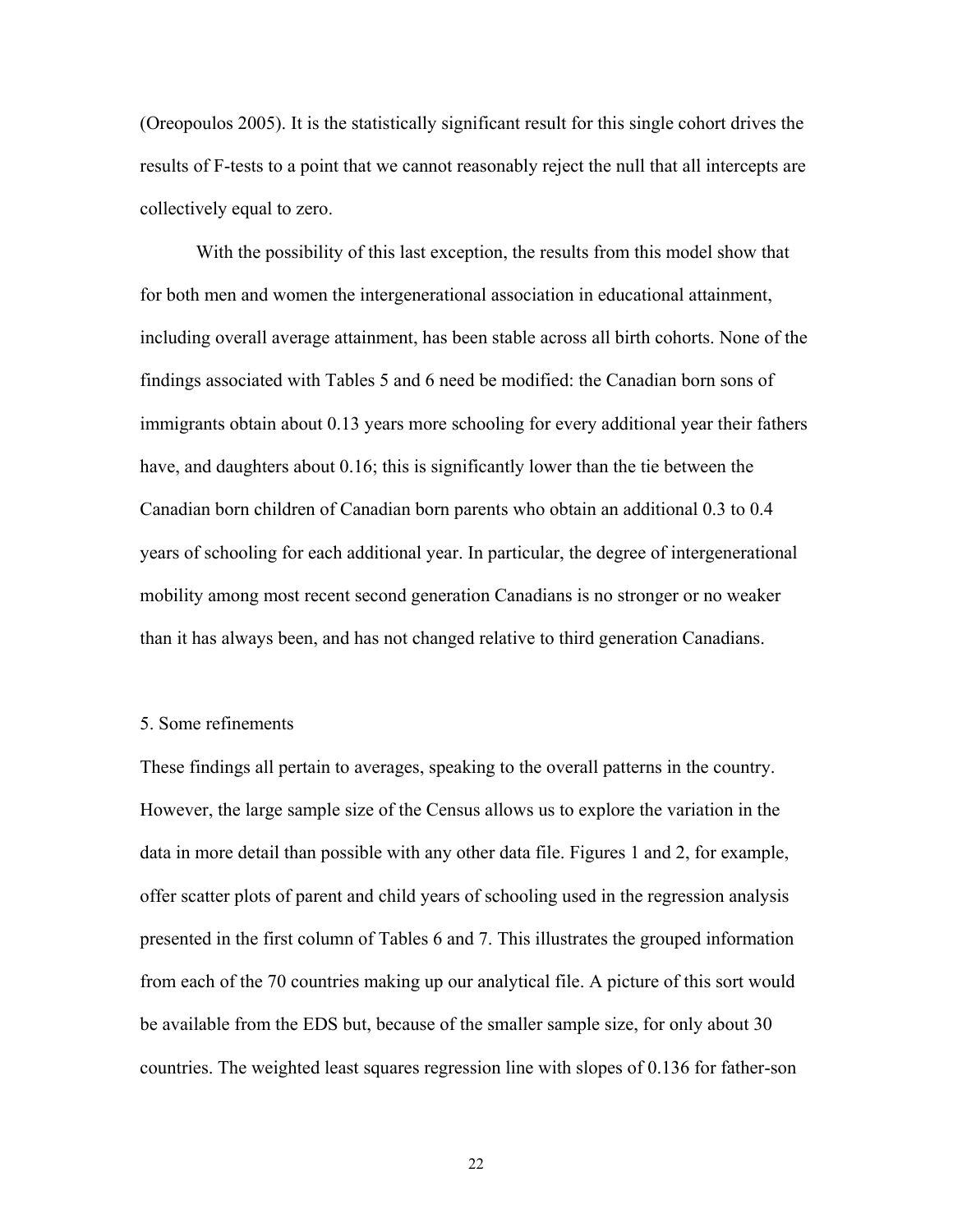<span id="page-23-0"></span>years of schooling, and 0.102 for father-daughter years of schooling are included in the figures, as are the average years of schooling for Canadian born fathers and their Canadian born children. These latter points are for illustrative purposes and are not used in the regression. $9$ 

The figures make clear that the children of immigrants are more educated than their counterparts with Canadian born parents: the educational attainment of the latter lies below the level predicted by the regression line for the number of years of schooling their fathers on average had. While there is rapid regression to the mean among immigrant children—much more rapid than for the native Canadian population—it should be clear that this mean is an immigrant based mean that is higher than the overall Canadian mean. The children of immigrants are regressing to a different, higher, mean than their counterparts.

The pictures also make clear that in spite of the general tendencies there is a good deal of variation about the estimated regression lines. For the strong majority of countries immigrant fathers have more than the average education of Canadian born fathers, and this advantage is passed on to the next generation, both sons and daughters having more years of schooling then their Canadian born cohort with Canadian born parents. In only four countries do immigrants have an education disadvantage that continues to be reflected in the next generation of sons and daughrers. For all the other countries in which

 $\overline{a}$ 

<sup>&</sup>lt;sup>9</sup> We examined the robustness of the regression estimates by successively dropping a single observation from the estimation and recalculating the slope before then re-including it in the estimation and dropping the next observation. There are no particularly influential observations in the data, the estimated slope not changing at all. The only exceptions to this—for both sons and daughters—were the estimates excluding the UK, Italy, and Portugal. Without the UK the slope for father-sons is just over 0.16, and similarly without Italy; without Portugal it is 0.11. These are all within one standard error (0.038) of the original estimate of 0.136. The general patterns and conclusion also hold for the father-daughter analysis. Also to be strictly correct the averages depicted in the figures are for the reference case of someone living in Ontario.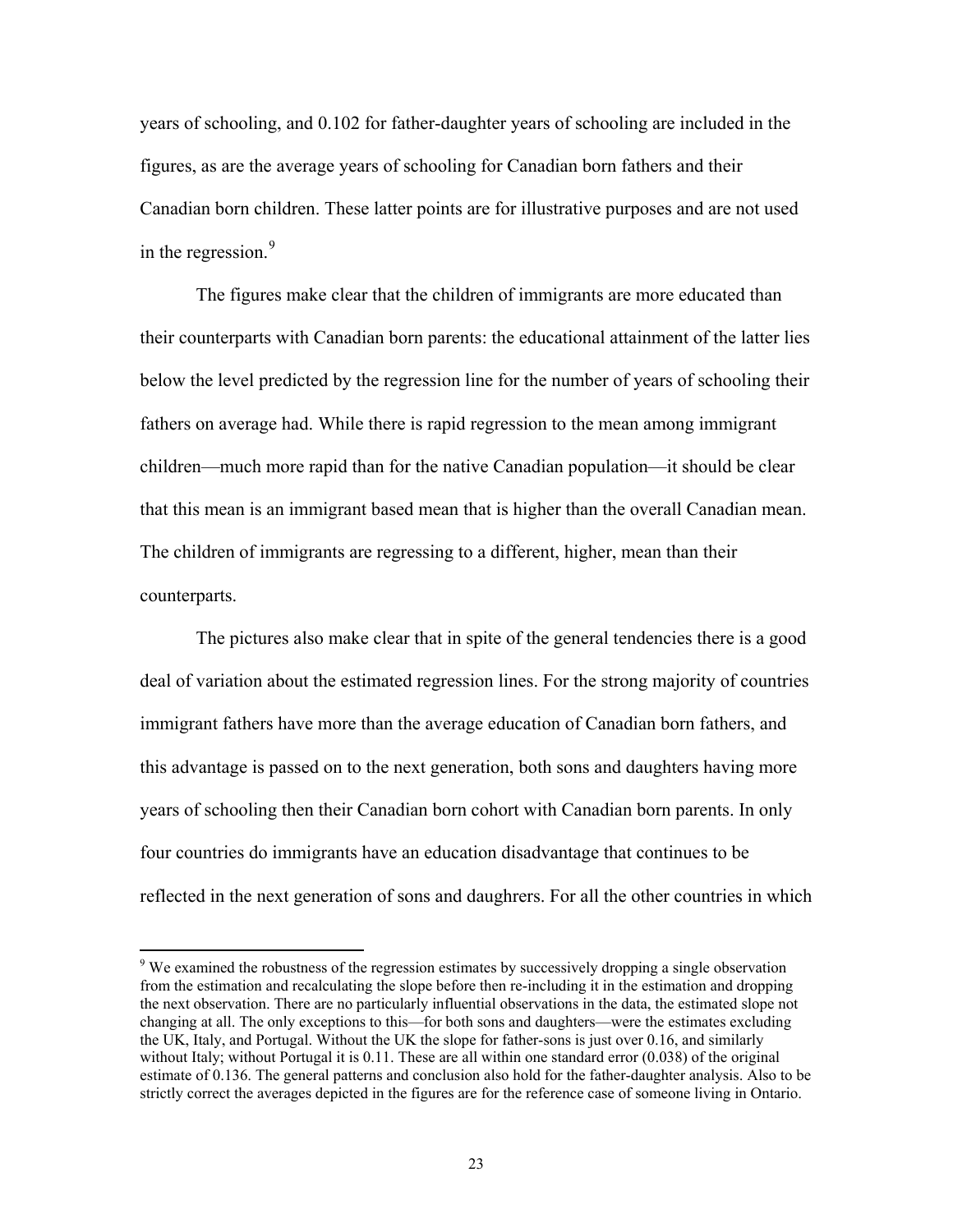father's education is less than the average, the children make relative gains and exceed the Canadian average.

We use the information in these figures combined with similar information on weekly earnings in Aydemir, Chen, and Corak (2006) to highlight particular communities of concern. One could imagine that matters of integration into the broader community would be particularly salient under at least the following two circumstances. First, father's come to the country with greater than average schooling, yet earn less than the average. This might in part be the situation currently playing itself out because of the reported difficulties in having foreign education credentials recognized in the Canadian labour market. If these fathers then witness a similar scenario occurring for their children, it can reasonably be imagined that a sense of frustration or lack of belonging to the host country could develop both among them and among their now adult sons and daughters. They may be willing to shoulder the costs of below average earnings in spite of having above average education, but to see that these costs do not lead to an improved situation for their children may change their perspective. The second particularly pertinent scenario might be one of intergenerational transmission of low income and education: fathers who come to the country with below average education and below average earnings see their children to grow up to also have lower education and earnings than the mainstream. This is a scenario in which there is a higher likelihood that disadvantage and poverty will have intergenerational consequences, and might also be a case in which the chances of social exclusion are greater.

In order to illustrate the relevance of these two possibilities we cross-classify the information in Figures 1 and 2 with similar information on parent-child weekly earnings.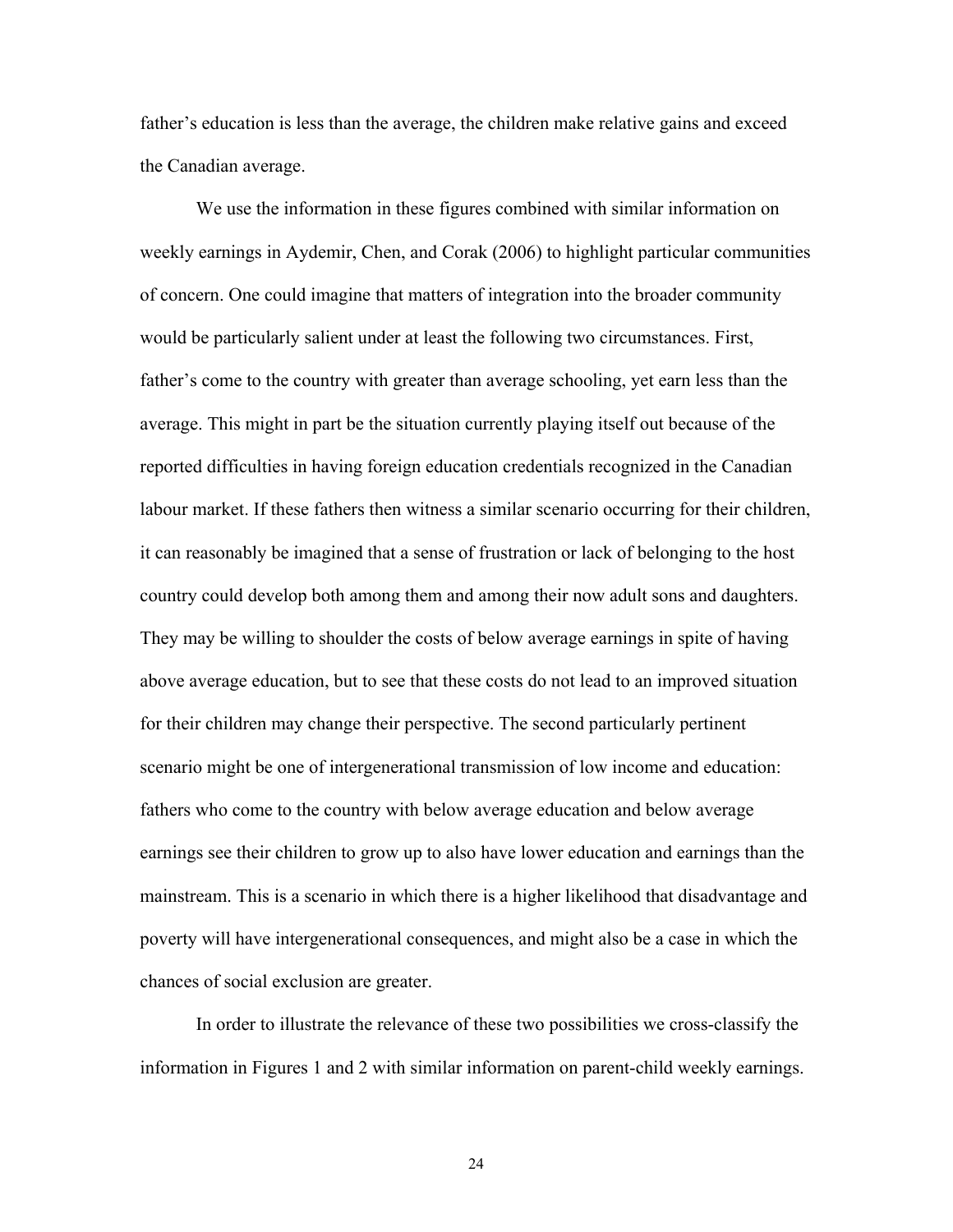<span id="page-25-0"></span>The results are offered in Tables 13 and 14, panels 1 looking at countries of origin in which fathers have on average more years of schooling than their Canadian counterparts; panels 2 in which they have less. Focusing for the moment on Table 13, dealing with the father-son relationship, it is notable, firstly, that there are no cases of downward education mobility: if fathers have above average education so do the sons. Second, in 57 of 70 countries the fathers have above average education, and in two-thirds of these they also have below average earnings. But in 11 of these 38 cases the sons go on to earn less than the Canadian average in spite of having above average education. So only a very small number of countries representing a small total population occupy this potentially challenging position. That said these are dominated by the Caribbean countries, and with the addition of West Africa likely represent a visible minority group highlighted by Reitz and Bannrjee (2007), and the basis for their rather pessimistic perspective on the integration of second generation immigrants.<sup>[10](#page-25-0)</sup>

To address our second potential hotspot, there are only 12 countries in which fathers have less than average years of schooling and less than average earnings, and in all but two of these cases the sons go on to have above average earnings, breaking out of this potentially challenging starting point. Some of these sons do this by having above average education (six of ten), while others continue to have below average education in spite of having higher earnings. There are only two cases of an intergenerational transmission of disadvantage in education and earnings: Cyprus and Greece, and neither

 $\overline{a}$ 

<sup>&</sup>lt;sup>10</sup> The fact that Japan is also included in this group might be a bit of an anomaly. A closer look at the data shows that with respect to weekly earnings the data for both fathers and sons are essentially the same as the Canadian average, differing by less than 0.01 log points. The Japanese could just as easily be included as above the average, as below.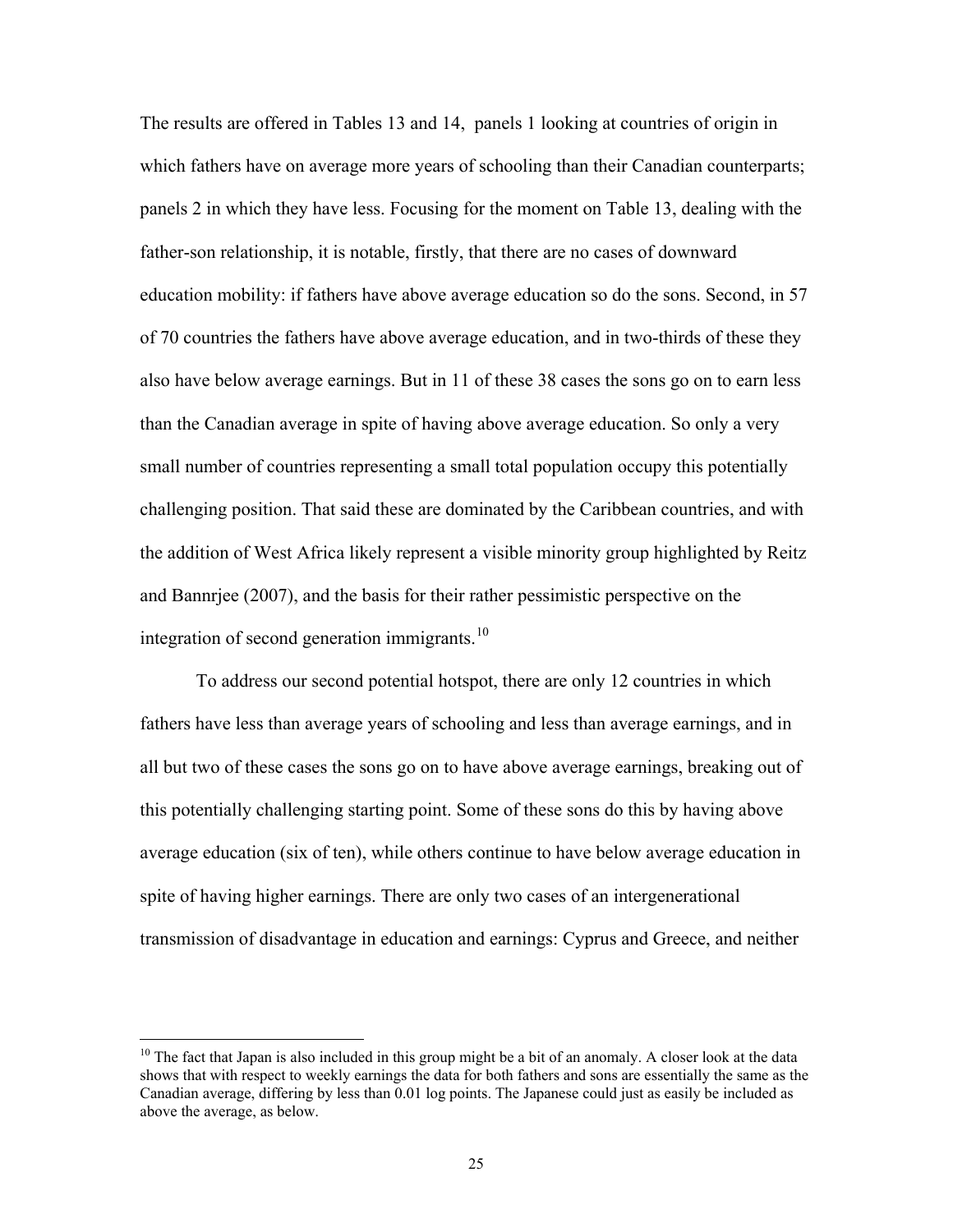of these countries have been highlighted by the existing literature as being particular flashpoints for discontent.

The situation for daughters, presented in Table 14, is in fact even better than for sons. There is only one case of downward education mobility, Norway, and only one case in which fathers with above average education and below average earnings have daughters who grow up to also have above average education and below average earnings. For 37 of the 38 countries of origin with fathers in this situation the daughters go on to have both higher education and higher earnings than their Canadian counterparts. Furthermore, there are no examples of the intergenerational transmission of relative disadvantage in education and earnings. There are 13 countries of origins in which fathers on average have less education than the Canadian average, and in 12 of these they have below average earnings. But there are no cases in which the daughters find themselves with below average education and earnings.

6. Conclusion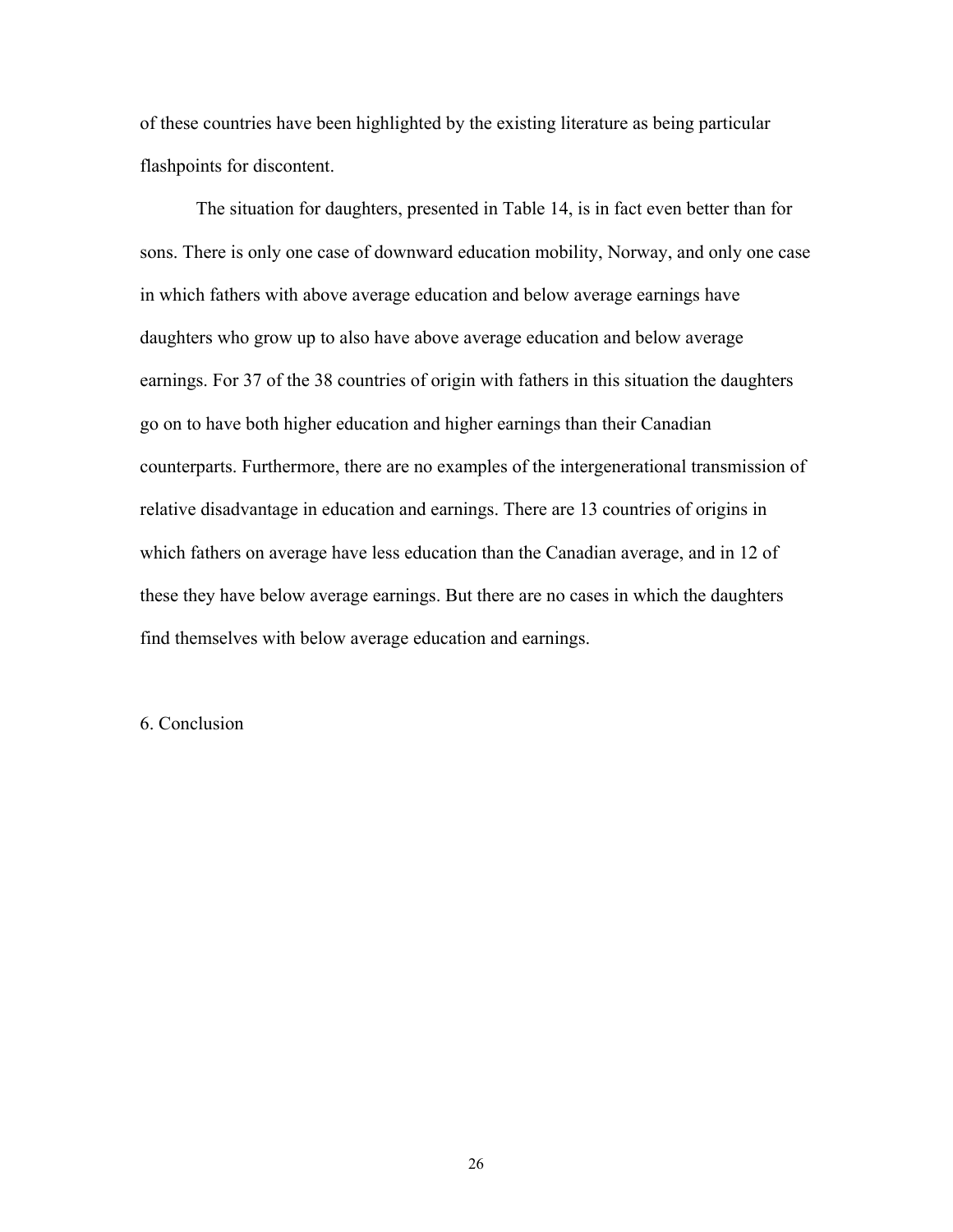#### References

- Aydemir, Abdurrahman and George Borjas (2006). "Attenuation Bias in Measuring the Wage Impact of Immigration." Statistics Canada, unpublished.
- Aydemir, Abdurrahman, Wen-Hao Chen, and Miles Corak (2006). "The Intergenerational Earnings Mobility among the Children of Canadian Immigrants." IZA Discussion Paper No. 2085.
- Aydemir, Abdurrahman. and Mikal Skuterud (2005). "Explaining the Deteriorating Entry Earnings of Canada's Immigrant Cohorts: 1966-2000." *Canadian Journal of Economics*. Vol. 38, pp. 641-71.
- Baker, Michael and Dwaynne Benjamin (1994). "The performance of immigrants in the Canadian labor market." *Journal of Labor Economics*. Vol. 12, pp. 369-405.
- Bloom, David E., Gilles Grenier and Morley Gunderson (1995). "The changing labour market position of Canadian immigrants." *Canadian Journal of Economics*. Vol. 33, 987-1005.
- Bauer, Philipp and Regina T. Riphahn (2007). "Heterogeneity in the intergenerational transmission of educational attainment: evidence from Switzerland on natives and second-generation immigrants." *Journal of Population Economics*. Vol. 20, pp. 121-48.
- Behrman, Jere R. and Mark R. Rosenzweig (2002). "Does Increasing Women's Schooling Raise the Schooling of the Next Generation?" *American Economic Review*. Vol. 92, No. 1, pp. 323-34.
- Borjas, George J. (1993). "The Intergenerational Mobility of Immigrants." *Journal of Labor Economics*. Vol. 11, pp 113-35.
- Borjas, George J. (1992). "Ethnic Capital and Intergenerational Mobility." *Quarterly Journal of Economics*. Vol. 107, pp. 123-50.
- Card, David (2005). "Is the New Immigration Really so Bad?" *Economic Journal*. Vol. 115, pp. F300-23.
- Card, Davd, John DiNardo and Eugena Estes (2000). "The More Things Change, Immigrants and the Children of Immigrants in the 1940s, the 1970s, and the 1990s." In G. Borjas(editor), *Issues in the Economics of Immigration*. Chicago: NBER and University of Chicago Press.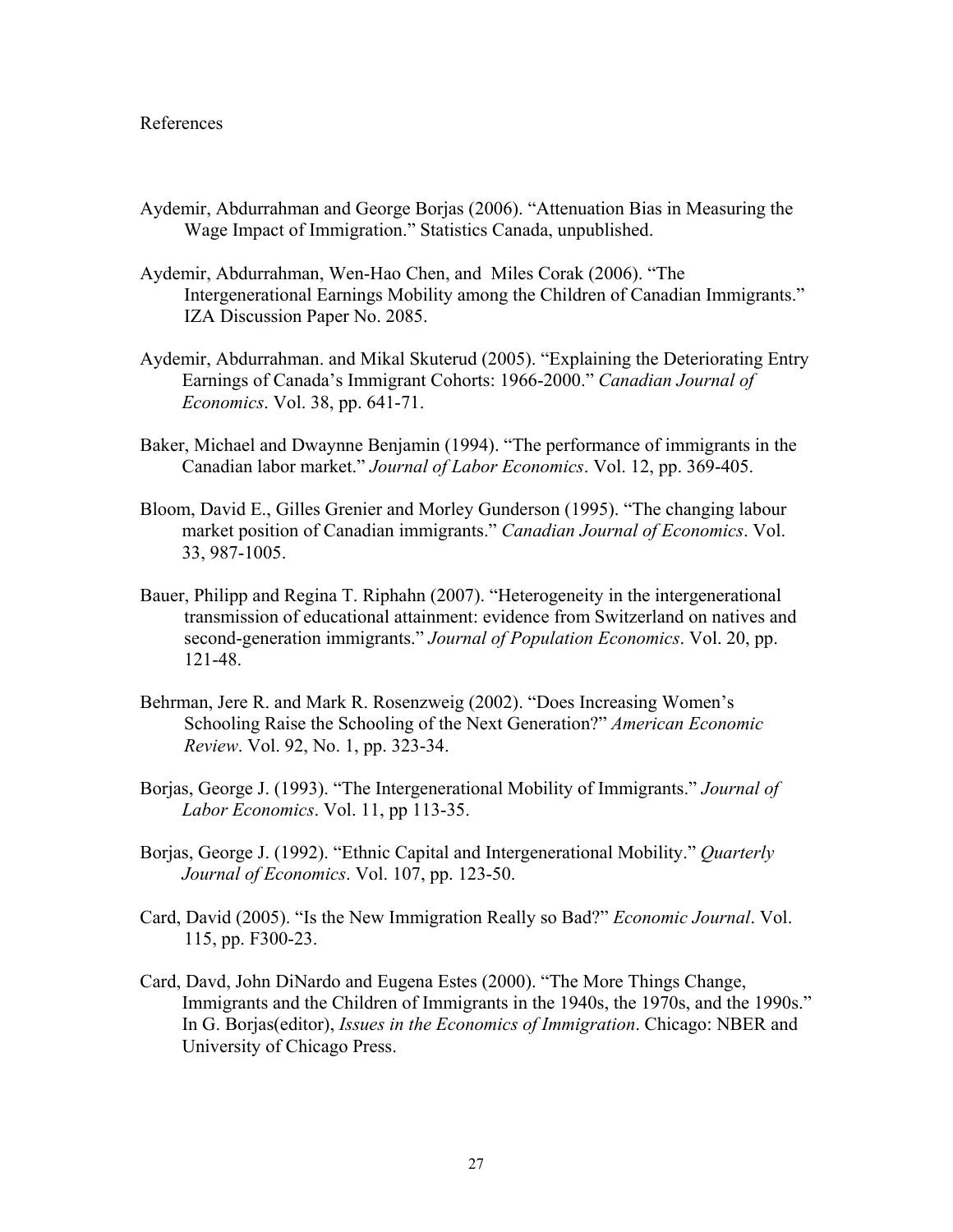- Corak, Miles (2004). "Introduction." In Miles Corak, editor, *Generational Income Mobility in North America and Europe.* Cambridge: Cambridge University Press.
- De Broucker, Patrice, and Laval Lavallée (1998). "Intergenerational Aspects of Education and Literacy Acquisition." In Miles Corak (editor). *Labour Markets, Social Institutions, and the Future of Canada's Children*. Ottawa: Statistics Canada, Catalogue No. 89-553.
- Dustmann, Christian and Nikolaos Theodoropoulos (2006). "Ethnic Minority Immigrants and their Children in Britain." Unpublished work in progress. Centre for Research and Analysis of Migration, University College London.
- Ermisch, John and Marco Francesconi (2004). "Intergenerational mobility in Britain: new evidence from the British Household Panel Survey." In Miles Corak, editor, *Generational Income Mobility in North America and Europe.* Cambridge: Cambridge University Press.
- Fertig M. and C.M. Schmidt (2002). "First- and Second-Generation Migrants in Germany – What do We Know and What do People Think" In R. Rotte and P. Stein (editors), *Migration Policy and the Economy: International Experiences* (Studies and Comments 1). Munich: Hans Seidel-Stiftung.
- Fournier, Élaine, George Butlin, and Philip Giles (1995). "Intergenerational Change in the Education of Canadians." *Education Quarterly Review*. Statistics Canada, Catalogue No. 81-003, Vol. 2, pp. 22-33.
- Frenette, Marc and Rene Morissette (2003). "Will they ever converge? Earnings of immigrant and Canadian-born workers over the last two decades." Statistics Canada Research Paper no. 215.
- Gang Ira N. and Klaus F. Zimmermann (2000). "Is Child Like Parent? Educational Attainment and Ethnic Origin." *Journal of Human Resources*. Vol. 35, pp. 550-569.
- Grant, Mary (1999). "Evidence of new immigrant assimilation in Canada." *Canadian Journal of Economics*. Vol. 32, 930-55.

Globe and Mail (2005). "How immigrants fit in." Editorial column, November.

- Haider, Steven and Gary Solon (2006). "Life-cycle Variation in the Association between Current and Lifetime Earnings." *American Economic Review*. Vol. 96, No.4, pp.1308-20.
- Hammarstedt, Mats and Mårten Palme (2005). "Intergenerational Mobility, Human Capital Transmission and the Earnings of Second-Generation Immigrants in Sweden." IZA Discussion Paper 1943.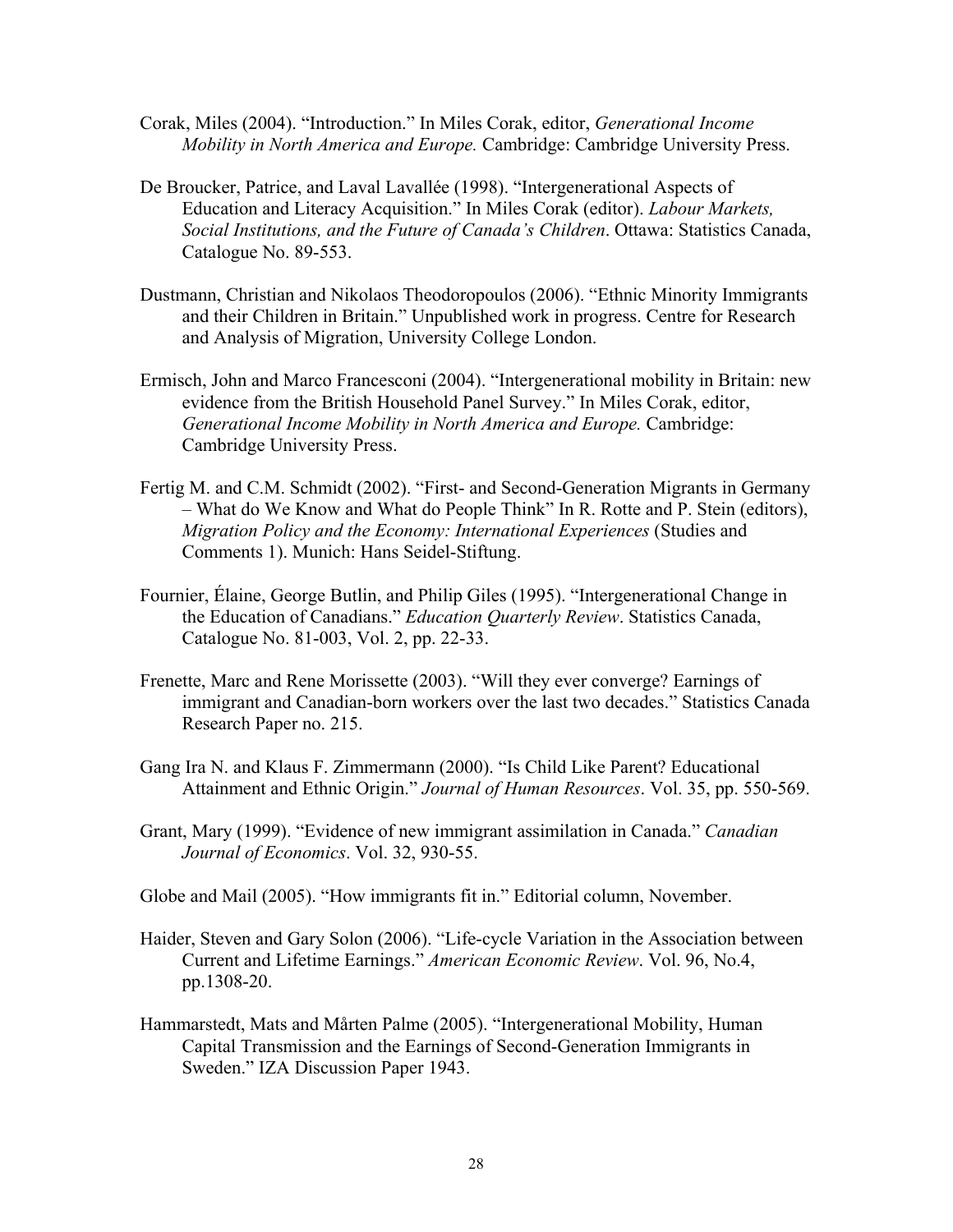- Haveman, Robert and Barbara Wolfe (1994). *Succeeding Generations: On the Effects of Investments in Children*. New York: Russell Sage Foundation.
- Hertz, Tom, Tamara Jayasundera, Patrizio Piraino, Sibel Selcuk, Nicole Smith, and Alina Veraschagina (2007). "Cross-country Differences and Trends in Intergenerational Socioeconomic Mobility." Unpublished.
- Hou, Feng and Garnett Picot (2003). "The rise in low income rates among immigrants in Canada." Statistics Canada Research Paper no. 198.
- Mulligan, Casey B. (1997). *Parental Priorities and Economic Inequality*. Chicago: University of Chicago Press.
- Nielsen, H.S., M. Rosholm, N. Smith and L. Husted (2003). "The School-to-Work Transition of 2nd Generation Immigrants in Denmark." *Journal of Population Economics*. Vol. 16, pp. 755-86.
- OECD and UNESCO (2003). *Literacy Skills for the World of Tomorrow Further Results from PISA 2000*. Paris and Montreal: OECD and UNESCO Institute for Statistics.
- Oreopoulos, Philip (2005). "Canadian Compulsory School Laws and Their Impact on Educational Attainment and Future Earnings." Ottawa: Statistics Canada, Analytical Studies Research Paper No. 251.
- Osterberg, T. (2000). "Economic Perspectives on Immigrants and Intergenerational Transmissions." *Ekomiska Studier*. Vol. 102, Goteborgs Universitet, Sweden.
- Reitz, Jeffrey G. and Rupa Banerjee (2007). "Racial Inequality, Social Cohesion and Policy Issues in Canada." In Keith Banting, Thomas J. Courchene and F. Leslie Seidle (editors), *Belonging? Diversity, Recognition, and Shared Citizenship in Canada*. Montreal: Institute for Research on Public Policy.
- Riphahn, R.T. (2002). "Residential Location and Youth Unemployment : The Economic Geography of School-to-Work Transitions." *Journal of Population Economics*. Vol. 15, pp. 115-135.
- Riphahn, R.T. (2003). "Cohort Effects in the Educational Attainment of Second Generation Immigrants in Germany: An Analysis of Census Data." *Journal of Population Economics*. Vol. 16, pp. …
- Rooth, D-O and J. Ekberg (2003). "Unemployment and Earnings of second Generation Immigrants in Sweden. Ethnic Background and Parent Composition." *Journal of Population Economics*. Vol. 16, pp. 787-814.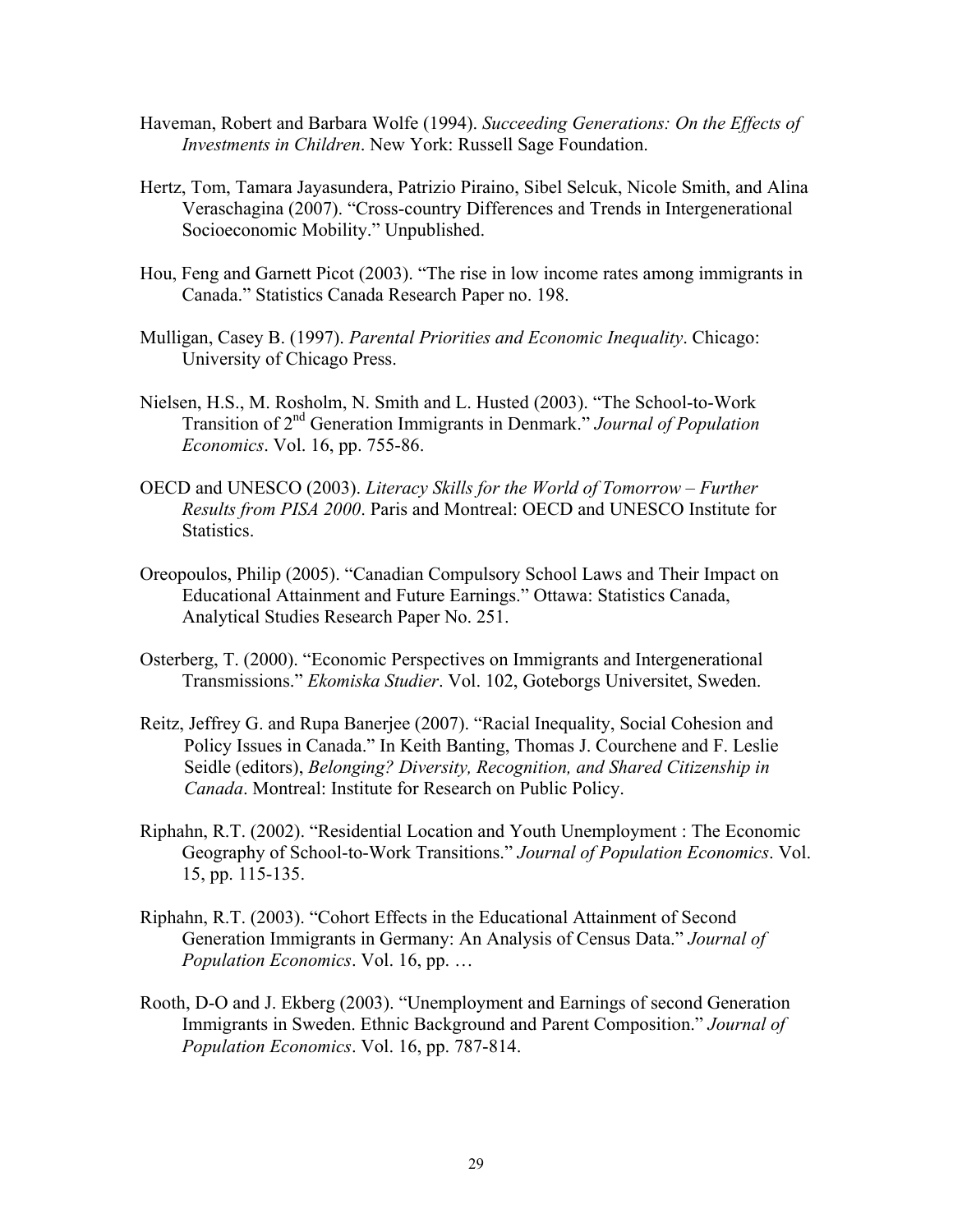- Sen, Anindya and Anthony Clemente (2006). "Intergenerational correlations in educational attainment and birth order effects: empirical evidence from the 1986, 1994, and 2001 Canadian general social surveys." University of Waterloo, unpublished.
- Solon, Gary (1999). "Intergenerational Mobility in the Labor Market." In Orley C. Ashenfelter and David Card (editors). *Handbook of Labor Economics, Volume 3A*. Amsterdam: Elsevier Science.
- Solon, Gary (1992). "Intergenerational Income Mobility in the United States." *American Economic Review*. Vol. 82, pp. 393-408.
- Soroka, Stuart, Richard Johnston, and Keith Banting (2007). "Ties that Bind? Social Cohesion and Diversity in Canada." In Keith Banting, Thomas J. Courchene and F. Leslie Seidle (editors), *Belonging? Diversity, Recognition, and Shared Citizenship in Canada*. Montreal: Institute for Research on Public Policy.
- Statistics Canada (2003). *Ethnic Diversity Survey: portrait of a multicultural society*. Ottawa: Statistics Canada, Catalogue no. 89-593.
- Van Ours J.C., and J. Veenman (2003). "The Educational Attainment of Second Generation Immigrants in the Netherlands." *Journal of Population Economics*. Vol. 16.
- Worswick, Christopher J. (2004). "Adaptation and inequality: Children of immigrants in Canadian Schools." *Canadian Journal of Economics*. Vol. 37, pp. 53-77.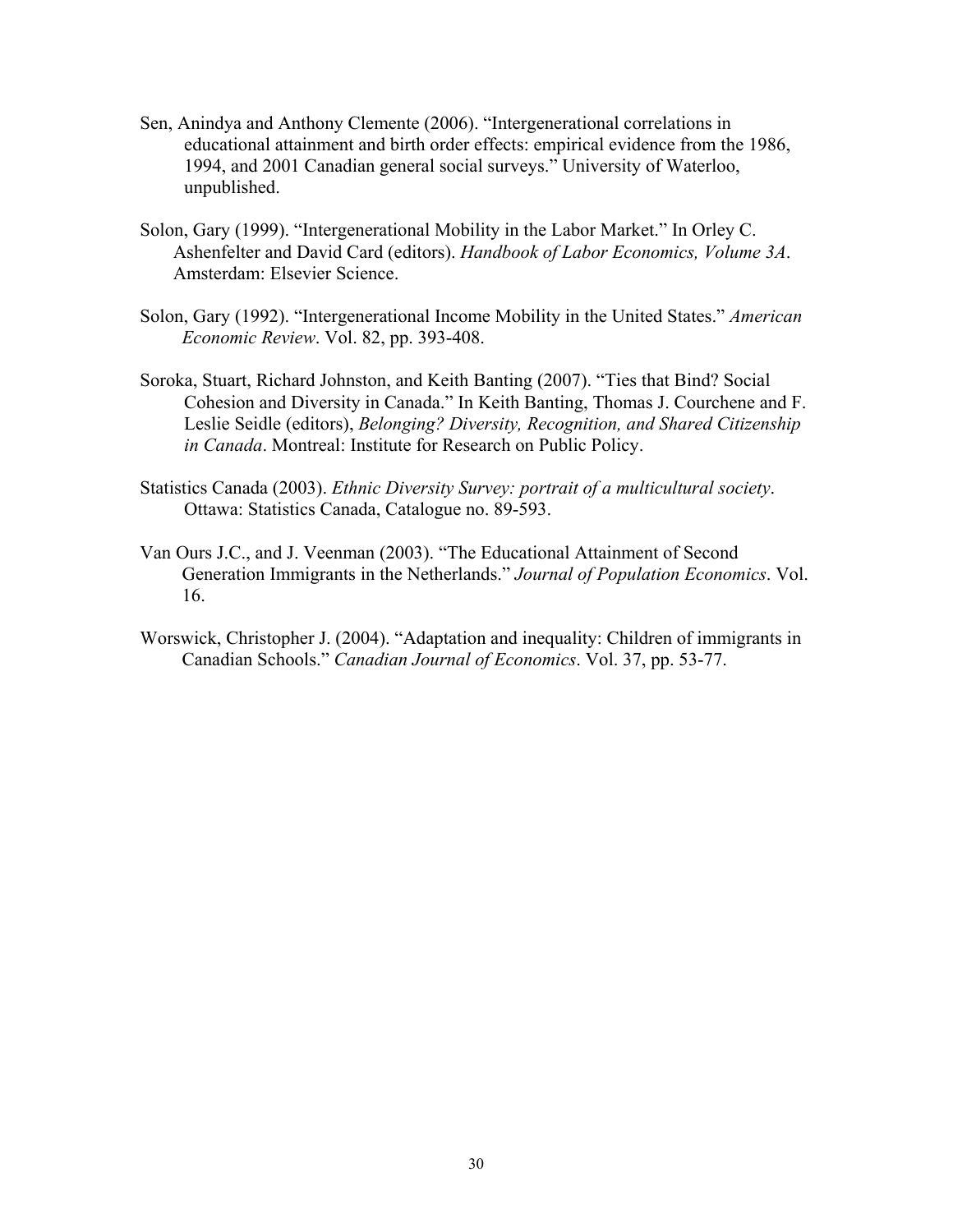|                                             | Canadian Born |                                | Immigrants                              |                                       |                                | Second Generation Canadian Born |                              |  |
|---------------------------------------------|---------------|--------------------------------|-----------------------------------------|---------------------------------------|--------------------------------|---------------------------------|------------------------------|--|
|                                             | Aboriginals   | Third<br>generation<br>or more | 11 yrs or<br>younger<br>upon<br>arrival | 12 yrs or<br>older<br>upon<br>arrival | Only<br>Father is<br>immigrant | Only<br>Mother is<br>immigrant  | Both<br>parents<br>immigrant |  |
| Number (unweighted)                         | 128,918       | 1,159,886                      | 72,544                                  | 304,794                               | 84,983                         | 61,683                          | 143,115                      |  |
| Population share $(\% )$                    | 2.65          | 61.5                           | 3.90                                    | 16.5                                  | 4.48                           | 3.27                            | 7.74                         |  |
| Average age (years)<br>Age (% distribution) | 35.2          | 38.8                           | 35.7                                    | 44.1                                  | 39.7                           | 39.3                            | 34.9                         |  |
| 16 to 24 years                              | 26.0          | 18.9                           | 25.8                                    | 7.27                                  | 21.5                           | 20.7                            | 26.1                         |  |
| 25 to 34 years                              | 24.8          | 19.1                           | 22.8                                    | 16.2                                  | 18.3                           | 18.7                            | 26.8                         |  |
| 35 to 44 years                              | 24.1          | 25.7                           | 21.5                                    | 26.3                                  | 19.3                           | 20.0                            | 25.8                         |  |
| 45 to 54 years                              | 15.8          | 22.3                           | 22.1                                    | 26.2                                  | 19.8                           | 25.1                            | 11.0                         |  |
| 55 to 65 years                              | 9.27          | 14.0                           | 7.81                                    | 24.0                                  | 21.1                           | 15.7                            | 10.3                         |  |
| Average years of                            |               |                                |                                         |                                       |                                |                                 |                              |  |
| Schooling                                   | 11.2          | 13.0                           | 14.0                                    | 13.9                                  | 13.6                           | 13.7                            | 14.1                         |  |
| Years Schooling (%)                         |               |                                |                                         |                                       |                                |                                 |                              |  |
| less than 12 years                          | 52.7          | 28.4                           | 19.0                                    | 21.5                                  | 22.4                           | 21.0                            | 16.5                         |  |
| 12 years                                    | 22.4          | 22.3                           | 19.6                                    | 14.5                                  | 22.9                           | 23.0                            | 20.2                         |  |
| $13-15$ years                               | 17.4          | 27.3                           | 29.8                                    | 25.3                                  | 27.3                           | 28.1                            | 30.8                         |  |
| $16 + \text{years}$                         | 7.50          | 22.0                           | 31.6                                    | 38.6                                  | 27.4                           | 27.9                            | 32.6                         |  |
| Highest Degree $(\% )$                      |               |                                |                                         |                                       |                                |                                 |                              |  |
| less than High School                       | 48.2          | 28.3                           | 22.2                                    | 22.7                                  | 24.1                           | 23.2                            | 19.7                         |  |
| High School                                 | 27.5          | 31.2                           | 31.3                                    | 24.3                                  | 30.9                           | 30.8                            | 31.8                         |  |
| Certificate                                 | 20.9          | 26.5                           | 25.9                                    | 25.5                                  | 26.7                           | 26.7                            | 27.7                         |  |
| Undergraduate degree                        | 2.87          | 11.1                           | 16.3                                    | 18.4                                  | 14.2                           | 15.1                            | 17.2                         |  |
| Graduate degree                             | 0.53          | 2.87                           | 4.31                                    | 9.13                                  | 4.14                           | 4.17                            | 3.68                         |  |

Table 1 Descriptive overview of the Canadian male population 16 to 65 by birthplace and parental birthplace, 2001

Source: Tabulations by the authors using microfiles from the 2001 Census respondents to the Long-Form, a 20% sample of the Canadian population. All calculations and proportions are based upon weighted data.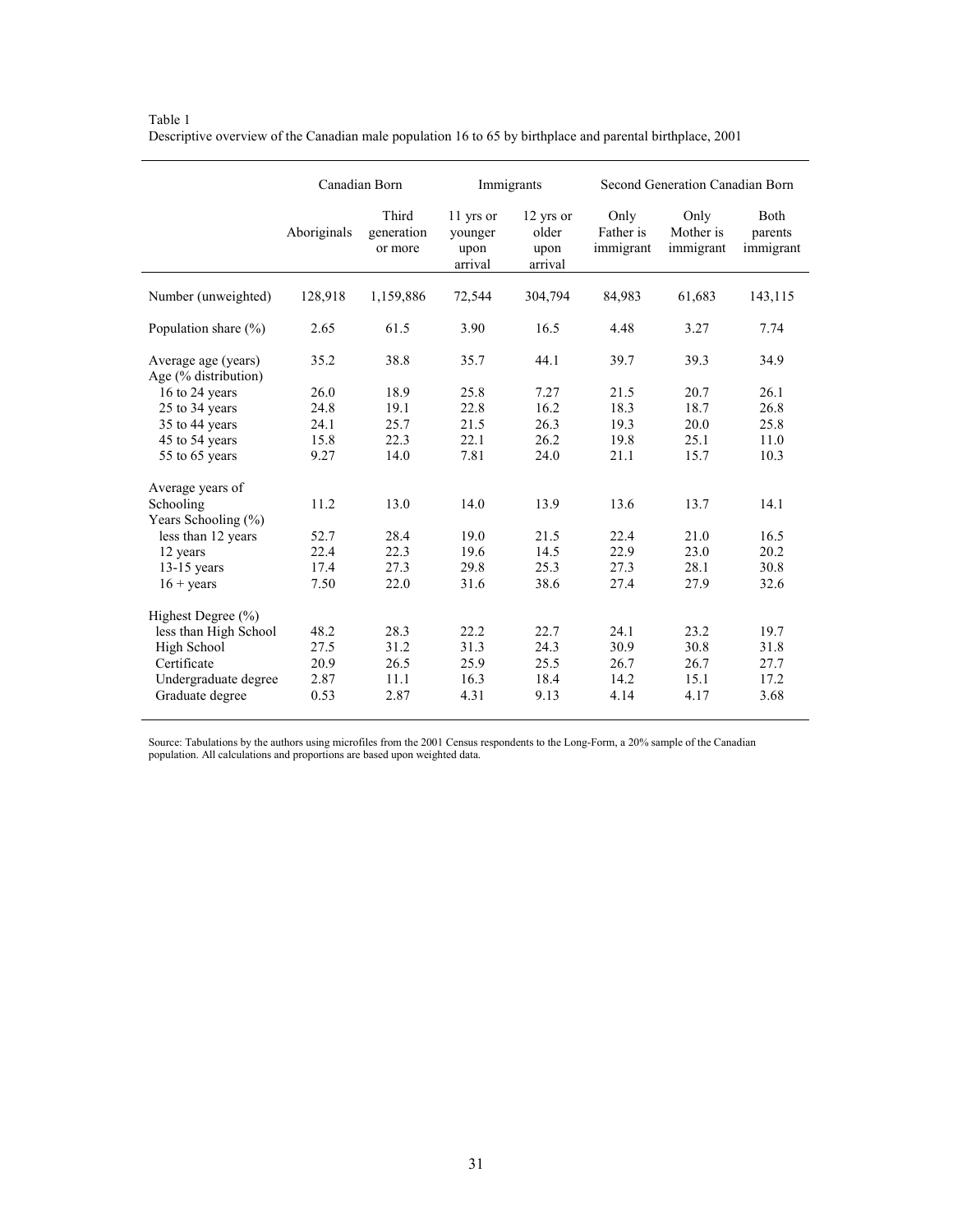|                                             | Canadian Born |                                |                                         | Immigrants                            |                                | Second Generation Canadian Born |                              |  |
|---------------------------------------------|---------------|--------------------------------|-----------------------------------------|---------------------------------------|--------------------------------|---------------------------------|------------------------------|--|
|                                             | Aboriginals   | Third<br>generation<br>or more | 11 yrs or<br>younger<br>upon<br>arrival | 12 yrs or<br>older<br>upon<br>arrival | Only<br>Father is<br>immigrant | Only<br>Mother is<br>immigrant  | Both<br>parents<br>immigrant |  |
| Number (unweighted)                         | 132,076       | 1,187,527                      | 70,789                                  | 331,788                               | 89,656                         | 62,344                          | 140,682                      |  |
| Population share $(\% )$                    | 2.81          | 61.0                           | 3.69                                    | 17.4                                  | 4.56                           | 3.2                             | 7.3                          |  |
| Average age (years)<br>Age (% distribution) | 35.4          | 39.2                           | 36.0                                    | 43.7                                  | 40.2                           | 39.6                            | 35.1                         |  |
| 16 to 24 years                              | 24.9          | 17.9                           | 24.4                                    | 6.84                                  | 19.9                           | 19.9                            | 25.4                         |  |
| 25 to 34 years                              | 25.3          | 19.1                           | 22.7                                    | 18.2                                  | 18.4                           | 18.9                            | 26.9                         |  |
| 35 to 44 years                              | 24.7          | 26.1                           | 22.5                                    | 26.5                                  | 19.5                           | 20.0                            | 25.9                         |  |
| 45 to 54 years                              | 15.9          | 22.5                           | 22.6                                    | 25.8                                  | 20.4                           | 25.1                            | 11.1                         |  |
| 55 to 65 years                              | 9.18          | 14.3                           | 7.75                                    | 22.6                                  | 21.9                           | 16.2                            | 10.8                         |  |
| Average years of                            |               |                                |                                         |                                       |                                |                                 |                              |  |
| Schooling<br>Years Schooling (%)            | 11.6          | 13.2                           | 13.8                                    | 13.2                                  | 13.6                           | 13.7                            | 14.3                         |  |
| less than 12 years                          | 46.3          | 24.3                           | 18.1                                    | 24.4                                  | 19.9                           | 18.7                            | 13.4                         |  |
| 12 years                                    | 22.3          | 23.1                           | 21.8                                    | 16.3                                  | 24.1                           | 24.7                            | 20.5                         |  |
| $13-15$ years                               | 22.0          | 30.6                           | 31.1                                    | 28.7                                  | 30.3                           | 30.4                            | 32.7                         |  |
| $16 + \text{years}$                         | 9.36          | 22.0                           | 29.0                                    | 30.6                                  | 25.7                           | 26.2                            | 33.3                         |  |
| Highest Degree $(\% )$                      |               |                                |                                         |                                       |                                |                                 |                              |  |
| less than High School                       | 42.8          | 24.5                           | 20.5                                    | 26.1                                  | 21.7                           | 20.8                            | 16.1                         |  |
| High School                                 | 28.0          | 31.4                           | 32.5                                    | 26.5                                  | 30.8                           | 30.8                            | 31.3                         |  |
| Certificate                                 | 23.9          | 29.2                           | 26.7                                    | 25.4                                  | 29.0                           | 29.2                            | 29.1                         |  |
| Undergraduate degree                        | 4.75          | 12.6                           | 17.0                                    | 16.8                                  | 15.4                           | 15.9                            | 20.4                         |  |
| Graduate degree                             | 0.58          | 2.26                           | 3.37                                    | 5.19                                  | 3.1                            | 3.26                            | 3.19                         |  |

 Table 2 Descriptive overview of the Canadian female population 16 to 65 by birthplace and parental birthplace, 2001

Source: Tabulations by the authors using microfiles from the 2001 Census respondents to the Long-Form, a 20% sample of the Canadian population. All calculations and proportions are based upon weighted data.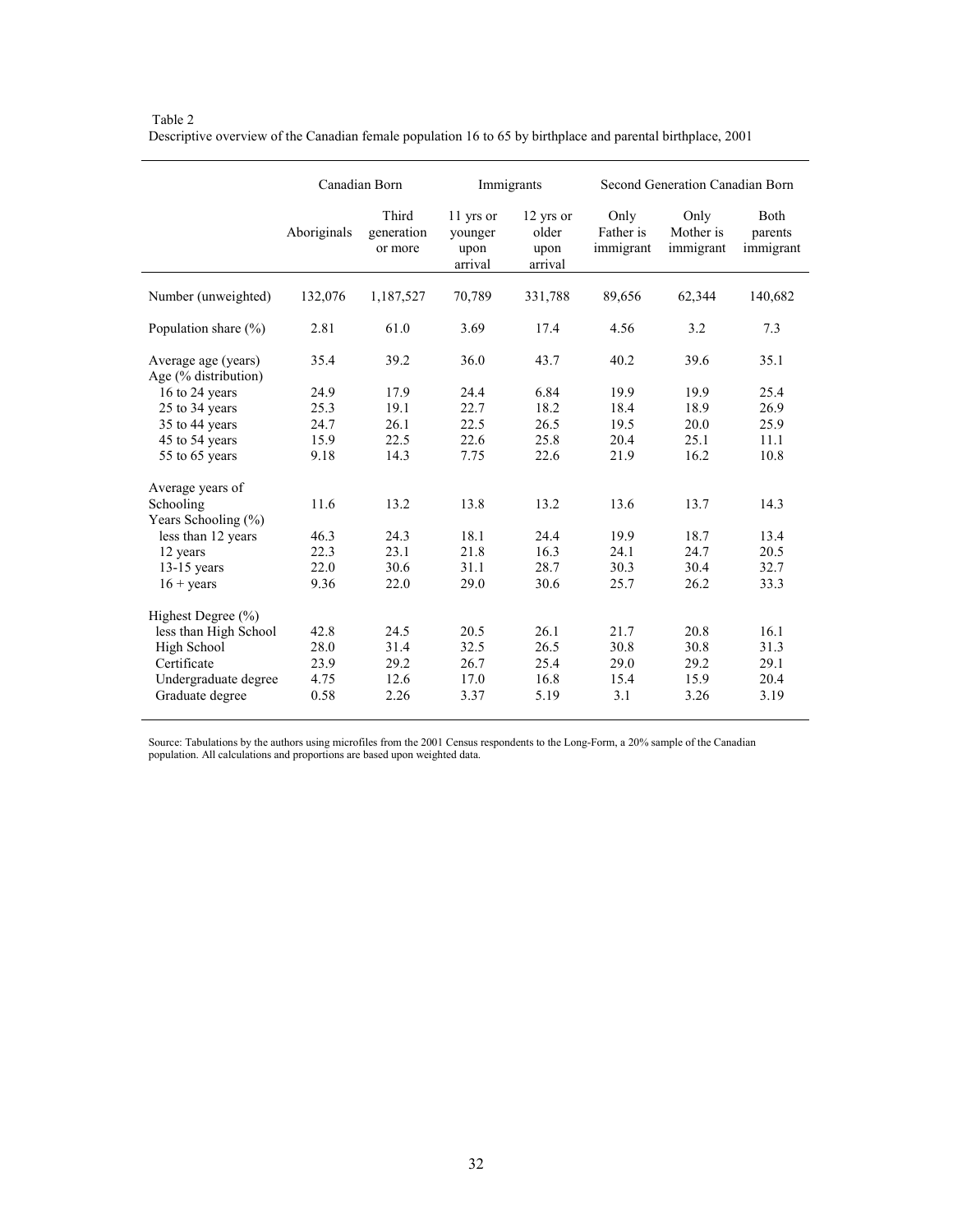|                       | Canadian Born |                                |                                                  | Immigrants                                      |                                | Second Generation Canadian Born |                              |  |
|-----------------------|---------------|--------------------------------|--------------------------------------------------|-------------------------------------------------|--------------------------------|---------------------------------|------------------------------|--|
|                       | Aboriginals   | Third<br>generation<br>or more | 11 yrs or<br>younger                             | 12 yrs or<br>older<br>upon arrival upon arrival | Only<br>Father is<br>immigrant | Only<br>Mother is<br>immigrant  | Both<br>parents<br>immigrant |  |
|                       |               |                                | (column percent distribution within each cohort) |                                                 |                                |                                 |                              |  |
| 16 to 24 years of age |               |                                |                                                  |                                                 |                                |                                 |                              |  |
| less than 12 years    | 59.1          | 31.9                           | 29.0                                             | 24.2                                            | 27.0                           | 28.0                            | 22.3                         |  |
| 12 years              | 26.6          | 28.2                           | 23.4                                             | 23.0                                            | 28.5                           | 29.0                            | 23.3                         |  |
| 13 to 15 years        | 12.0          | 30.0                           | 34.0                                             | 36.4                                            | 32.5                           | 31.3                            | 36.5                         |  |
| 16 or more years      | 2.21          | 9.85                           | 13.7                                             | 16.5                                            | 12.0                           | 11.7                            | 17.9                         |  |
| 25 to 34 years of age |               |                                |                                                  |                                                 |                                |                                 |                              |  |
| less than 12 years    | 43.2          | 16.6                           | 9.31                                             | 13.9                                            | 10.6                           | 8.78                            | 7.85                         |  |
| 12 years              | 25.7          | 21.9                           | 16.9                                             | 14.3                                            | 20.2                           | 21.7                            | 17.1                         |  |
| 13 to 15 years        | 21.5          | 31.3                           | 29.3                                             | 26.7                                            | 30.7                           | 31.1                            | 30.8                         |  |
| 16 or more years      | 9.60          | 30.1                           | 44.6                                             | 45.2                                            | 38.5                           | 38.4                            | 44.2                         |  |
| 35 to 44 years of age |               |                                |                                                  |                                                 |                                |                                 |                              |  |
| less than 12 years    | 48.5          | 23.1                           | 14.7                                             | 17.2                                            | 15.8                           | 15.7                            | 11.9                         |  |
| 12 years              | 21.7          | 23.2                           | 20.0                                             | 14.2                                            | 22.8                           | 22.8                            | 20.5                         |  |
| 13 to 15 years        | 20.1          | 29.1                           | 29.6                                             | 25.7                                            | 28.5                           | 29.8                            | 30.8                         |  |
| 16 or more years      | 9.78          | 24.6                           | 35.8                                             | 43.0                                            | 32.9                           | 31.7                            | 36.8                         |  |
| 45 to 54 years of age |               |                                |                                                  |                                                 |                                |                                 |                              |  |
| less than 12 years    | 53.1          | 28.7                           | 18.4                                             | 20.3                                            | 19.5                           | 19.8                            | 15.3                         |  |
| 12 years              | 18.1          | 21.1                           | 18.4                                             | 13.7                                            | 22.8                           | 22.1                            | 20.2                         |  |
| 13 to 15 years        | 19.1          | 25.8                           | 28.4                                             | 24.9                                            | 25.8                           | 26.7                            | 28.1                         |  |
| 16 or more years      | 9.76          | 24.3                           | 34.9                                             | 41.1                                            | 31.9                           | 31.4                            | 36.5                         |  |
| 55 to 64 years of age |               |                                |                                                  |                                                 |                                |                                 |                              |  |
| less than 12 years    | 70.7          | 49.2                           | 28.4                                             | 32.0                                            | 36.5                           | 34.9                            | 36.9                         |  |
| 12 years              | 11.1          | 15.1                           | 17.2                                             | 13.4                                            | 19.8                           | 18.6                            | 19.4                         |  |
| 13 to 15 years        | 11.2          | 17.1                           | 22.2                                             | 21.2                                            | 19.5                           | 20.5                            | 19.1                         |  |
| 16 or more years      | 6.90          | 18.7                           | 32.2                                             | 33.5                                            | 24.2                           | 26.1                            | 24.6                         |  |
| 25 to 65 years of age |               |                                |                                                  |                                                 |                                |                                 |                              |  |
| Average years of      |               |                                |                                                  |                                                 |                                |                                 |                              |  |
| schooling             | 11.2          | 13.1                           | 14.4                                             | 14.0                                            | 13.8                           | 14.0                            | 14.4                         |  |
| less than 12 years    | 50.5          | 27.6                           | 15.6                                             | 21.3                                            | 21.1                           | 19.1                            | 14.4                         |  |
| 12 years              | 20.9          | 20.9                           | 18.3                                             | 13.9                                            | 21.4                           | 21.5                            | 19.1                         |  |
| 13 to 15 years        | 19.2          | 26.7                           | 28.3                                             | 24.5                                            | 25.9                           | 27.3                            | 28.8                         |  |
| 16 or more years      | 9.35          | 24.8                           | 37.8                                             | 40.4                                            | 31.6                           | 32.1                            | 37.8                         |  |
| <b>Highest Degree</b> |               |                                |                                                  |                                                 |                                |                                 |                              |  |
| Less than High School | 42.3          | 25.4                           | 15.9                                             | 21.9                                            | 20.5                           | 18.9                            | 15.5                         |  |
| High School           | 27.6          | 29.2                           | 26.8                                             | 22.5                                            | 27.2                           | 27.5                            | 26.3                         |  |
| Certificate           | 25.8          | 29.0                           | 31.3                                             | 26.6                                            | 30.5                           | 30.7                            | 32.6                         |  |
| Undergraduate degree  | 3.63          | 12.9                           | 20.2                                             | 19.3                                            | 16.7                           | 17.7                            | 20.6                         |  |
| Graduate degree       | 0.71          | 3.51                           | 5.72                                             | 9.80                                            | 5.22                           | 5.22                            | 4.87                         |  |

Table 3 Percentage distribution of educational attainment by age cohort, men 16 to 65 years in 2001

Source: Tabulations by the authors from the 2001 Census respondents to the Long-Form, a 20%. All calculations use weighted data.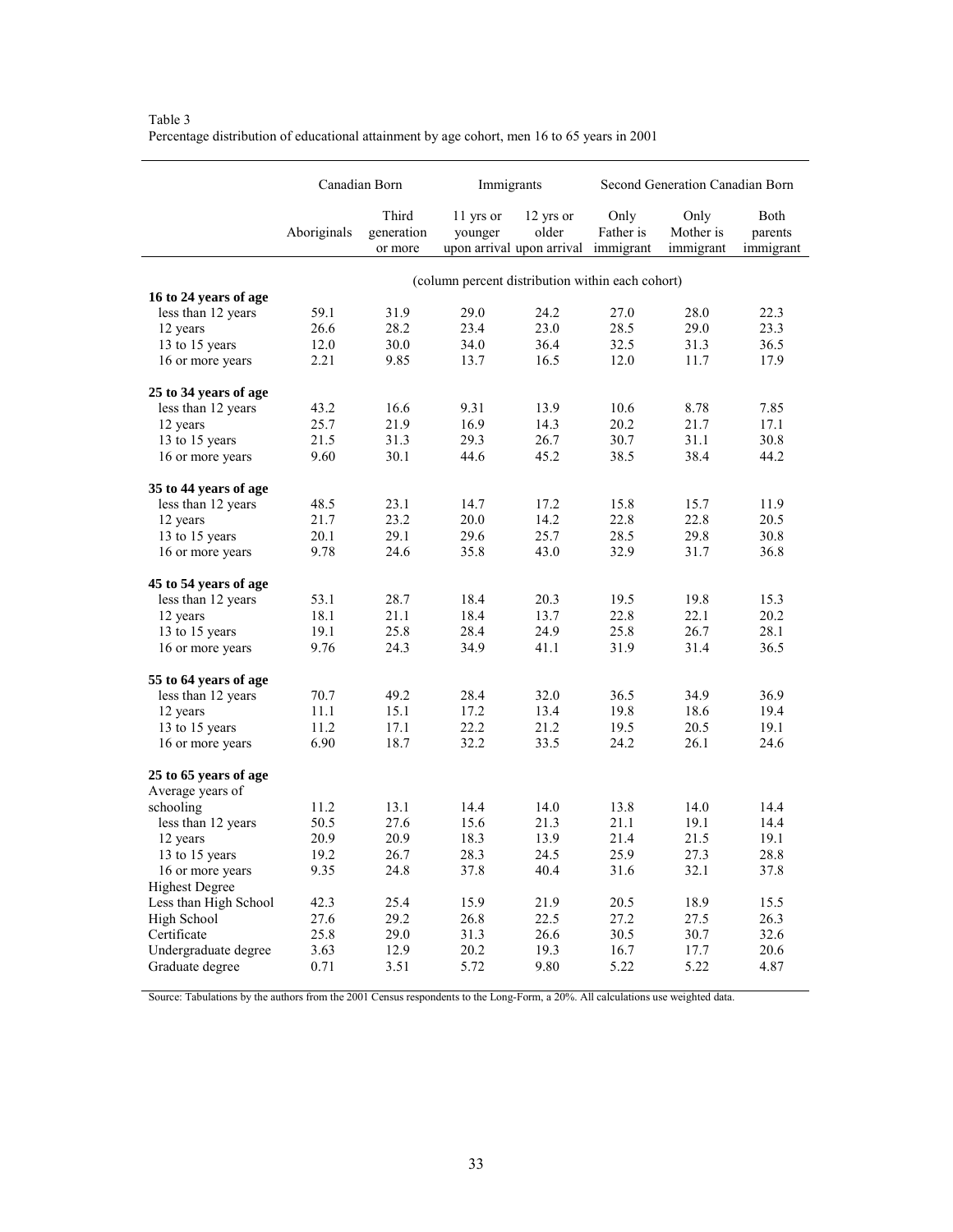|                       | Canadian Born |                                |                                                             | Immigrants         |                   | Second Generation Canadian Born |                              |  |
|-----------------------|---------------|--------------------------------|-------------------------------------------------------------|--------------------|-------------------|---------------------------------|------------------------------|--|
|                       | Aboriginals   | Third<br>generation<br>or more | 11 yrs or<br>younger<br>upon arrival upon arrival immigrant | 12 yrs or<br>older | Only<br>Father is | Only<br>Mother is<br>immigrant  | Both<br>parents<br>immigrant |  |
|                       |               |                                | (column percent distribution within each cohort)            |                    |                   |                                 |                              |  |
| 16 to 24 years of age |               |                                |                                                             |                    |                   |                                 |                              |  |
| less than 12 years    | 53.4          | 25.8                           | 25.8                                                        | 20.9               | 23.3              | 23.7                            | 18.2                         |  |
| 12 years              | 26.7          | 24.7                           | 21.1                                                        | 22.1               | 24.3              | 25.6                            | 19.2                         |  |
| 13 to 15 years        | 16.6          | 35.1                           | 37.0                                                        | 37.5               | 35.8              | 35.4                            | 39.1                         |  |
| 16 or more years      | 3.34          | 14.5                           | 16.2                                                        | 19.6               | 16.6              | 15.3                            | 23.5                         |  |
| 25 to 34 years of age |               |                                |                                                             |                    |                   |                                 |                              |  |
| less than 12 years    | 36.6          | 11.8                           | 7.14                                                        | 14.4               | 7.31              | 7.34                            | 4.77                         |  |
| 12 years              | 23.4          | 19.3                           | 14.9                                                        | 14.8               | 18.0              | 17.7                            | 14.0                         |  |
| 13 to 15 years        | 27.3          | 33.7                           | 30.5                                                        | 29.7               | 31.7              | 31.4                            | 31.1                         |  |
| 16 or more years      | 12.7          | 35.2                           | 47.5                                                        | 41.1               | 43.0              | 43.6                            | 50.1                         |  |
| 35 to 44 years of age |               |                                |                                                             |                    |                   |                                 |                              |  |
| less than 12 years    | 40.2          | 17.6                           | 12.7                                                        | 18.2               | 11.6              | 11.6                            | 8.27                         |  |
| 12 years              | 22.5          | 26.1                           | 24.1                                                        | 15.9               | 25.7              | 26.1                            | 24.1                         |  |
| 13 to 15 years        | 25.6          | 32.7                           | 32.0                                                        | 30.0               | 32.6              | 32.8                            | 33.5                         |  |
| 16 or more years      | 11.8          | 23.6                           | 31.2                                                        | 35.8               | 30.1              | 29.5                            | 34.2                         |  |
| 45 to 54 years of age |               |                                |                                                             |                    |                   |                                 |                              |  |
| less than 12 years    | 47.0          | 26.2                           | 20.2                                                        | 25.2               | 17.4              | 17.9                            | 13.0                         |  |
| 12 years              | 19.3          | 24.9                           | 26.8                                                        | 16.2               | 27.8              | 28.3                            | 25.8                         |  |
| 13 to 15 years        | 21.8          | 28.5                           | 27.6                                                        | 28.7               | 28.9              | 28.7                            | 30.1                         |  |
| 16 or more years      | 11.8          | 20.5                           | 25.4                                                        | 29.7               | 25.9              | 25.1                            | 31.2                         |  |
| 55 to 64 years of age |               |                                |                                                             |                    |                   |                                 |                              |  |
| less than 12 years    | 69.64         | 48.4                           | 35.19                                                       | 39.78              | 36.87             | 35.62                           | 36.83                        |  |
| 12 years              | 12.12         | 18.04                          | 23.79                                                       | 15.84              | 24.36             | 24.63                           | 26.12                        |  |
| 13 to 15 years        | 12.59         | 20.73                          | 22.41                                                       | 23.86              | 23.49             | 22.92                           | 22.31                        |  |
| 16 or more years      | 5.66          | 12.83                          | 18.61                                                       | 20.52              | 15.27             | 16.82                           | 14.73                        |  |
| 25 to 65 years of age |               |                                |                                                             |                    |                   |                                 |                              |  |
| Average years of      |               |                                |                                                             |                    |                   |                                 |                              |  |
| schooling             | 11.7          | 13.2                           | 14.1                                                        | 13.2               | 13.8              | 13.9                            | 14.5                         |  |
| less than 12 years    | 44.0          | 24.0                           | 15.6                                                        | 24.6               | 19.0              | 17.4                            | 11.8                         |  |
| 12 years              | 20.9          | 22.8                           | 22.1                                                        | 15.8               | 24.1              | 24.5                            | 21.0                         |  |
| 13 to 15 years        | 23.8          | 29.7                           | 29.2                                                        | 28.1               | 29.0              | 29.2                            | 30.5                         |  |
| 16 or more years      | 11.4          | 23.6                           | 33.1                                                        | 31.5               | 28.0              | 28.9                            | 36.7                         |  |
| <b>Highest Degree</b> |               |                                |                                                             |                    |                   |                                 |                              |  |
| Less than High School | 37.6          | 22.5                           | 15.5                                                        | 26.0               | 19.1              | 17.7                            | 12.7                         |  |
| High School           | 27.1          | 29.6                           | 28.9                                                        | 25.0               | 27.7              | 27.8                            | 26.6                         |  |
| Certificate           | 28.8          | 31.3                           | 31.2                                                        | 26.2               | 32.3              | 32.7                            | 33.2                         |  |
| Undergraduate degree  | 5.81          | 14.0                           | 20.1                                                        | 17.3               | 17.1              | 17.9                            | 23.4                         |  |
| Graduate degree       | 0.77          | 2.71                           | 4.39                                                        | 5.52               | 3.81              | 4.03                            | 4.12                         |  |

Table 4 Percentage distribution of educational attainment by age cohort, women 16 to 65 years in 2001

Source: Tabulations by the authors from the 2001 Census respondents to the Long-Form, a 20%. All calculations use weighted data.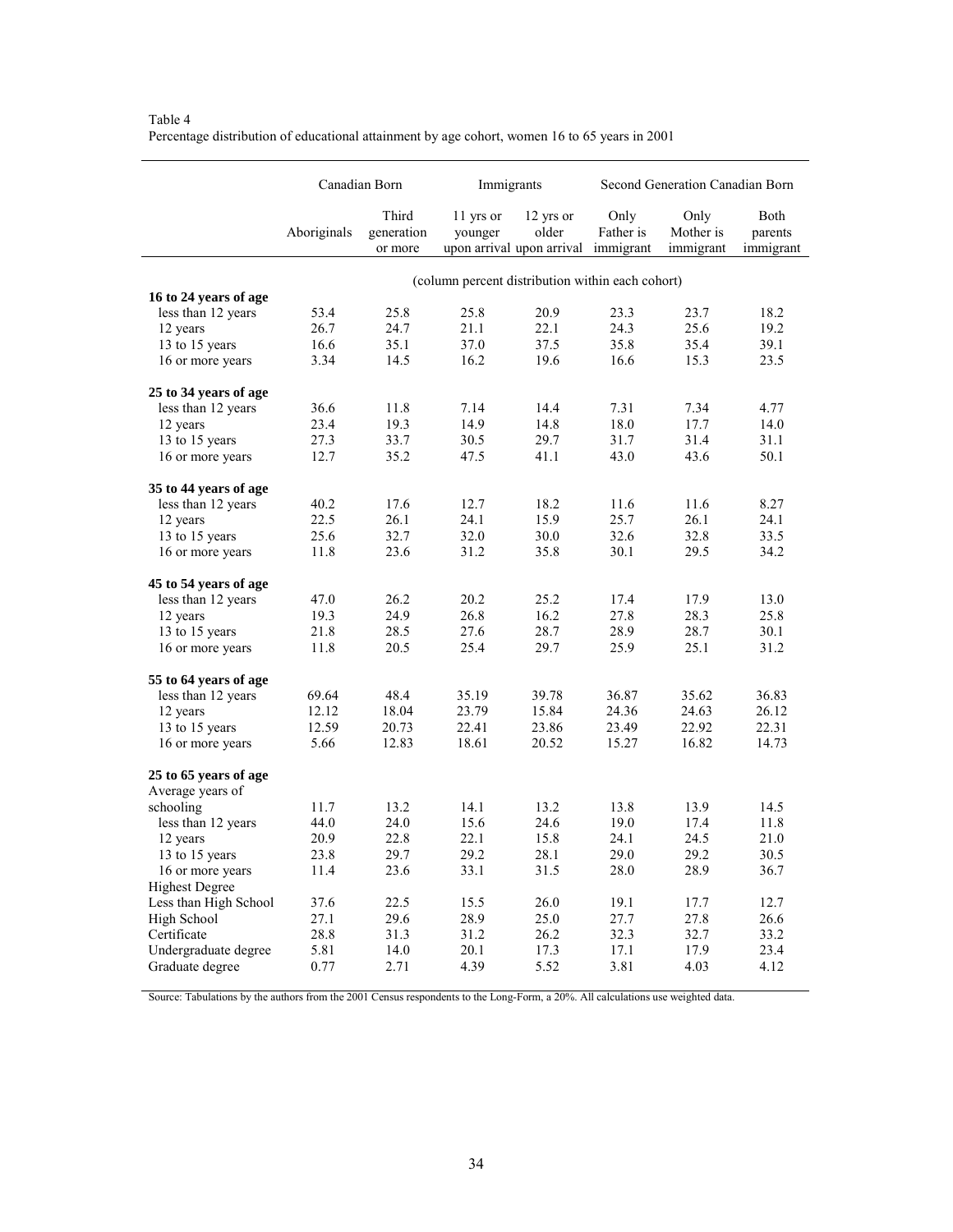|                                                                                                                                                 | Census                               | Ethnic Diversity Survey              |
|-------------------------------------------------------------------------------------------------------------------------------------------------|--------------------------------------|--------------------------------------|
| 1. Fathers                                                                                                                                      |                                      |                                      |
| North America, Northern and Western Europe<br>Caribbean, Central and South America and Oceania<br>Southern and Eastern Europe<br>Africa<br>Asia | 13.9<br>13.0<br>8.8<br>14.9<br>13.6  | 13.8<br>13.4<br>8.7<br>16.1<br>14.3  |
| Canadian born                                                                                                                                   | 11.3                                 | 11.9                                 |
| 2. Mothers                                                                                                                                      |                                      |                                      |
| North America, Northern and Western Europe<br>Caribbean, Central and South America and Oceania<br>Southern and Eastern Europe<br>Africa<br>Asia |                                      |                                      |
| Canadian born                                                                                                                                   |                                      |                                      |
| 3. Second generation men                                                                                                                        |                                      |                                      |
| North America, Northern and Western Europe<br>Caribbean, Central and South America and Oceania<br>Southern and Eastern Europe<br>Africa<br>Asia | 14.8<br>14.8<br>14.8<br>16.3<br>16.3 | 14.5<br>14.8<br>15.1<br>16.4<br>16.1 |
| Canadian born, third generation or more                                                                                                         | 14.0                                 | 14.2                                 |
| 4. Second generation women                                                                                                                      |                                      |                                      |
| North America, Northern and Western Europe<br>Caribbean, Central and South America and Oceania<br>Southern and Eastern Europe<br>Africa<br>Asia | 15.2<br>15.6<br>15.4<br>16.8<br>16.6 | 15.1<br>15.8<br>15.0<br>16.9<br>16.4 |
| Canadian born, third generation or more                                                                                                         | 14.6                                 | 14.5                                 |

#### Table 5 Years of schooling by parent's region of origin for second generation men and women 25 to 37 years of age: Census and Ethnic Diversity Survey

For information from the Census "Fathers" and "Mothers" in panels 1 and 2 refers to "potential" fathers and mothers from the 1981 Census as<br>described in the text, while from the Ethnic Diversity Survey the labels refers to categorical information on parental education converted to years as described in the text.

Second generation men and women refer to those 25 to 37 years of age in 2001 with both parents born outside of Canada. The sample sizes from the 1981 Census for panels 1 and 2 are 80,651 and 1. For panels 3 and 4 they are from the Ethnic Diversity Survey used is 1,673 (789 men and 884 women).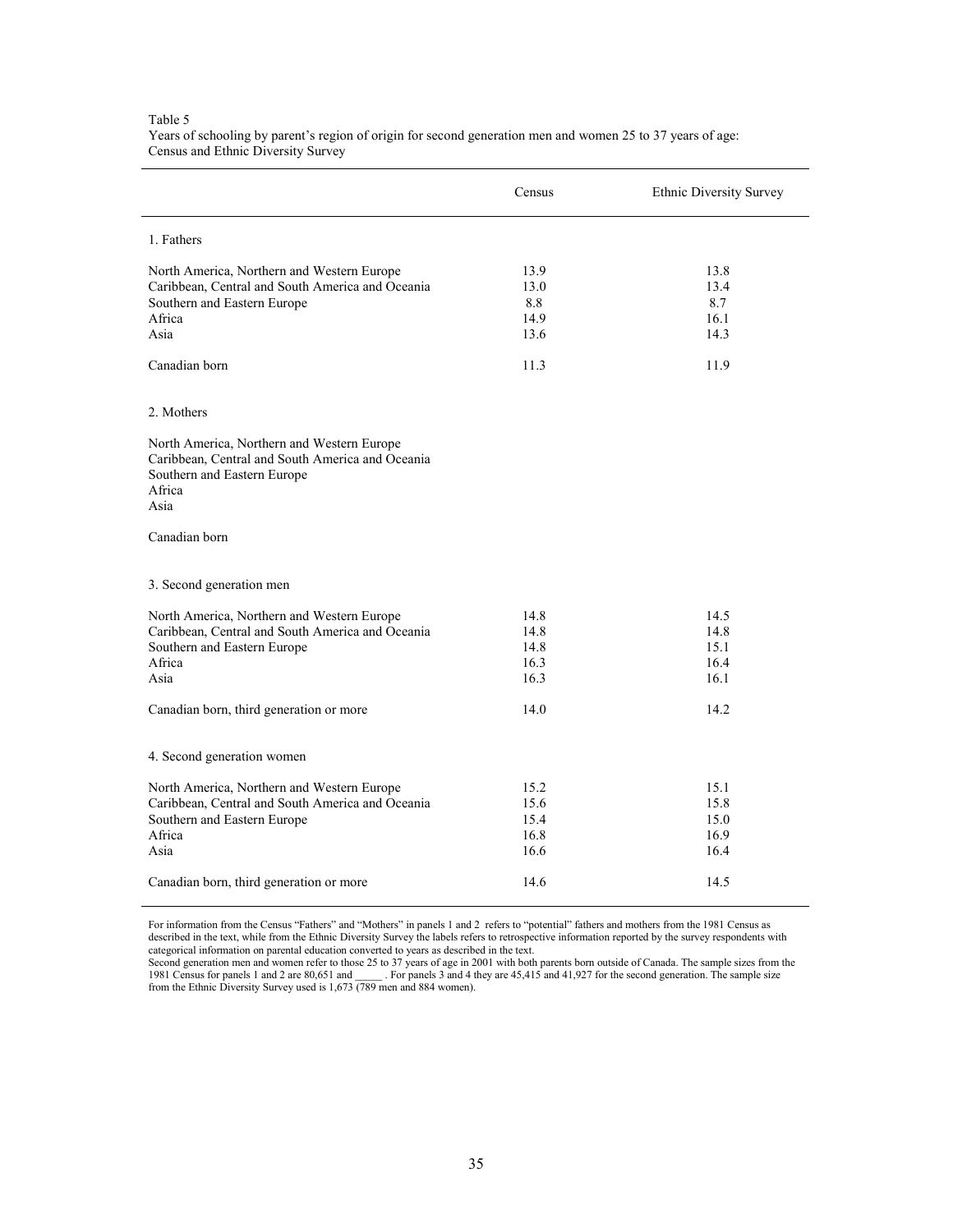|                  |                          | Census               | <b>Ethnic Diversity Survey</b> |                                   |                                                         |
|------------------|--------------------------|----------------------|--------------------------------|-----------------------------------|---------------------------------------------------------|
|                  |                          | Second<br>Generation | Second<br>Generation           | Third<br>Generation<br>and higher | Entire<br>Canadian born<br>population<br>25 to 37 years |
| 1.               | Father's Education       | 0.136<br>0.038       | 0.134<br>0.031                 | 0.400<br>0.031                    | 0.329<br>0.023                                          |
|                  | Constant                 | 13.6<br>0.433        | 16.3<br>9.38                   | 3.13<br>7.10                      | 6.40<br>5.74                                            |
|                  | Sample Size<br>R-squared | $70\,$<br>0.30       | 739<br>0.111                   | 1455<br>0.170                     | 2965<br>0.145                                           |
| $\overline{2}$ . | Mother's Education       |                      | 0.162<br>0.036                 | 0.381<br>0.038                    | 0.309<br>0.028                                          |
|                  | Constant                 |                      | 21.6<br>9.39                   | 6.33<br>7.34                      | 9.31<br>5.94                                            |
|                  | Sample Size<br>R-squared |                      | 729<br>0.106                   | 1443<br>0.115                     | 2946<br>0.095                                           |
| 3.               | Father's Education       |                      | 0.080<br>0.046                 | 0.320<br>0.036                    | 0.267<br>0.028                                          |
|                  | Mother's Education       |                      | 0.104<br>0.053                 | 0.213<br>0.043                    | 0.144<br>0.034                                          |
|                  | Constant                 |                      | 20.0<br>9.47                   | $-2.37$<br>7.16                   | 3.13<br>5.82                                            |
|                  | Sample Size<br>R-squared |                      | 697<br>0.121                   | 1392<br>0.196                     | 2840<br>0.160                                           |

Least squares estimates of regression to the mean models of education mobility across the generations: Men 25 to 37 years of age

Note: The results using the Ethnic Diversity Survey in the last three columns are based upon regressions that also include controls for age, age squared, and the Canadian province of residence. Standard errors are reported below the least squares coefficient estimates.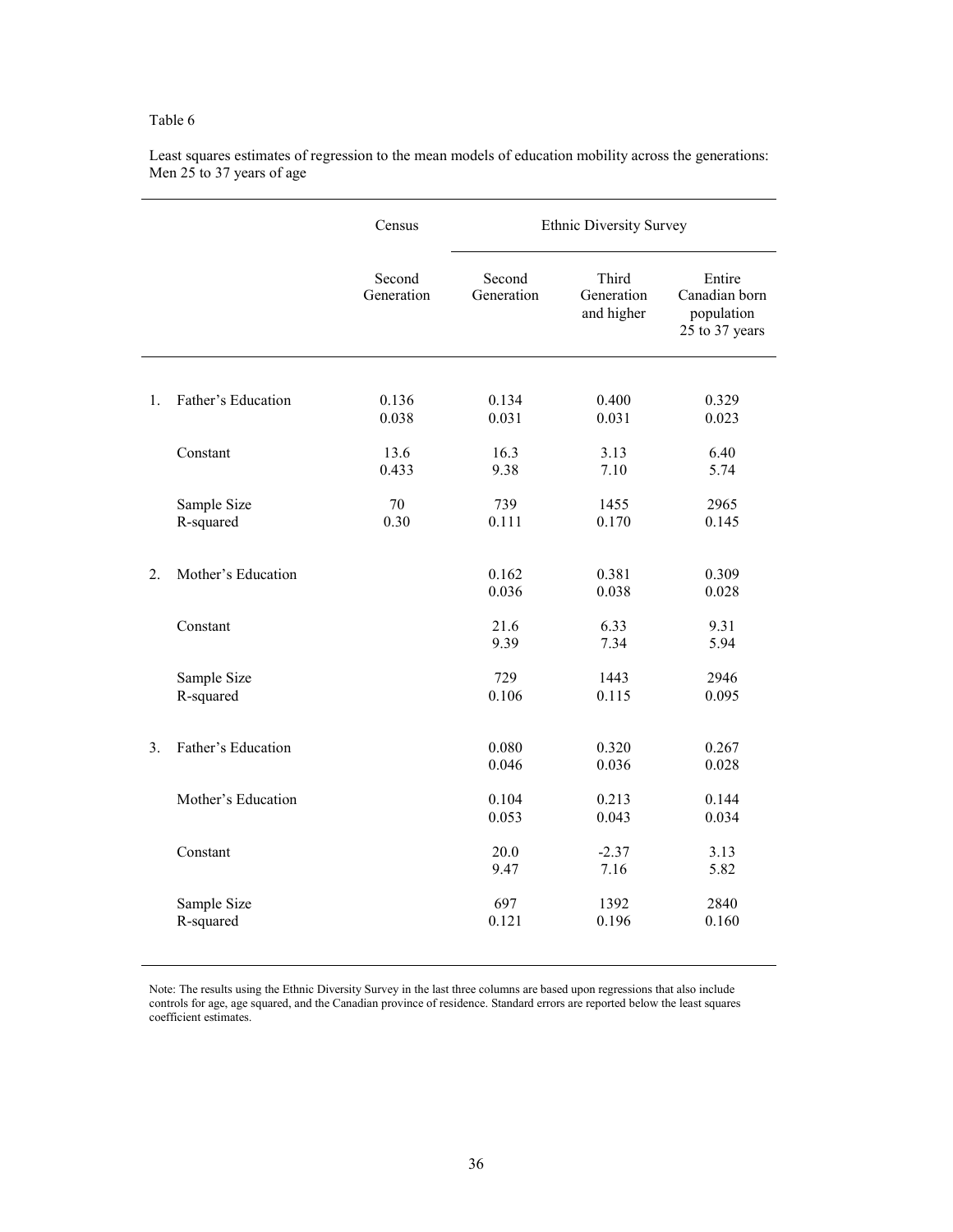|                  |                          | Census               | <b>Ethnic Diversity Survey</b> |                                   |                                                         |  |
|------------------|--------------------------|----------------------|--------------------------------|-----------------------------------|---------------------------------------------------------|--|
|                  |                          | Second<br>Generation | Second<br>Generation           | Third<br>Generation<br>and higher | Entire<br>Canadian born<br>population<br>25 to 37 years |  |
| 1.               | Father's Education       | 0.102<br>0.031       | 0.163<br>0.033                 | 0.370<br>0.029                    | 0.292<br>0.021                                          |  |
|                  | Constant                 | 14.4<br>0.365        | 10.0<br>12.2                   | 1.04<br>6.96                      | 3.76<br>5.78                                            |  |
|                  | Sample Size<br>R-squared | 70<br>0.22           | 815<br>0.078                   | 1734<br>0.162                     | 3481<br>0.128                                           |  |
| $\overline{2}$ . | Mother's Education       |                      | 0.128<br>0.036                 | 0.403<br>0.034                    | 0.298<br>0.026                                          |  |
|                  | Constant                 |                      | 6.21<br>12.3                   | 2.71<br>7.02                      | 3.46<br>5.83                                            |  |
|                  | Sample Size<br>R-squared |                      | 824<br>0.043                   | 1768<br>0.154                     | 3553<br>0.109                                           |  |
| 3.               | Father's Education       |                      | 0.160<br>0.045                 | 0.249<br>0.032                    | 0.206<br>0.024                                          |  |
|                  | Mother's Education       |                      | 0.0098<br>0.048                | 0.252<br>0.036                    | 0.167<br>0.029                                          |  |
|                  | Constant                 |                      | 9.27<br>12.7                   | $-0.116$<br>6.81                  | 2.46<br>5.66                                            |  |
|                  | Sample Size<br>R-squared |                      | 786<br>0.079                   | 1683<br>0.206                     | 3372<br>0.150                                           |  |

Least squares estimates of regression to the mean models of education mobility across the generations: Women 25 to 37 years of age

Note: The results using the Ethnic Diversity Survey in the last three columns are based upon regressions that also include controls for age, age squared, and the Canadian province of residence. Standard errors are reported below the least squares coefficient estimates.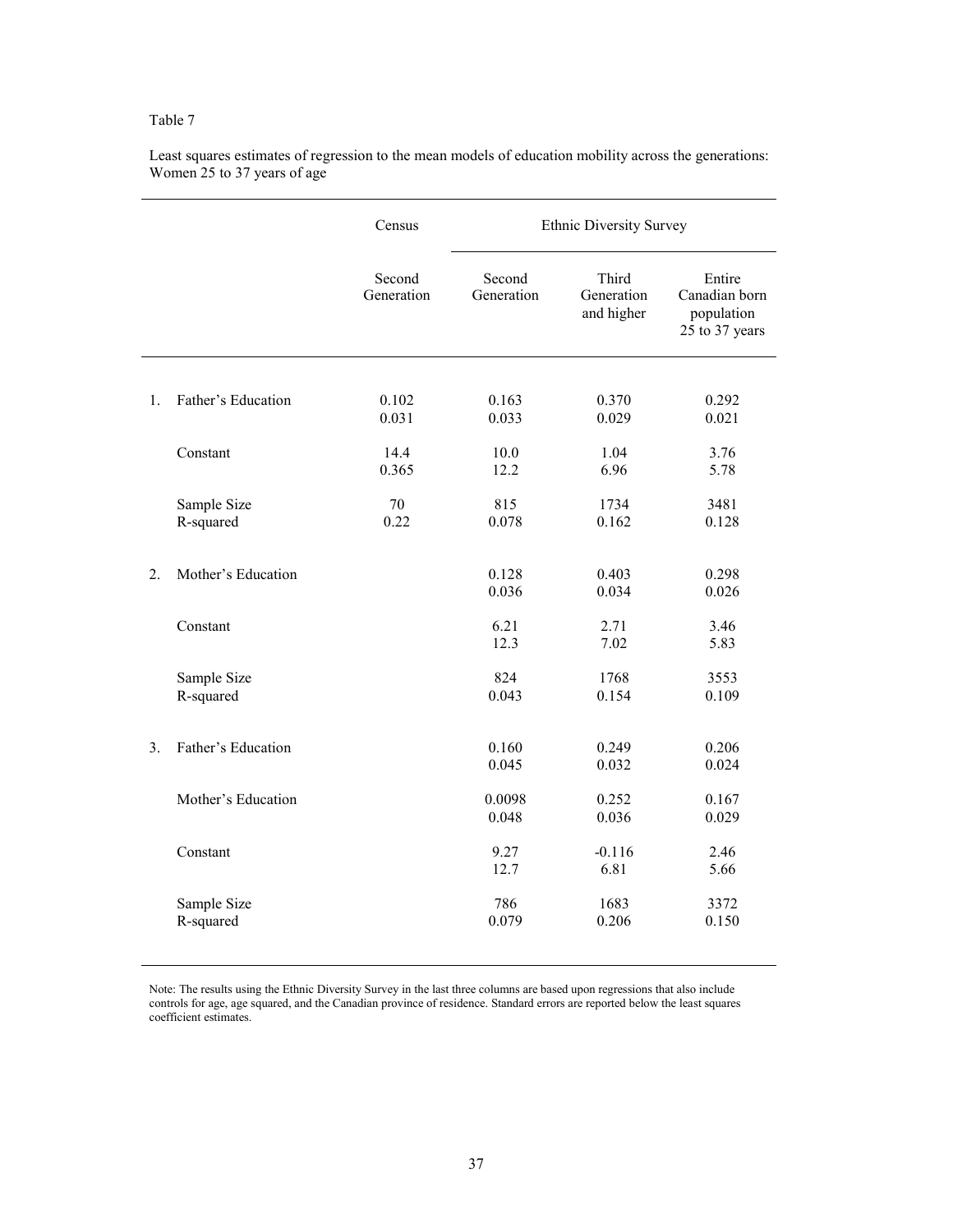|                  |                                       | <b>Least Squares</b> | $25th$ percentile | $50th$ percentile | $75th$ percentile |
|------------------|---------------------------------------|----------------------|-------------------|-------------------|-------------------|
|                  | Second Generation Men                 |                      |                   |                   |                   |
| $\mathbf{1}$ .   | Father's Education                    | 0.134                | 0.150             | 0.154             | 0.111             |
|                  |                                       | 0.031                | 0.023             | 0.031             | 0.036             |
| $\overline{2}$ . | Mother's Education                    | 0.162                | 0.178             | 0.200             | 0.148             |
|                  |                                       | 0.036                | 0.032             | 0.031             | 0.042             |
| 3 <sub>1</sub>   | Father's Education                    | 0.080                | 0.075             | 0.061             | 0.051             |
|                  |                                       | 0.046                | 0.022             | 0.048             | 0.028             |
|                  | Mother's Education                    | 0.104                | 0.151             | 0.150             | 0.109             |
|                  |                                       | 0.053                | 0.026             | 0.057             | 0.032             |
|                  |                                       |                      |                   |                   |                   |
|                  | 3 <sup>rd</sup> Generation and higher |                      |                   |                   |                   |
| $\mathbf{1}$ .   | Father's Education                    | 0.400                | 0.379             | 0.496             | 0.439             |
|                  |                                       | 0.031                | 0.014             | 0.014             | 0.040             |
| $\overline{2}$ . | Mother's Education                    | 0.381                | 0.333             | 0.500             | 0.333             |
|                  |                                       | 0.038                | 0.000             | 0.000             | 0.000             |
| 3 <sub>1</sub>   | Father's Education                    | 0.320                | 0.322             | 0.372             | 0.282             |
|                  |                                       | 0.036                | 0.027             | 0.059             | 0.034             |
|                  | Mother's Education                    | 0.213                | 0.191             | 0.265             | 0.224             |
|                  |                                       | 0.043                | 0.033             | 0.059             | 0.041             |
|                  |                                       |                      |                   |                   |                   |

Quantile regression estimates of regression to the mean models of education mobility across the generations: Men 25 to 37 years of age

Note: Standard errors are reported below the quantile regression coefficient estimates.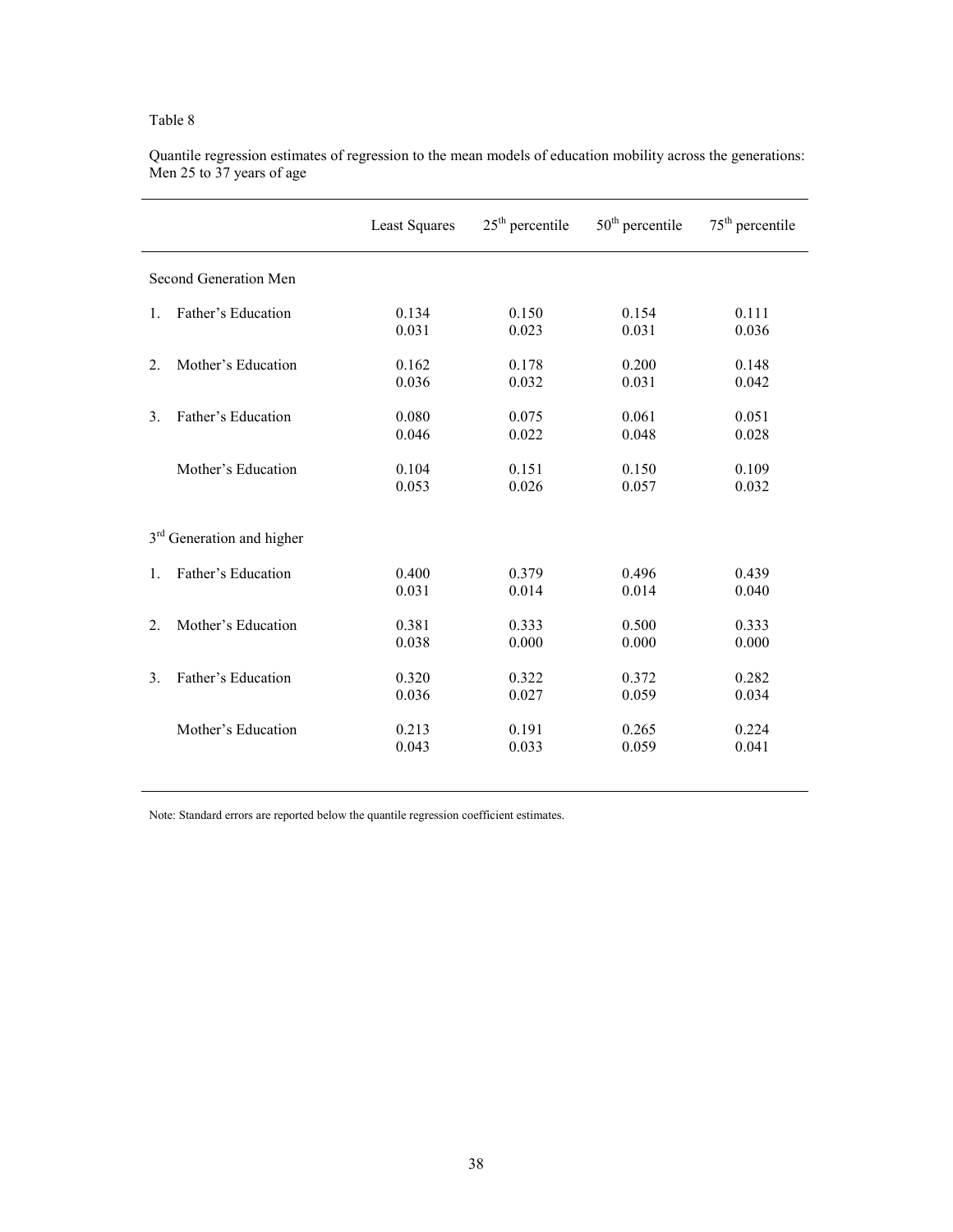| <b>Least Squares</b> | $25th$ percentile | $50th$ percentile | $75th$ percentile |
|----------------------|-------------------|-------------------|-------------------|
|                      |                   |                   |                   |
| 0.163                | 0.169             | 0.160             | 0.148             |
| 0.033                | 0.026             | 0.043             | 0.041             |
| 0.128                | 0.143             | 0.147             | 0.083             |
| 0.036                | 0.051             | 0.039             | 0.043             |
| 0.160                | 0.167             | 0.151             | 0.152             |
| 0.045                | 0.034             | 0.040             | 0.054             |
| 0.0098               | 0.018             | 0.055             | $-0.034$          |
| 0.048                | 0.034             | 0.046             | 0.065             |
|                      |                   |                   |                   |
| 0.400                | 0.382             | 0.444             | 0.359             |
| 0.031                | 0.002             | 0.037             | 0.032             |
| 0.381                | 0.333             | 0.500             | 0.400             |
| 0.038                | 0.014             | 0.000             | 0.042             |
| 0.160                | 0.228             | 0.320             | 0.229             |
| 0.045                | 0.023             | 0.027             | 0.028             |
| 0.0098               | 0.252             | 0.260             | 0.264             |
| 0.048                | 0.025             | 0.030             | 0.030             |
|                      |                   |                   |                   |

Quantile regression estimates of regression to the mean models of education mobility across the generations: Women 25 to 37 years of age

Note: Standard errors are reported below the quantile regression coefficient estimates.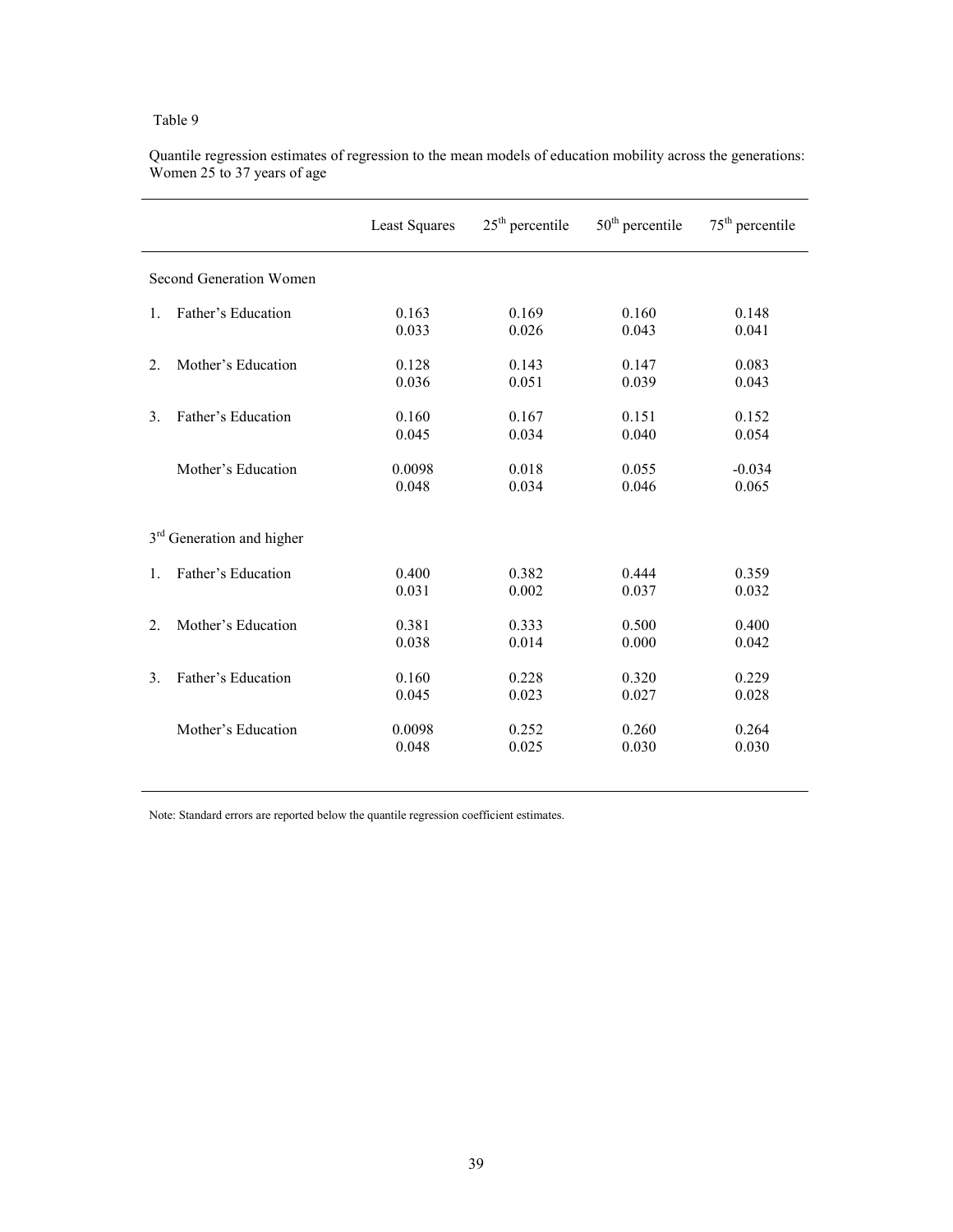Least squares estimates of regression to the mean models of education mobility across the generations: Parental education and income, for men and women 25 to 37 years of age

|                             | (1)            | (2)            | (3)              |
|-----------------------------|----------------|----------------|------------------|
| Men 25 to 37 years of age   |                |                |                  |
| Father's Education          | 0.136<br>0.038 |                | 0.198<br>0.054   |
| Father's In Earnings        |                | 0.465<br>0.980 | $-2.09$<br>1.06  |
| Constant                    | 13.6<br>0.433  | 12.1<br>6.70   | 27.1<br>6.72     |
| Sample Size<br>R-Squared    | 70<br>0.30     | 70<br>0.01     | 70<br>0.40       |
| Women 25 to 37 years of age |                |                |                  |
| Father's Education          | 0.102<br>0.031 |                | 0.153<br>0.047   |
| Father's In Earnings        |                | 0.284<br>0.815 | $-1.69$<br>0.935 |
| Constant                    | 144<br>0.365   | 13.7<br>5.57   | 25.2<br>5.94     |
| Sample Size<br>R-Squared    | 70<br>0.22     | 70<br>0.00     | 70<br>0.31       |

Note: Standard errors are reported below the least squares coefficient estimates.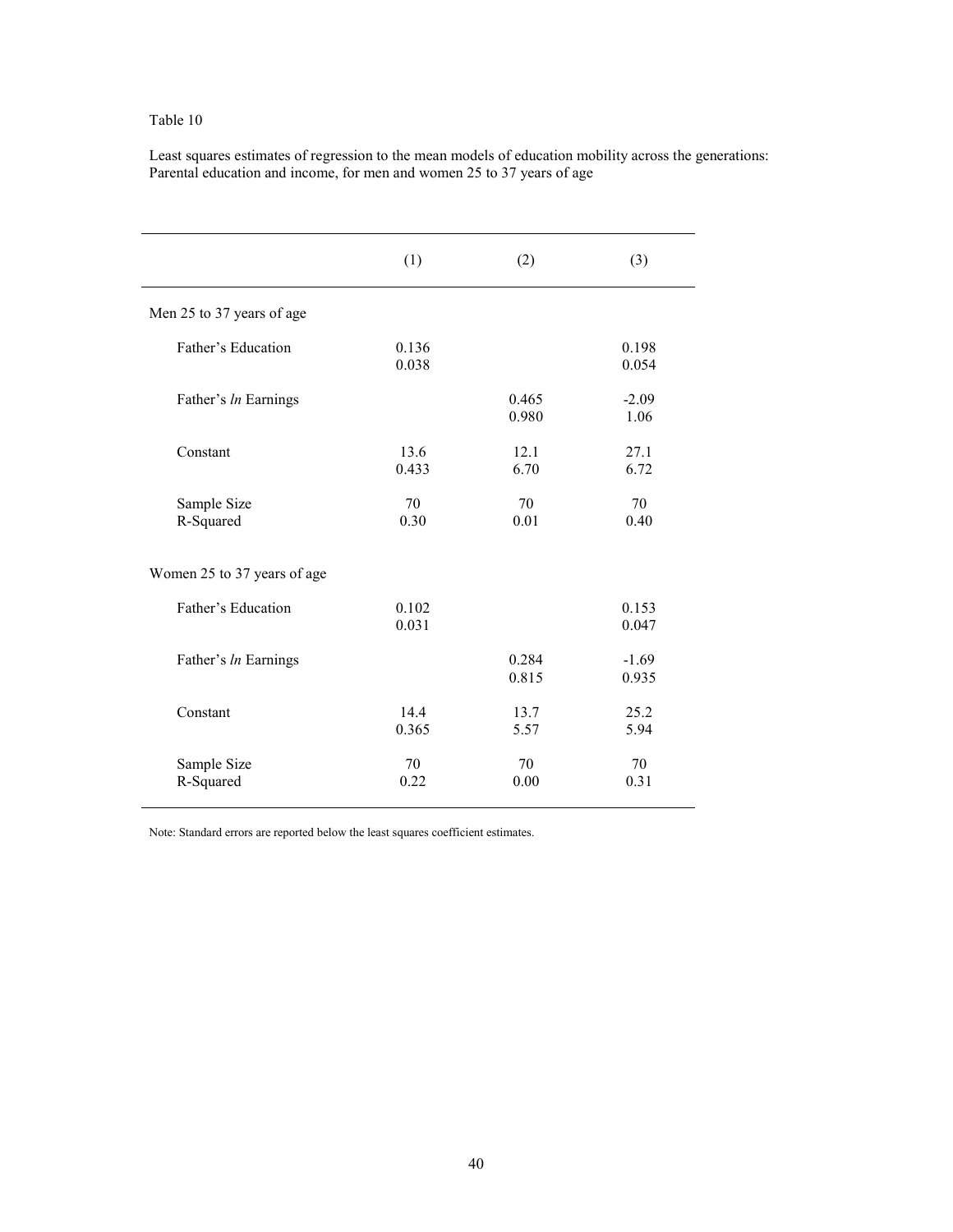Least squares estimates of regression to the mean models of education mobility across the generations: Fully interacted model with birth cohorts, men 25 years and older

|                                              | Second<br>generation | Entire<br>population | Third<br>generation and<br>higher |
|----------------------------------------------|----------------------|----------------------|-----------------------------------|
| Father's Education                           | 0.104                | 0.307                | 0.371                             |
|                                              | 0.034                | 0.0255               | 0.0349                            |
| Father's Education * 35 to 44 years of age   | 0.077                | $-0.0198$            | $-0.0286$                         |
|                                              | 0.053                | 0.0362               | 0.0489                            |
| Father's Education * 45 to 64 years of age   | 0.052                | 0.0556               | 0.0253                            |
|                                              | 0.082                | 0.0419               | 0.0531                            |
| Father's Education * 65 or more years of age | 0.106                | 0.0699               | 0.0609                            |
|                                              | 0.099                | 0.0642               | 0.0914                            |
| Constant                                     | 14.2                 | 11.2                 | 10.2                              |
|                                              | 0.45                 | 0.339                | 0.454                             |
| 35 to 44 years of age                        | $-0.944$             | 0.081                | 0.231                             |
|                                              | 0.637                | 0.441                | 0.584                             |
| 45 to 64 years of age                        | $-1.06$              | $-1.05$              | $-0.653$                          |
|                                              | 0.875                | 0.469                | 0.594                             |
| 65 or more years of age                      | $-3.73$              | $-2.95$              | $-2.76$                           |
|                                              | 0.964                | 0.656                | 0.908                             |
| Sample Size                                  | 1770                 | 9180                 | 4755                              |
| R-Squared                                    | 0.197                | 0.187                | 0.198                             |
| F test for slope interactions = $0$          | 0.92(0.430)          | 1.48(0.218)          | 0.54(0.653)                       |
| $F$ test for intercept interactions = 0      | 5.03(0.0018)         | 9.30(0.00)           | 4.30 (0.0049)                     |
| F test for all interactions = $0$            | 14.7(0.00)           | 24.37 (0.00)         | 12.1(0.00)                        |

Note: Standard errors are reported below the least squares coefficient estimates. The marginal significance levels of the F-tests are reported in parentheses.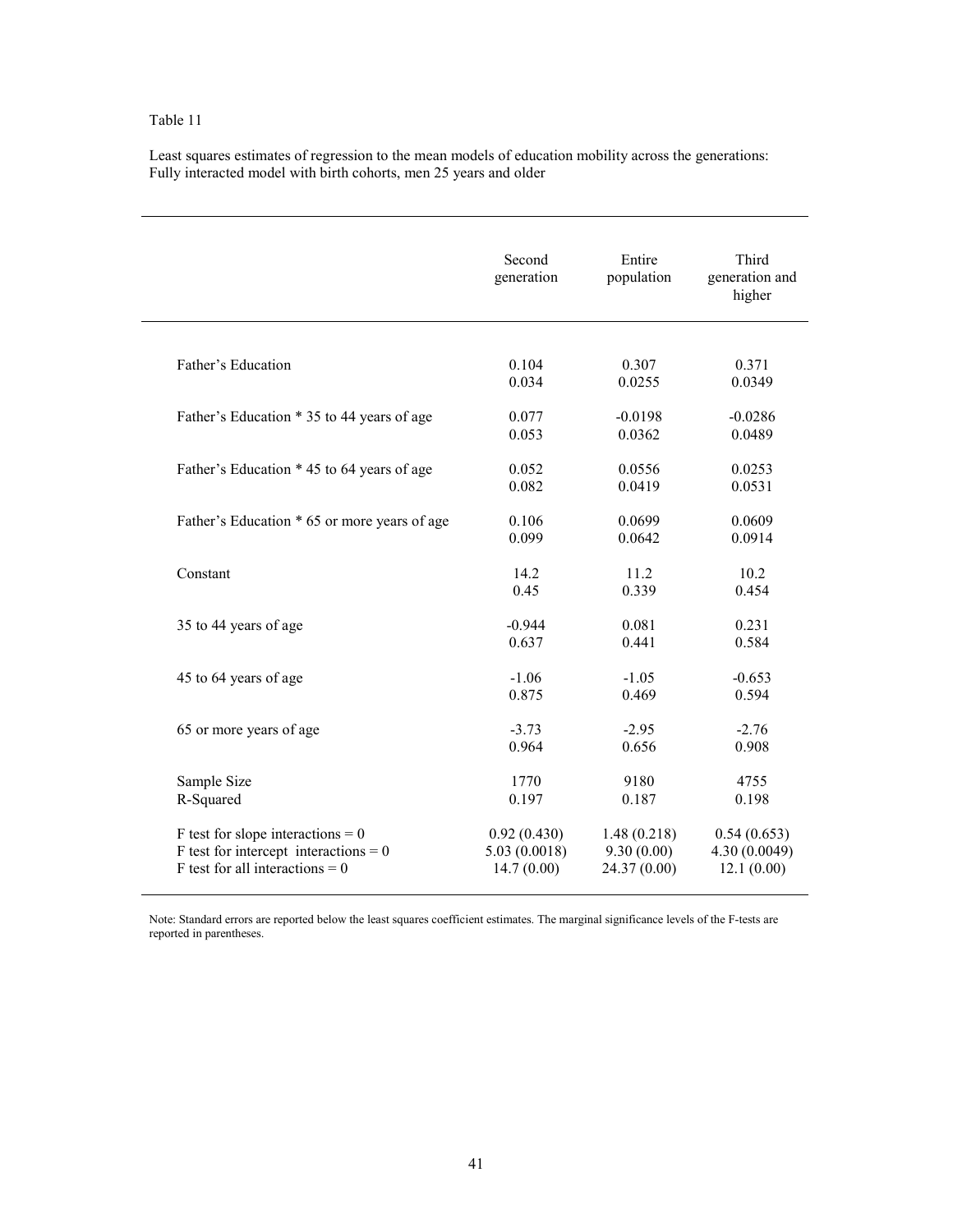Least squares estimates of regression to the mean models of education mobility across the generations: Fully interacted model with birth cohorts, women 25 years and older

|                                              | Second<br>generation | Entire<br>population | Third<br>generation and<br>higher |
|----------------------------------------------|----------------------|----------------------|-----------------------------------|
|                                              |                      |                      |                                   |
| Father's Education                           | 0.157                | 0.246                | 0.311                             |
|                                              | 0.036                | 0.024                | 0.032                             |
| Father's Education * 35 to 44 years of age   | 0.0067               | 0.060                | 0.0250                            |
|                                              | 0.055                | 0.037                | 0.049                             |
| Father's Education * 45 to 64 years of age   | $-0.067$             | 0.0509               | 0.0173                            |
|                                              | 0.076                | 0.035                | 0.044                             |
| Father's Education * 65 or more years of age | 0.130                | 0.106                | 0.0847                            |
|                                              | 0.072                | 0.055                | 0.085                             |
| Constant                                     | 13.8                 | 12.3                 | 11.4                              |
|                                              | 0.46                 | 0.32                 | 0.43                              |
| 35 to 44 years of age                        | $-0.626$             | $-1.34$              | $-0.909$                          |
|                                              | 0.62                 | 0.43                 | 0.57                              |
| 45 to 64 years of age                        | $-0.727$             | $-1.82$              | $-1.35$                           |
|                                              | 0.81                 | 0.41                 | 0.52                              |
| 65 or more years of age                      | $-4.67$              | $-4.12$              | $-3.92$                           |
|                                              | 0.76                 | 0.54                 | 0.79                              |
| Sample Size                                  | 1952                 | 10892                | 5703                              |
| R-Squared                                    | 0.258                | 0.231                | 0.238                             |
| F test for slope interactions = $0$          | 1.74(0.156)          | 1.76(0.153)          | 0.36(0.784)                       |
| $F$ test for intercept interactions = 0      | 13.9(0.00)           | 20.0(0.00)           | 8.50(0.00)                        |
| F test for all interactions = $0$            | 32.1(0.00)           | 65.0(0.00)           | 36.8(0.00)                        |

Note: Standard errors are reported below the least squares coefficient estimates. The marginal significance levels of the F-tests are reported in parentheses.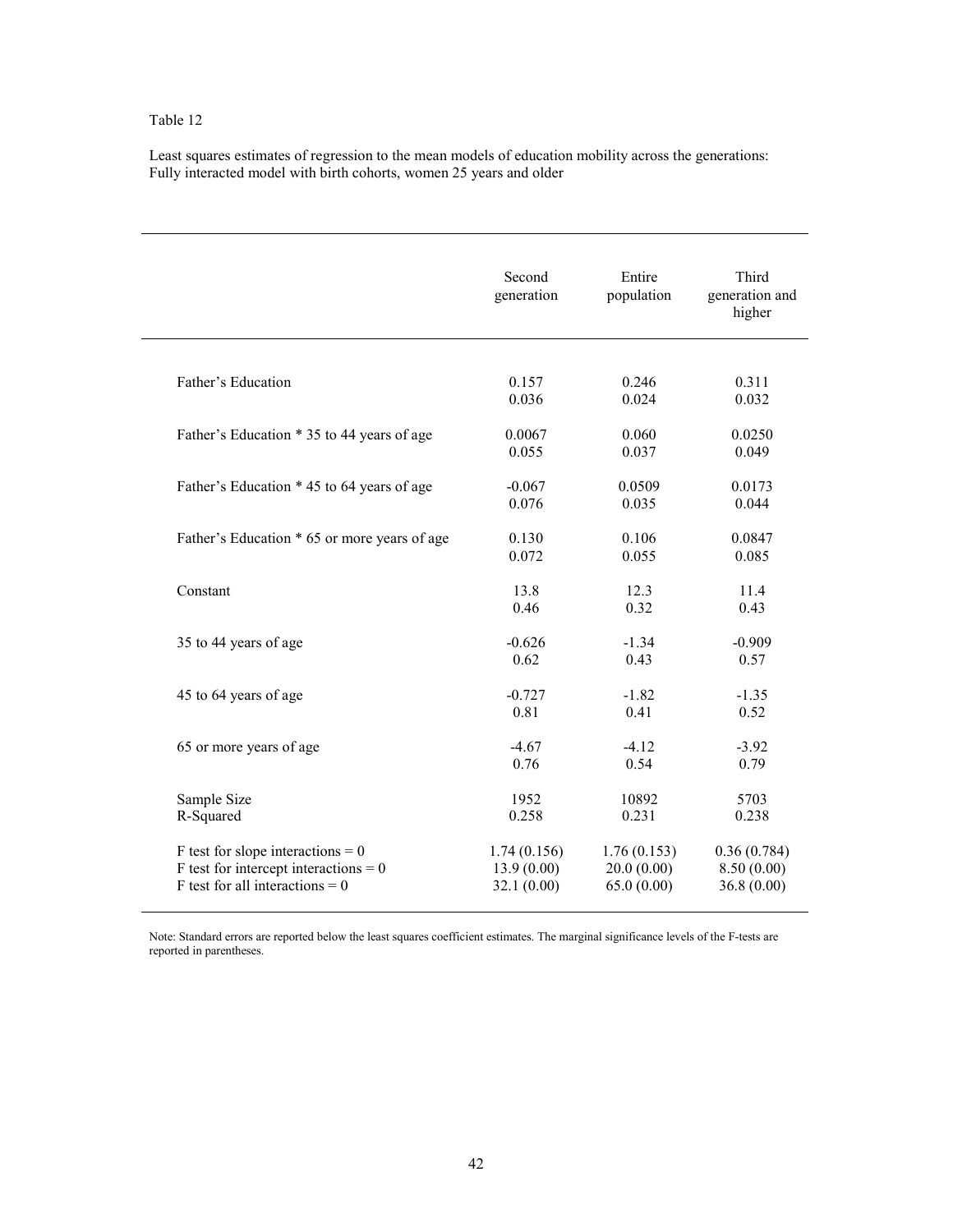# Table 13<br>Countries of father's birthplace categorized by father's status and son's outcomes for 2<sup>nd</sup> generation Canadians: Census, 70 countries

|                                                        |                                                                                                                                                                                                    | Son's education greater than<br>Canadian average                                                                                                                                         | Son's education less than<br>Canadian average                                                                                                                    |                                                                                                                                                                      |               |                                                                         |
|--------------------------------------------------------|----------------------------------------------------------------------------------------------------------------------------------------------------------------------------------------------------|------------------------------------------------------------------------------------------------------------------------------------------------------------------------------------------|------------------------------------------------------------------------------------------------------------------------------------------------------------------|----------------------------------------------------------------------------------------------------------------------------------------------------------------------|---------------|-------------------------------------------------------------------------|
|                                                        | Earnings less                                                                                                                                                                                      |                                                                                                                                                                                          | Earnings greater                                                                                                                                                 |                                                                                                                                                                      | Earnings less | Earnings greater                                                        |
| 1. Father's education greater than<br>Canadian average | than average                                                                                                                                                                                       |                                                                                                                                                                                          | than average                                                                                                                                                     |                                                                                                                                                                      | than average  | than average                                                            |
| a. Father's earnings less<br>than average              | <b>BARBADOS</b><br><b>COLOMBIA</b><br><b>OCEANIA</b><br><b>GRENADA</b><br><b>GUYANA</b><br><b>HAITI</b><br><b>JAMAICA</b><br><b>JAPAN</b><br><b>STILICIA</b><br><b>TRINIDAD</b><br><b>W AFRICA</b> | <b>ARGENTINA</b><br><b>BRAZIL/CHILE</b><br><b>HONG KONG</b><br><b>INDIA</b><br><b>IRAN/IRAO</b><br><b>ISRAEL</b><br><b>KENYA</b><br><b>KOREA</b><br><b>MOROCCO</b><br><b>NETHERLANDS</b> | OTHER N AFRICA<br>OTHER S AMERICA<br>OTHER W ASIA<br>OTHER W EUROPE<br>PAKISTAN/NEPAL<br><b>PHILIPPINES</b><br><b>POLAND</b><br><b>ROMANIA</b><br><b>RUSSIAN</b> | <b>SPAIN/OTHER</b><br><b>SEUROPE</b><br><b>SRI LANKA</b><br><b>SWITZERLAND</b><br><b>SYRIA</b><br><b>TAIWAN</b><br><b>TANZANIA</b><br><b>TURKEY</b><br><b>UGANDA</b> |               |                                                                         |
| b. Father's earnings greater<br>than average           | <b>OTHER</b><br><b>CARIBBEAN</b><br>OTHER E/C<br><b>AFRICA</b><br><b>UNITED STATES</b>                                                                                                             | <b>AUSTRALIA</b><br><b>AUSTRIA</b><br>CZECH/BULGARIA<br><b>DENMARK</b><br><b>EGYPT</b><br><b>FRANCE</b>                                                                                  | <b>GERMANY</b><br><b>HUNGARY</b><br><b>INDONESIA</b><br><b>IRELAND</b><br>MALAYSIA &<br><b>SINGAPORE</b>                                                         | <b>NETHERLANDS</b><br><b>NORWAY</b><br><b>S AFRICA</b><br><b>SWEDEN</b><br>UK                                                                                        |               |                                                                         |
| 2. Father's education less than<br>Canadian average    |                                                                                                                                                                                                    |                                                                                                                                                                                          |                                                                                                                                                                  |                                                                                                                                                                      |               |                                                                         |
| a. Father's earnings less<br>than average              | <b>CYPRUS</b><br><b>GREECE</b>                                                                                                                                                                     | <b>CHINA</b><br><b>ITALY</b>                                                                                                                                                             | <b>LEBANON</b><br><b>MALTA</b>                                                                                                                                   | <b>OTHER E ASIA</b><br>YUGOSLAVIA                                                                                                                                    |               | <b>ECUADOR</b><br>OTHER C AMERICA<br><b>PARAGUAY</b><br><b>PORTUGAL</b> |
| b. Father's earnings greater<br>than average           | <b>FINLAND</b>                                                                                                                                                                                     |                                                                                                                                                                                          |                                                                                                                                                                  |                                                                                                                                                                      |               |                                                                         |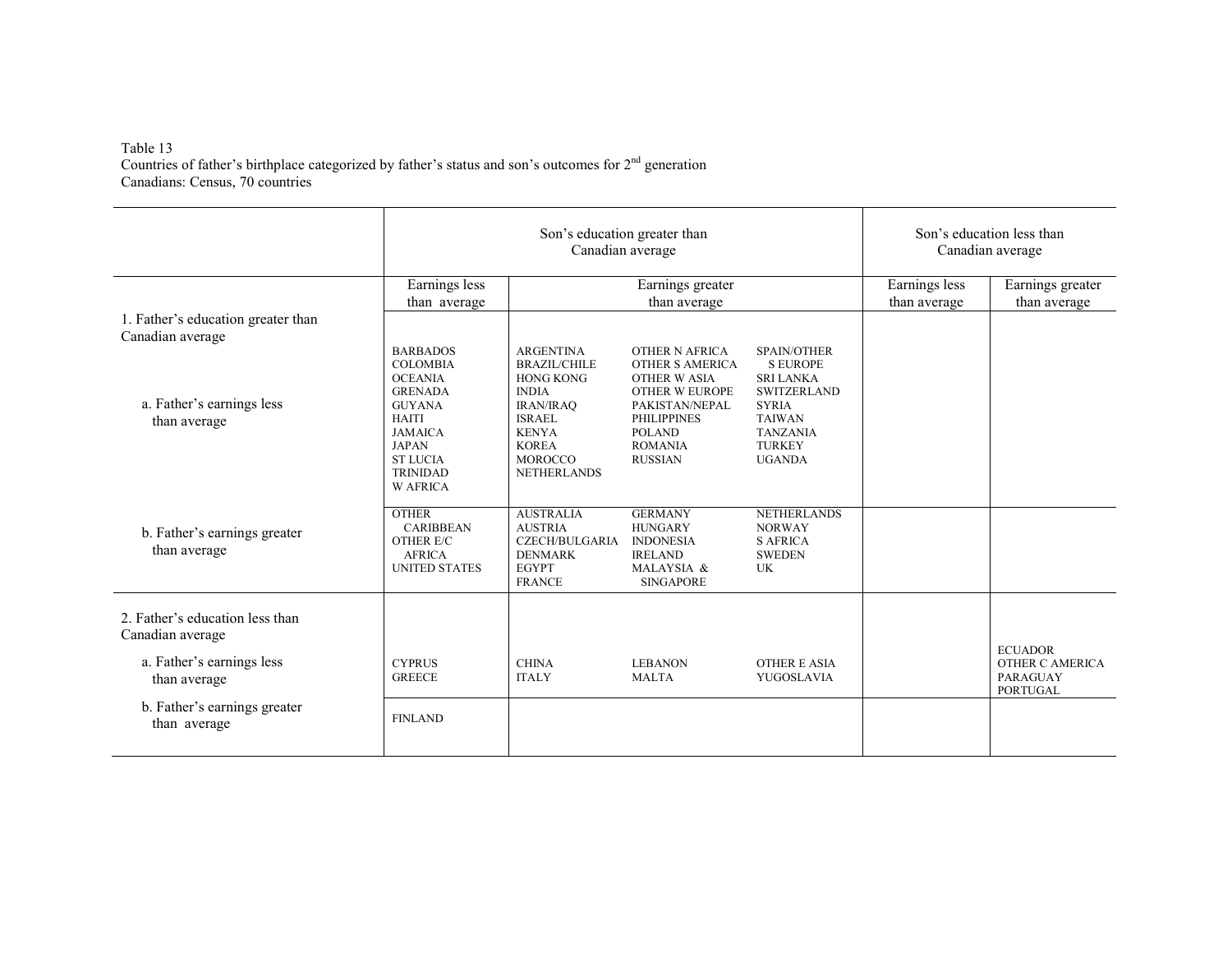Table 14 Countries of father's birthplace categorized by father's status and daughter's outcomes for  $2<sup>nd</sup>$  generation Canadians: Census, 70 countries

|                                                                                                                                                  |                                                                   | Daughter's education greater than<br>Canadian average                                                                                                                                                                     | Daughter's education less than<br>Canadian average                                                                                                                                                                                 |                                                                                                                                                                                                             |                               |                                                    |
|--------------------------------------------------------------------------------------------------------------------------------------------------|-------------------------------------------------------------------|---------------------------------------------------------------------------------------------------------------------------------------------------------------------------------------------------------------------------|------------------------------------------------------------------------------------------------------------------------------------------------------------------------------------------------------------------------------------|-------------------------------------------------------------------------------------------------------------------------------------------------------------------------------------------------------------|-------------------------------|----------------------------------------------------|
| 1. Father's education greater than                                                                                                               | Earnings less<br>Earnings greater<br>than average<br>than average |                                                                                                                                                                                                                           |                                                                                                                                                                                                                                    |                                                                                                                                                                                                             | Earnings less<br>than average | Earnings greater<br>than average                   |
| Canadian average                                                                                                                                 | <b>OTHER S</b>                                                    | <b>ARGENTINA</b>                                                                                                                                                                                                          | <b>JAPAN</b>                                                                                                                                                                                                                       | <b>ST LUCIA</b>                                                                                                                                                                                             |                               |                                                    |
| a. Father's earnings less<br>than average                                                                                                        | <b>AMERICA</b>                                                    | <b>BARBADOS</b><br><b>BRAZIL/CHILE</b><br><b>COLOMBIA</b><br><b>OCEANIA</b><br><b>GRENADA</b><br><b>GUYANA</b><br><b>HAITI</b><br><b>HONG KONG</b><br><b>INDIA</b><br><b>IRAN/IRAQ</b><br><b>ISRAEL</b><br><b>JAMAICA</b> | <b>KENYA</b><br><b>KOREA</b><br><b>MOROCCO</b><br><b>NETHERLANDS</b><br>OTHER N AFRICA<br><b>OTHER W ASIA</b><br><b>OTHER W EUROPE</b><br>PAKISTAN/NEPAL<br><b>PHILIPPINES</b><br><b>POLAND</b><br><b>ROMANIA</b><br><b>RUSSIA</b> | <b>SPAIN/OTHER</b><br><b>S EUROPE</b><br><b>SRI LANKA</b><br><b>SWITZERLAND</b><br><b>SYRIA</b><br><b>TAIWAN</b><br><b>TANZANIA</b><br><b>TRINIDAD</b><br><b>TURKEY</b><br><b>UGANDA</b><br><b>W AFRICA</b> |                               |                                                    |
| b. Father's earnings greater<br>than average                                                                                                     |                                                                   | <b>AUSTRALIA</b><br><b>AUSTRIA</b><br><b>CZECH/BULG</b><br><b>DENMARK</b><br><b>EGYPT</b><br><b>FRANCE</b><br><b>GERMANY</b>                                                                                              | <b>HUNGARY</b><br><b>INDONESIA</b><br><b>IRELAND</b><br>MALAYSIA &<br><b>SINGAPORE</b><br><b>NEW ZEALAND</b><br><b>OTHER</b><br><b>CARIBBEAN</b>                                                                                   | <b>OTHER E/C</b><br><b>AFRICA</b><br><b>S AFRICA</b><br><b>SWEDEN</b><br>UK<br><b>UNITED STATES</b>                                                                                                         | <b>NORWAY</b>                 |                                                    |
| 2. Father's education less than<br>Canadian average<br>a. Father's earnings less<br>than average<br>b. Father's earnings greater<br>than average |                                                                   | <b>CHINA</b><br><b>CYPRUS</b>                                                                                                                                                                                             | <b>ECUADOR</b><br><b>GREECE</b><br><b>ITALY</b>                                                                                                                                                                                    | <b>LEBANON</b><br><b>MALTA</b><br>YUGOSLAVIA                                                                                                                                                                | OTHER C AMERICA               | <b>OTHER E ASIA</b><br>PARAGUAY<br><b>PORTUGAL</b> |
|                                                                                                                                                  |                                                                   | <b>FINLAND</b>                                                                                                                                                                                                            |                                                                                                                                                                                                                                    |                                                                                                                                                                                                             |                               |                                                    |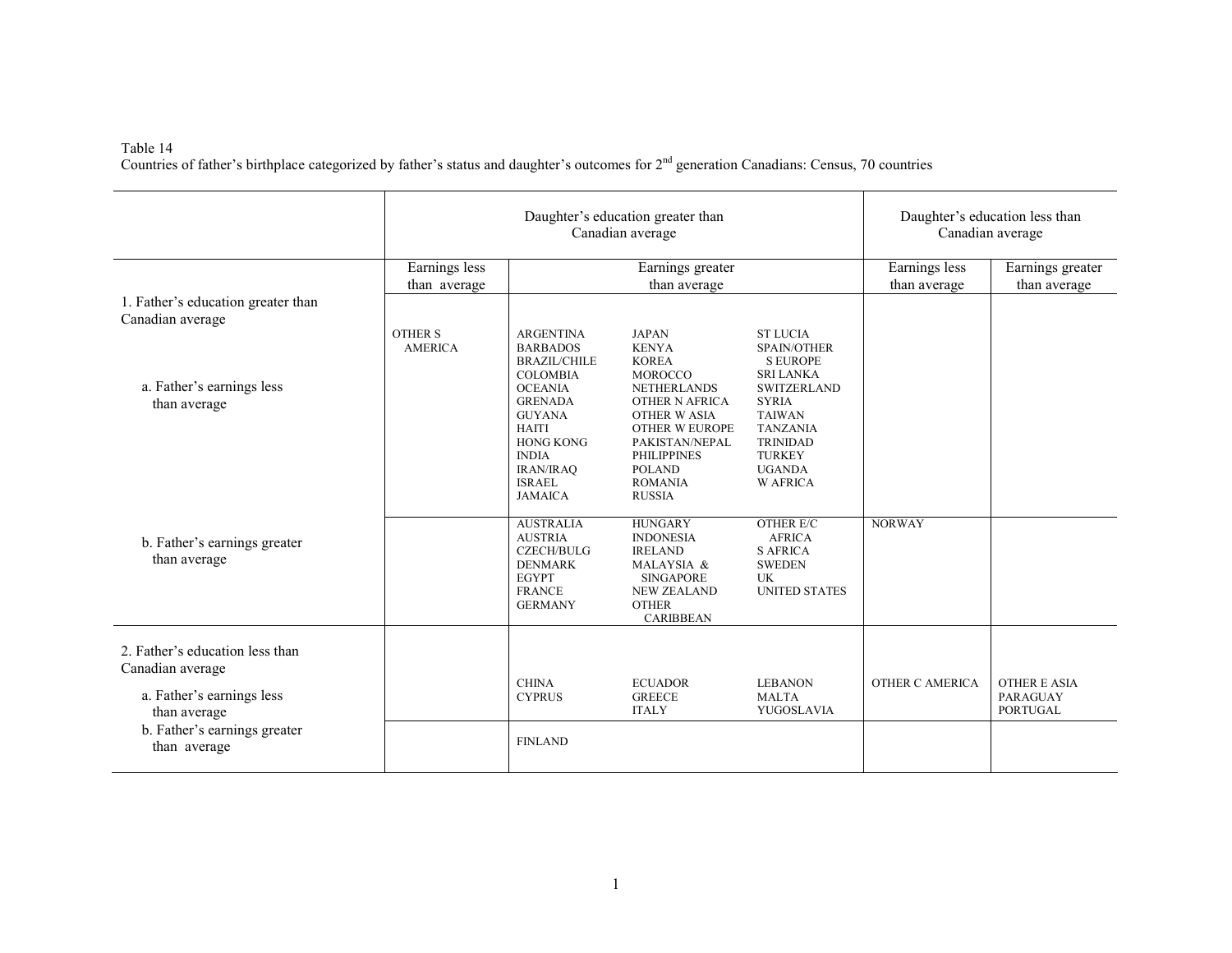#### Figure 1

Scatter plot of grouped data of years of schooling for immigrant fathers and second generation sons: Census data, for 25 to 37 year old Canadian born children of immigrants



Note: The dashed vertical and horizontal lines are the average years of schooling for Canadian born fathers and their Canadian born sons, 12.1 and 14.3 years respectively. These data are not used in the regression analysis between father and son years of education, the results of this weighted least squares regression being represented by the solid line with slope of 0.136.